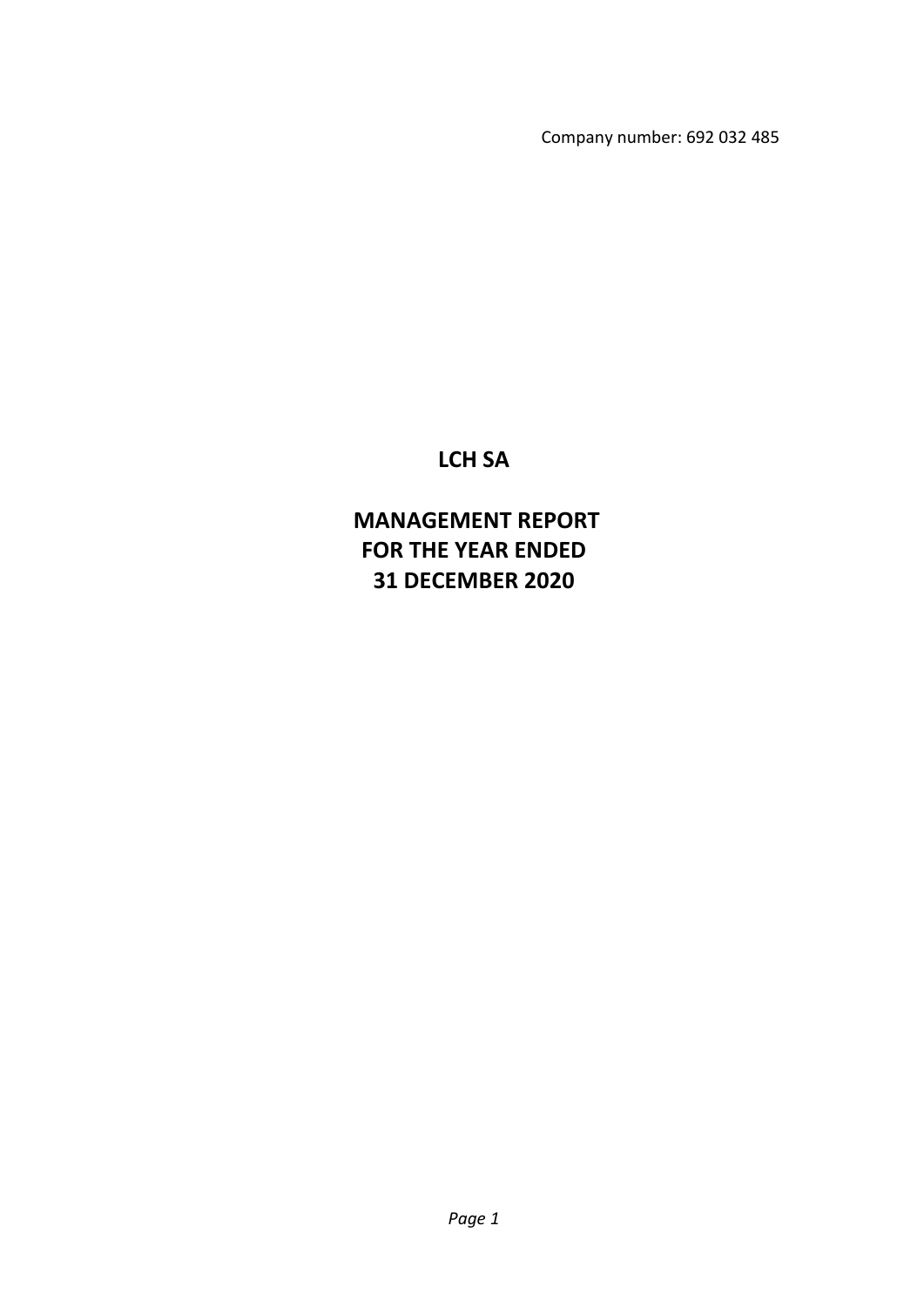## **Report on the corporate governance pursuant to articles L.225-37 and seq. of the French commercial code**

Pursuant to articles L.225-37 and seq of the French commercial code, LCH SA shall establish a report on the company's governance which mentions (i) the list of each director's directorships in other companies; (ii) the regulated agreements approved in accordance with article L.225-38 of the French commercial code and (iii) the delegations granted by the general meeting of shareholders to the Board of directors in respect of capital increase.

It shall be noted that the functions of Chief Executive Officer and President of the Board of directors are separate, in accordance with article L511-58 of the French Monetary and Financial code.

This information is set out in the following sections:

#### **Board of Directors**

| Type of Director | Name                                                 | Other Directorship at 31 December 2020                                                                                                                                          |
|------------------|------------------------------------------------------|---------------------------------------------------------------------------------------------------------------------------------------------------------------------------------|
| Chairman         | Leonardus (Lex) Hoogduin<br>(Resigned on 31.12.2020) | Lex Hoogduin B.V.<br>Supervisory Board of Centre for Integral Revalidation<br>GloComNet BV<br><b>Dutch Payment Association</b>                                                  |
| Chairman         | Claude Ehlinger<br>(Appointed on 30.10.2020)         | <b>Bureau Veritas SA</b><br>Stahl Parent BV<br>Stahl Lux 2 SA<br>Stahl Group SA<br><b>Winvest Conseil SA</b><br><b>Trief Corporation SA</b><br>Oranje-Nassau Groep<br>Wendel SE |
| Director         | Christophe Hémon                                     | Euroclear Holding SA/NV                                                                                                                                                         |
| Director         | Daniel Maguire                                       | <b>LCH Group Holdings Limited</b><br><b>LCH Limited</b><br>International Swaps and Derivatives Association                                                                      |
| Director         | Dennis McLaughlin                                    | <b>LCH Limited</b><br>SwapAgent Ltd                                                                                                                                             |
| Director         | <b>Eric Litvack</b>                                  | International Swaps and Derivatives Association<br><b>Global Financial Markets Association</b>                                                                                  |
| Director         | Anthony Attia                                        | <b>Euronext NV</b><br><b>Euronext Paris SA</b><br><b>Euronext Dublin</b><br><b>Enternext SA</b><br>LiquidShare SA                                                               |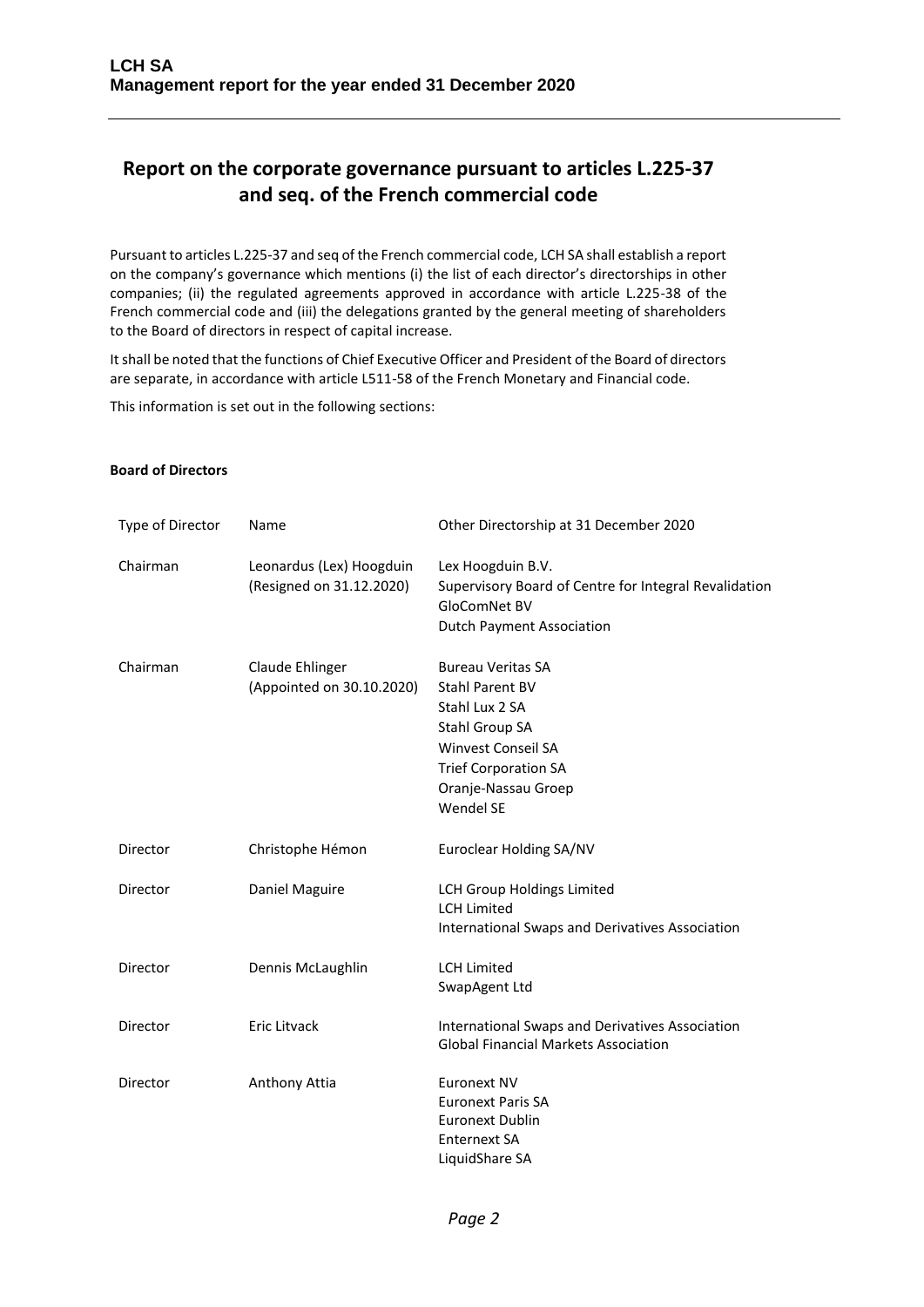|          |                                                   | Euroclear Holding SA/NV<br>LCH SA<br>Sicovam Holding SA                                                       |
|----------|---------------------------------------------------|---------------------------------------------------------------------------------------------------------------|
| Director | Catherine Lubochinsky<br>(Resigned on 17.03.2020) | Banque Wormser Frères                                                                                         |
| Director | Shona Milne<br>(Resigned on 31.12.2020)           | <b>LCH Limited</b>                                                                                            |
| Director | <b>Marc Breillout</b>                             | Sucden Financial Ltd                                                                                          |
| Director | Ronaldus (Ron) Berndsen                           | <b>LCH Limited</b>                                                                                            |
| Director | Jeroen Krens                                      | International Swaps and Derivatives Association<br><b>OTCDeriv</b><br><b>OTCDerivnet</b>                      |
| Director | Diane Côté                                        | London Stock Exchange Group<br>Société Générale                                                               |
| Director | Jane Guyett<br>(Appointed on 06.01.2020)          | <b>LCH Limited</b><br>UK Government Investments Limited<br>Connect Plus (M25) PLC<br>Dalcor Pharma UK Limited |
| Director | Carole Machell<br>(Appointed on 30.10.2020)       | Crown Agency Bank<br>Weatherby's Bank Limited<br>Distribution Finance Capital Limited<br>Sainsbury's Bank Plc |

There are five standing committees which assist the Company: the 'Audit Committee', the 'Risk Committee', the 'Technology, Security and Resilience Committee', the 'Remuneration Committee' and the 'Group Nomination Committee'. The terms of reference defining the functions, missions, powers and responsibilities of these Committees are approved by the Board of Directors.

Annual fees allocated by LCH SA to above Directors are as follows:

| Shona Milne           | €50,000 |
|-----------------------|---------|
| Catherine Lubochinsky | €70.000 |
| Ronaldus Berndsen     | €80.000 |
| Marc Breillout        | €75.000 |

## **Agreements regulated by Article L.225-38 of the French Code of Commerce**

In the framework of the implementation of the transfer pricing policy, the 'Framework Intragroup – Services Agreement' between LCH SA, LCH Group Limited and LCH Limited, approved by the Board of directors on 28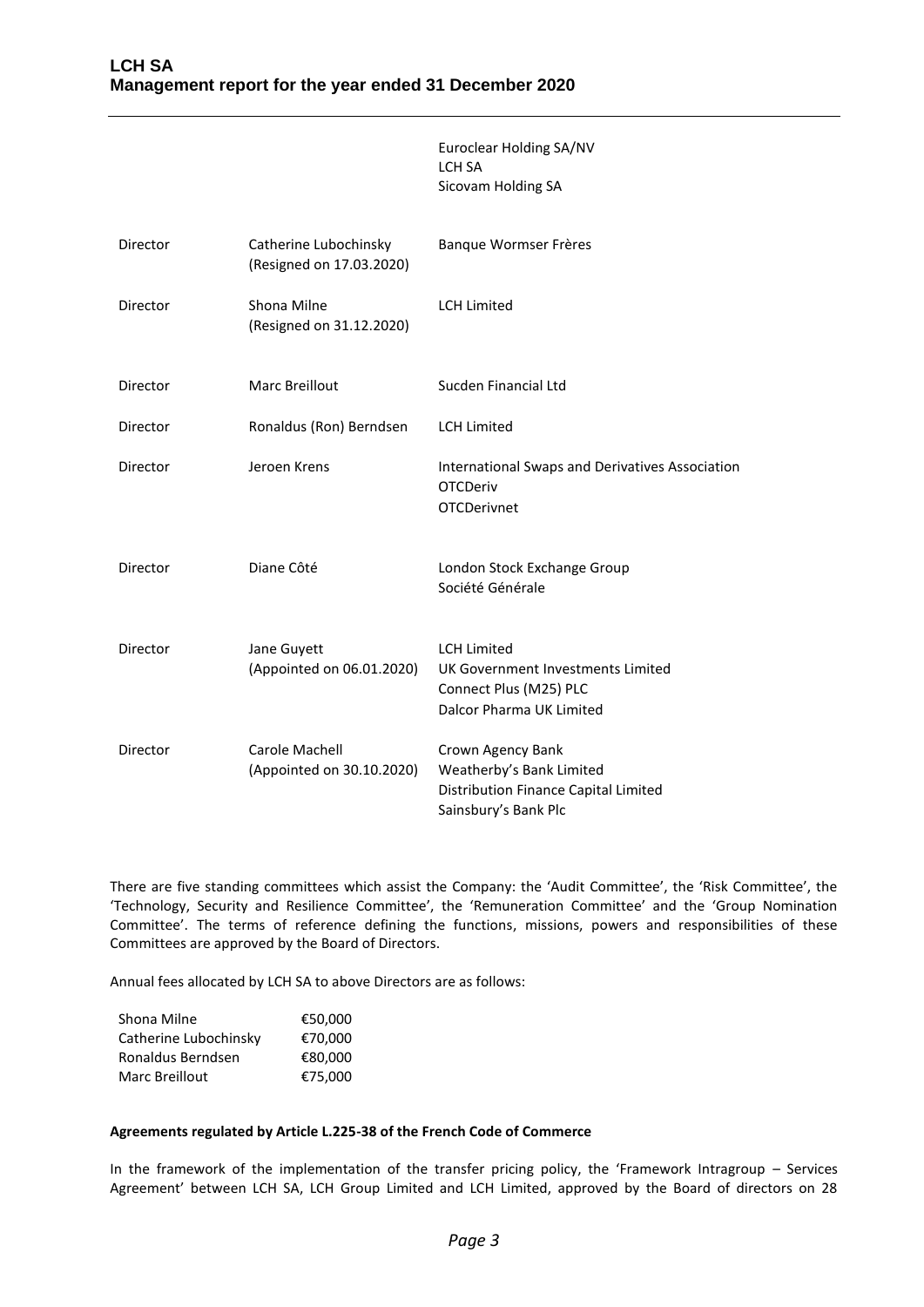November 2006, is considered to be a regulated agreement falling within the scope of Article L.225-38 of the French Code of Commerce.

The agreement stipulates the legal and financial principles applicable to the provision of IT and other services by a company to either one of the Group's entities.

The Amendment of the CEO's employment agreement between LCH SA and its Chief Executive Officer, approved by the Board of directors on 8 October 2015 and by the General Meeting of shareholders on 9 March 2016, is considered to be a regulated agreement in the scope of article L-225-38 of the French Code of Commerce.

Pursuant to the terms of this amendment, the termination notice has been extended and a six months non compete and non solicitation clause has been added. The amendment was deemed in the best interest of the Company.

The 'Assignment and License Agreement' entered into on 30 November 2016 between LCH.Clearnet Luxembourg S.à.r.l. (liquidated on 31 October 2018), LCH Limited and LCH SA, approved by the Board of directors on 8 October 2015 and by the General Meeting of shareholders on 9 March 2016, is considered to be a regulated agreement falling within the scope of Article L.225-38 of the French Code of Commerce.

The purpose of this agreement was the transfer of assets of LCH.Clearnet Luxembourg S.à.r.l. between LCH SA and LCH Limited.

In addition, LCH SA was granted with a perpetual royalty free license to use the shared FICS software.

The 'Cash Clearing Agreement' entered into on 22 January 2013 between LCH Group Limited, Euronext Brussels S.A. / N.V, Euronext Amsterdam N.V, Euronext Paris S.A., Euronext Lisbon – Sociedade Gestorade de Mercados Regulamentados S.A, Liffe Administration and Management and LCH SA, approved by the General Meeting of shareholders on 23 March 2018 (following the entry of Euronext NV in LCH SA's capital as minority shareholder), is considered to be a regulated agreement falling within the scope of Article L.225-38 of the French Code of Commerce. This agreement is subject to four amendments, which were concluded respectively on 21 March 2014, 14 December 2016, 7 August 2017 and 3 January 2018.

Since Euronext took stakes in LCH SA equity, this agreement regulated by article L.225-38 of the French Code of Commerce, was approved by the shareholders' meeting on 23rd March 2018.

This agreement sets out the legal and governance framework governing the Clearing Services for cash equities transactions provided by LCH SA to Euronext.

In the framework of renewal of the Euronext Derivative Clearing Agreement, the 'Euronext Derivative Clearing Agreement and Share Exchange Term Sheet', entered into on 7 August 2017 between LCH Group Ltd, LCH SA, LSEG Plc and Euronext Paris SA, Euronext Brussels S.A./N.V., Euronext Amsterdam N.V., Euronext Lisbon - Sociedade Gestorade de Mercados Regulamentados S.A, approved by the Board of directors on 7 August 2017, is considered to be a regulated agreement falling within the scope of Article L.225-38 of the French Code of Commerce.

The purpose of the Term Sheet agreement is to set out legal and financial principles governing the renewal of the Clearing Services Agreement for derivatives transactions between LCH SA and Euronext, and to amend the Clearing Services Agreement for cash equities transactions between LCH SA and Euronext.

The 'Derivatives Clearing Agreement' entered into on 31 October 2017 between Euronext, LCH Group and LCH SA, and approved by the Board of directors on 30 October 2017, is considered to be a regulated agreement falling within the scope of Article L.225-38 of the French Code of Commerce.

This agreement sets out the new legal, financial and governance framework governing the Clearing Services Agreement for derivatives transactions between LCH SA and Euronext.

The 'Shareholders' Agreement' entered into on 29 December 2017 between Euronext N.V., LSEG, LCH Group and LCH SA, and approved by the Board of directors on 29 December 2017, is considered to be a regulated agreement falling within the scope of Article L.225-38 of the French Code of Commerce.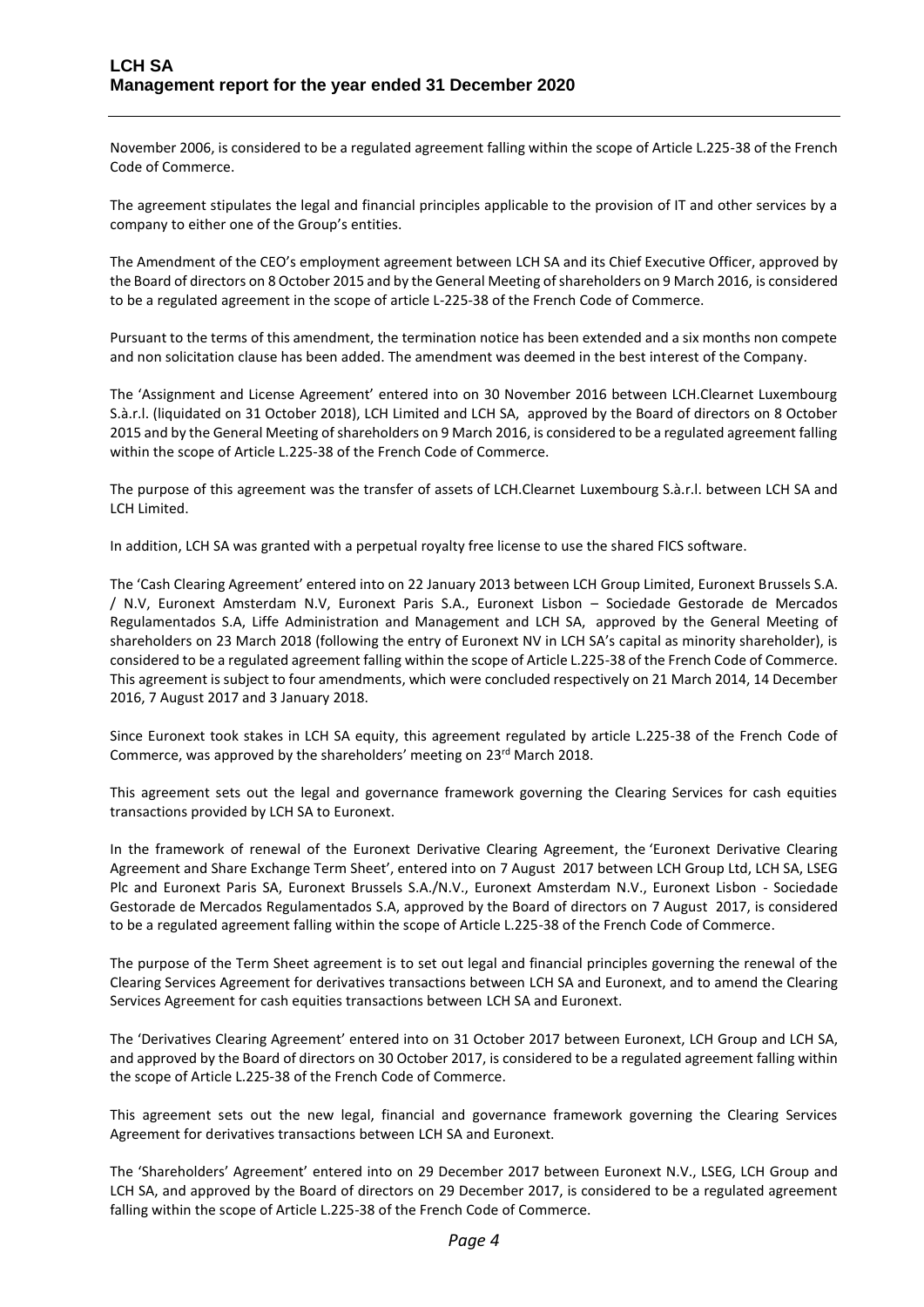This agreement governs the relations between shareholders of LCH SA and provides details over the rights granted to Euronext as minority shareholder of LCH SA.

The « Technology Services Agreement » entered into on 1 October 2019 between LCH SA and LCH Ltd.

This agreement establishes the legal and financial principles governing the provision of IT services, formerly governed by the Framework Intragroup Services Agreement, by an LSEG Group entity to LCH SA.

The "TULIP Framework Agreement" dated 13 May 2020 between LCH SA, LCH Group Ltd et Euronext Paris SA, Euronext Brussels S.A./N.V., Euronext Amsterdam N.V., Euronext Lisbon – Sociedade Gestorade de Mercados Regulamentos S.A., Euronext London Ltd and Irish Stock Exchange Plc.

This agreement establishes the legal and financial principles, notably the project cost coverage between the Parties, governing the implementation of certain common initiatives between Euronext and LCH SA as regard to the SA EquityClear business line for 2020-2021.

The "Settlement Assistance Services Agreement" dated 23 July 2020 between LCH SA and Euronext Paris SA.

This agreement establishes the legal and financial principles governing the provision of settlement assistance services for non-cleared transactions on warrants and certificates, by LCH SA to Euronext. This initiative is part of the TULIP Framework Agreement and the services include the netting of relevant transactions and the sending of settlement instructions to CSDs.

The "Oslo Migration Framework Agreement" dated 3 September 2020 between LCH SA, Euronext Amsterdam N.V. and Oslo Bors ASA.

This agreement set forth the Parties' respective obligations as regard to the migration of clearing activities for transactions traded on Oslo Bors Derivatives Market from SIX x-clear to LCH SA, as successfully completed on 5- 6 December 2020.

The « Amendment No1 to the Derivatives Clearing Agreement » dated 30 October 2020 between LCH SA, LCH Group Ltd, Euronext Paris SA, Euronext Brussels S.A./N.V., Euronext Amsterdam N.V., Euronext Lisbon – Sociedade Gestorade de Mercados Regulamentos S.A. and Oslo Bors ASA.

This amendment agreement modifies several provisions of the Derivatives Clearing Agreement dated 31 October 2017, relating notably to the determination of the revenue sharing and the onboarding of Oslo Bors ASA as a Party to the DCA (Euronext Market Undertaking) following the merger of Oslo Bors ASA in the Euronext Group and the migration of clearing activities for transactions traded on Oslo Bors Derivatives Market to LCH SA.

The « Amended and Restated Technology Services Agreement » entered into on 1 October 2019 between LCH SA and LSEG Business Services Ltd.

All existing related party agreements entered into or remaining in full force in 2020 were reviewed by the Board of Directors on 3 December 2020, in accordance with Article L225-40-1 of the French Commercial Code.

## **Current agreement - Article L.225-39 of the French Code of Commerce**

The following agreements are considered to be current agreements falling within the scope of Article L.225-39 of the French Code of Commerce:

I. Euronext Collateral Inventory Management Services Agreement dated 21 March 2017 with Euronext Paris SA (relating to dematerialisation of storage certificates in the framework of futures contracts on commodities);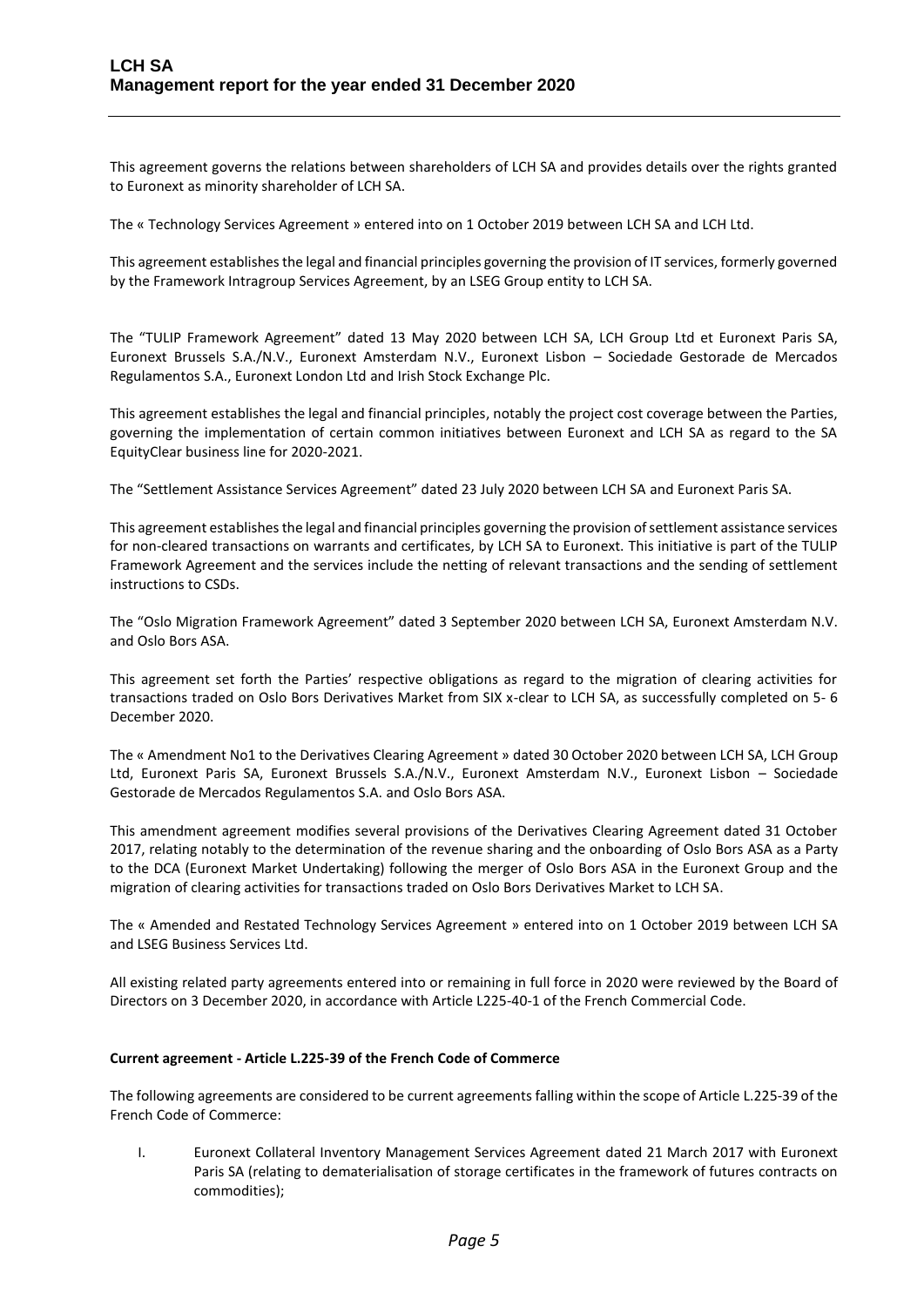- II. Agency Agreement with LCH Ltd dated 7 July 2017 (relating to the representation of LCH SA by LCH Ltd in London for the service of process);
- III. IT Infrastructure Order Form for 2017 entered into pursuant to the Technology Services Agreement ("TSA") between LCH SA and LSEG Business Services Limited ("BSL") on 6 June 2017, with a commencement date on 1 January 2017, and superseding Order Forms Day 1 (1 January 2016) and Day 2 (1 April 2016) ;
- IV. Project Order Form entered into pursuant to the TSA between LCH SA and BSL on 19 October 2017, with a commencement date on 13 July 2017, relating to the Triumph Project;
- V. Order Form between LCH SA and LCH Ltd entered into pursuant to the Framework Intragroup Services Agreement (for the period 1 January to 30 September 2019), signed in December 2019;
- VI. Order Form between LCH SA and LCH Ltd entered into pursuant to the Technology Services Agreement (for the period 1 October to 31 December 2019), signed in December 2019;
- VII. Order Form between LCH SA and BSL entered into pursuant to the TSA (for the periods 1 January to 30 September 2019 and 1 October to 31 December 2019), signed in December 2019;
- VIII. Sublease Agreement dated 13 March 2020 between LCH SA and Beyond Ratings ;
- IX. Work Order Beyond Ratings Finance Services dated 10 December 2020 between LCH SA and Beyond Ratings, and linked to the Intra-Group General Services Framework Agreement dated 11 February 2010;
- X. Work Order Local IT Support Services dated 10 December 2020 between LCH SA and Beyond Ratings, and linked to the Intra-Group ICT Services Framework Agreement dated 16 February 2010;
- XI. Amended And Restated Sublease and Services Agreement dated 13 November 2020 between LCH SA and MTS France SAS to repeal and replace the « Sublease Agreement » et « Services Agreement » dated 14 November 2014 ;
- XII. Amendment Agreement N°1 to the Service Agreement relating to U.S. Market Data Monitoring, dated 02 December 2020 between LCH SA and LCH Ltd, and linked to the Framework Intra-Group Services Agreement ;
- XIII. Unavista Trade Repository Project Agreement dated 23 December 2020 between LCH SA and Unavista Tradecho B.V., and linked to the Master Services Agreement signed on 17 December 2013 between LCH SA et London Stock Exchange PLC.

#### **Delegations granted by the general meeting of shareholders to the Board of directors in respect of capital increase**

There has not been any such delegation granted by the General meeting of shareholders to the Board of directors within LCH SA for the year-end 2020.

#### **Ultimate parent company and group companies**

In the third quarter 2017, Euronext entered into definitive agreements to swap its current 2.3% stake in LCH Group for an 11.1% stake in SA. The transactions have been finalised by the beginning of January 2018. SA is owned for 89.9%, by LCH.Clearnet Group Limited ("the Group)". The Group is majority (c.80% since the end of 2018) owned by the London Stock Exchange Group ("LSEG"), with the remainder being owned by users (i.e., clearing members) and other exchanges.

#### **Scope of the Company**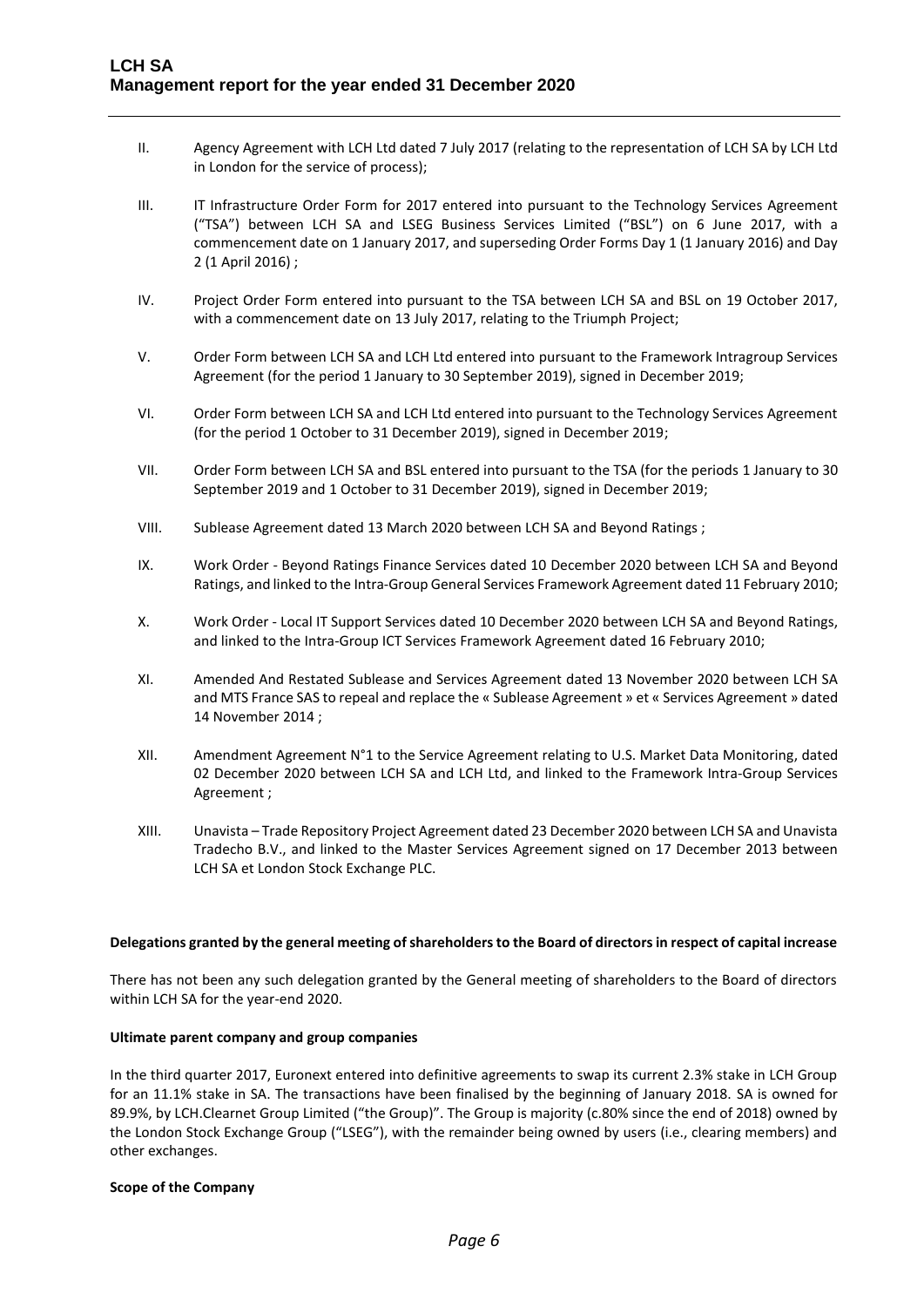In addition to Paris, three entities compose the social scope of LCH SA: Amsterdam, Brussels (closed on 30 June 2020) and Porto. Amsterdam and Brussels are branches and Porto is a representative desk.

#### **Capital Management**

The Company's approach to capital management is to maintain a strong capital base that will support the development of the business, meet regulatory requirements at all times and maintain good credit ratings. This is managed with reference to external capital requirements, including a consideration of future impacts of LCH Capital plans are included within the Company's medium-term financial plan which is presented to the Board annually. The capital plans take into account current and future regulatory requirements and the development of the Company's business. The Company monitors capital resources in relation to its capital requirements.

LCH SA is considered a Qualifying Central Counterparty (QCCP) under the European Capital Requirements Regulations (CRR) as it has received authorisation under European Market Infrastructure Regulations (EMIR). The Company is registered as a Derivatives Clearing Organization (DCO) in the USA affording QCCP status for USA members.

LCH SA is regulated as a credit institution by the ACPR and as a CCP and an investment service provider by l'Autorité des marchés financiers (AMF) in Paris, France. It is subject to standard capital adequacy rules under EMIR and Basel III. It is also regulated by the CFTC as a DCO in the USA. The US Securities and Exchange Commission (SEC) has approved an application by LCH's CDSClear unit for registration as a clearing agency. The authorisation, granted on December 29, 2016, allows LCH to begin clearing single-name credit default swap (CDS) contracts for US clients.

LCH SA is subject to capital adequacy rules under EMIR. Since December 2013, it is also regulated by the CFTC's Subpart C rules.

• The Company has fully complied with its externally imposed capital requirements in the year.

In particular, it is required to ensure that its EMIR capital requirement is met by both its capital and audited reserves and adjusted liquid financial resources.

#### *Basel III*

In accordance with Basel III Pillar 1 framework, the Company is required to maintain ratio of capital to risk weighted assets that cannot fall under a threshold of 4.5% of core equity, 6% of Tier 1 capital, 2.5% of capital conservation buffer and 10.5% of total capital.

## **Return on assets - Article R511-16-1 du Code monétaire et financier**

Pursuant to article 90 of CRD IV transposed by article R511-16-1 of Code monétaire et financier, return on assets of the Company as of 31 December 2020 is 0.014% (2019: 0.013%).

## **Proposed appropriation of net profit**

LCH SA Board of Directors proposes to allocate the 2020 profit of €88.0 million as following:

| <b>Allocation of 2020 earnings</b>                                  | €'m  |
|---------------------------------------------------------------------|------|
| Allocation to Legal Reserves<br><b>Allocation of Other Reserves</b> |      |
| Allocation to Retained Earnings                                     | 28.0 |
| <b>Dividends</b>                                                    | 60.0 |

88.0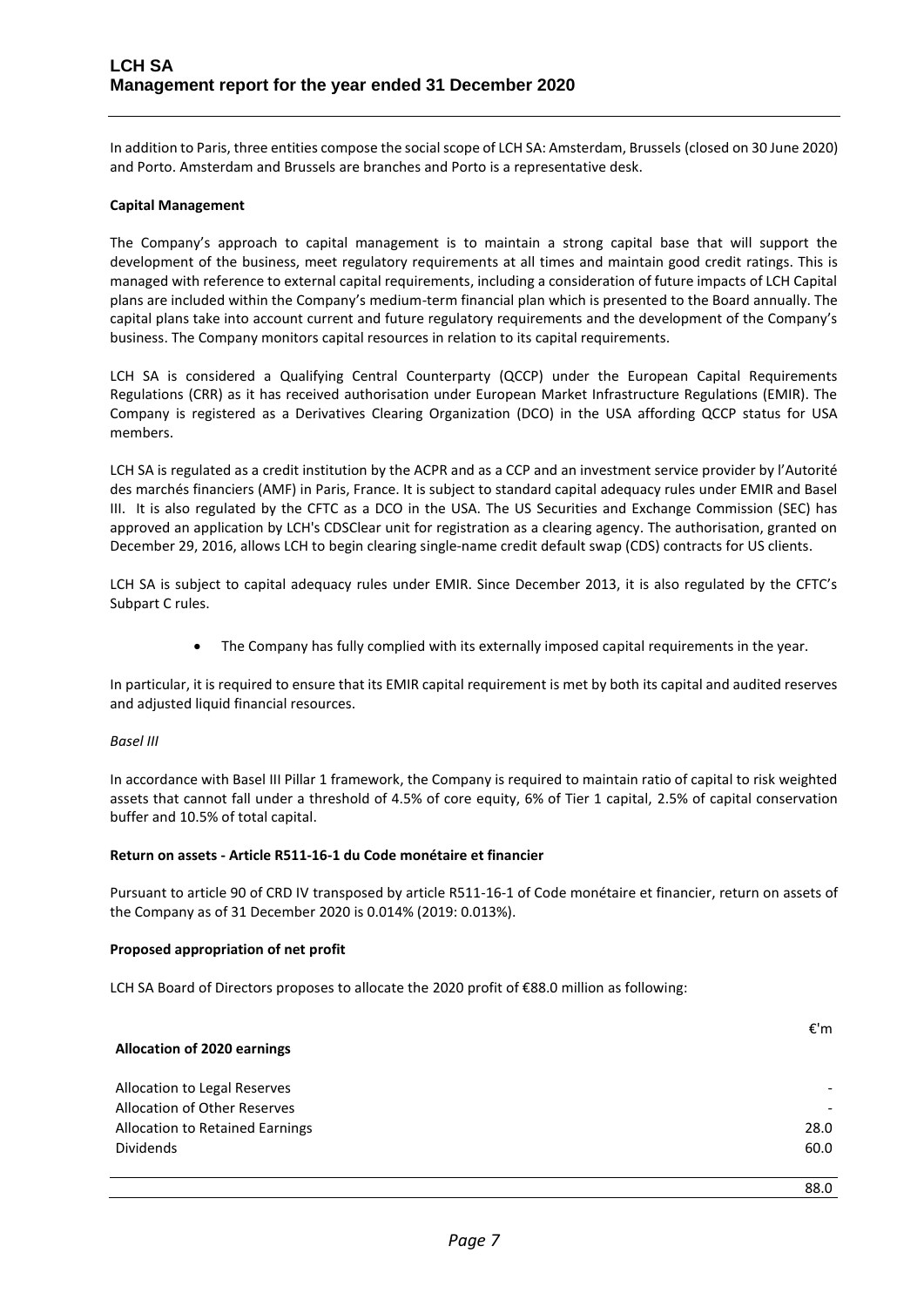Dividend payments for the past three financial years were as follows:

- for 2017: €44 million corresponding to €5.93 per share
- for 2018: €46 million corresponding to €6.20 per share
- for 2019:  $E$ 71 million corresponding to  $E$ 9.57 per share

Distributable reserves are as follows:

| <b>Distributable reserves</b> | €'m   |
|-------------------------------|-------|
| Profit for the period         | 88.0  |
| Other reserves                | 32.6  |
| Profit carried forward        | 119.8 |
|                               | 240.4 |

Banque Centrale de Compensation SA (trading as LCH SA) acts as the clearing house for Listed Derivatives and Cash Equities traded in regulated markets in France, the Netherlands, Belgium and Portugal, for Fixed income products and Credit Default Swaps (CDS) traded either on regulated markets or trading platforms located in France, UK, Belgium, US and Italy.

LCH SA is part of the LCH Group, a leading multi-national clearing house. The Group provides services to mitigate counterparty risk across multiple asset classes for clearing members and their clients, operating through an open access model that clears for major exchanges and platforms as well as ranged over-the-counter (OTC) markets.

As a CCP, LCH SA sits in the middle of a trade as the buyer to every seller and the seller to every buyer. If either party defaults on the trade, LCH SA owns the defaulter's risk and becomes accountable for its liabilities. During the life of a trade, or that of a portfolio of trades, the CCP processes all cash flows and marks the trade or book to market, calling variation and initial margin in relation to prevailing risk of the overall portfolio.

LCH earns its revenue in the OTC derivatives markets by charging members either an annual fee for all clearing or a lower annual fee with variable fee based on volume, additional fees are levied for new services such as compression. Clients pay a fee based on OTC volume cleared. In non-OTC markets all users pay a fee based on volumes cleared. Net treasury income is earnt on cash and securities held for margin and default funds.

## **Key performance indicators**

Financial and non-financial key performance indicators utilised by the directors to measure LCH SA's progress are as follows:

|                                                                        | 2020   | 2019  | Variation |
|------------------------------------------------------------------------|--------|-------|-----------|
|                                                                        |        |       |           |
| CDSClear                                                               |        |       |           |
| <b>CDSClear members</b>                                                | 26     | 26    | 0%        |
| Notional cleared ( $\epsilon$ billion) - single counted                | 1214.0 | 758.7 | 60%       |
|                                                                        |        |       |           |
| Fixed Income: notional cleared ( $\epsilon$ trillion) - single counted | 84.5   | 83.4  | 1%        |
| Listed Derivatives: contracts cleared (million) - single counted       | 170.5  | 144.1 | 18%       |
| Cash Equities: trades cleared (million) - single counted               | 336.7  | 212.0 | 59%       |
| Average cash collateral ( $\epsilon$ billion)                          | 23.0   | 18.7  | 23%       |
|                                                                        |        |       |           |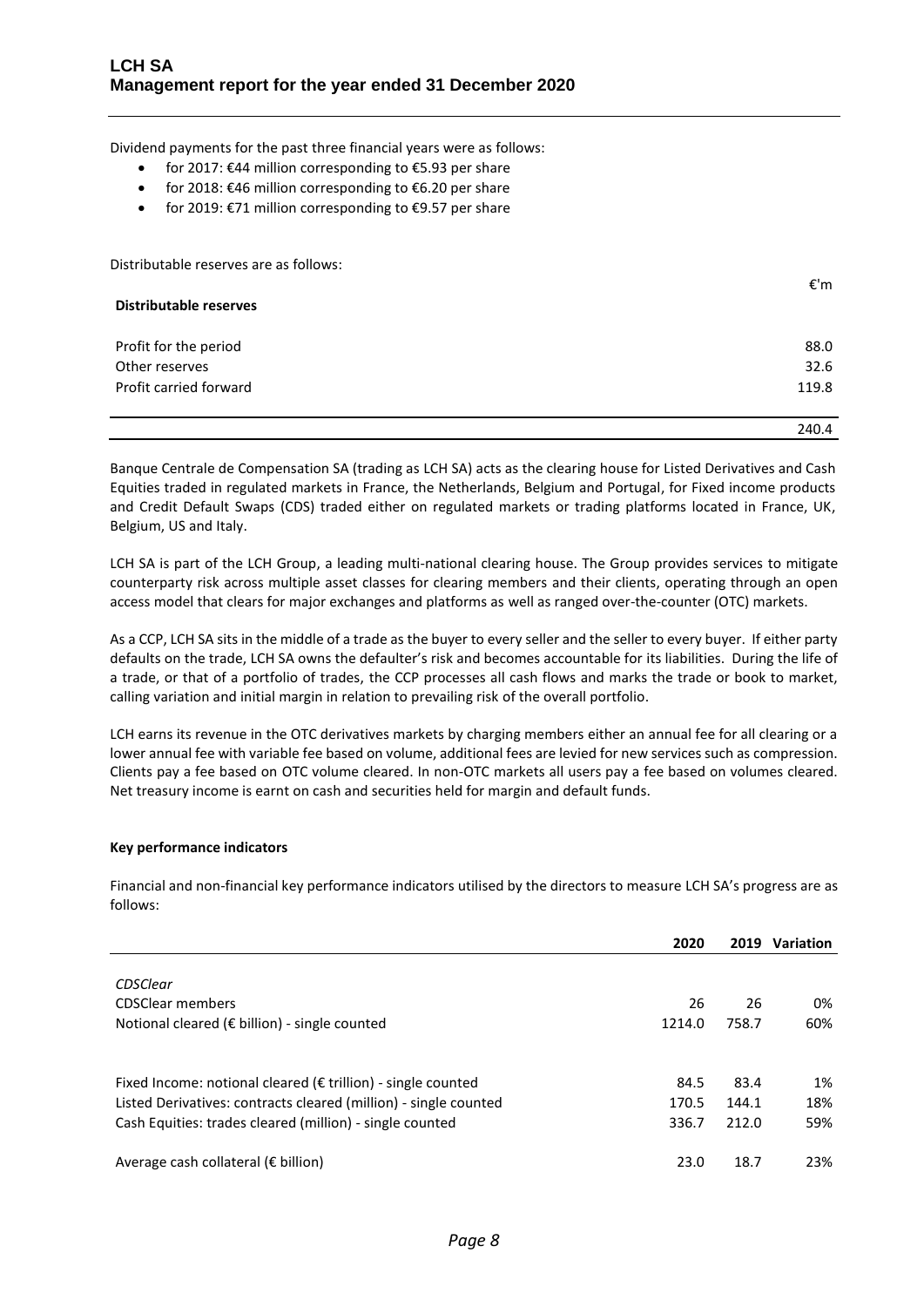## **Accounts payable**

As of 31 December 2020, amounts payable to suppliers totalled €18.0 million (2019: €18.4 million) and were all due within two months. LCH SA settled the invoices with an average of one month. Non-resident suppliers were €3.3 million (2019: €5.8 million).

|                                                | 1 to 30<br>days | 31 to 60<br>days | 61 to 90<br>days         | Over 91<br>days | <b>Total</b> |
|------------------------------------------------|-----------------|------------------|--------------------------|-----------------|--------------|
| <b>Accounts payable</b>                        |                 |                  |                          |                 |              |
| Invoice count                                  | 27              | 25               | 6                        | 30              | 88           |
| Total amount of invoices (VAT included)        | 0.9             | 0.2              | $\overline{\phantom{a}}$ | 0.2             | 1.3          |
| Percentage over total purchases (VAT included) | 1.0%            | 0.3%             | $\overline{\phantom{0}}$ | 0.2%            | 1.5%         |

## **Accounts receivable**

As of 31 December 2020, amounts receivable from customers totalled €23.9 million (2019: €21.4 million) and were all due within one month. Of this, non-resident customers were €15.1 million (2019: €13.3 million).

|                                         | 1 to 30<br>days | 31 to 60<br>days         | 61 to 90<br>days         | Over 91<br>days          | <b>Total</b> |
|-----------------------------------------|-----------------|--------------------------|--------------------------|--------------------------|--------------|
| <b>Accounts receivable</b>              |                 |                          |                          |                          |              |
| Invoice count                           | 7,266           | $\overline{\phantom{a}}$ | $\overline{\phantom{a}}$ | $\overline{\phantom{a}}$ | 7,266        |
| Total amount of invoices (VAT included) | 19.5            | -                        | $\overline{\phantom{0}}$ | $\overline{\phantom{a}}$ | 19.5         |
| Percentage over billed operating income | 9.4%            | $\overline{\phantom{0}}$ | $\overline{\phantom{0}}$ | $\overline{\phantom{a}}$ | 9.4%         |

## **Other intangible assets**

Annual impairment testing is carried out on other intangible assets in relation to the acquisition of branches in Amsterdam, Brussels and Porto and the related cash generating units. The recoverable amount associated with these branches is determined based on value in use calculation.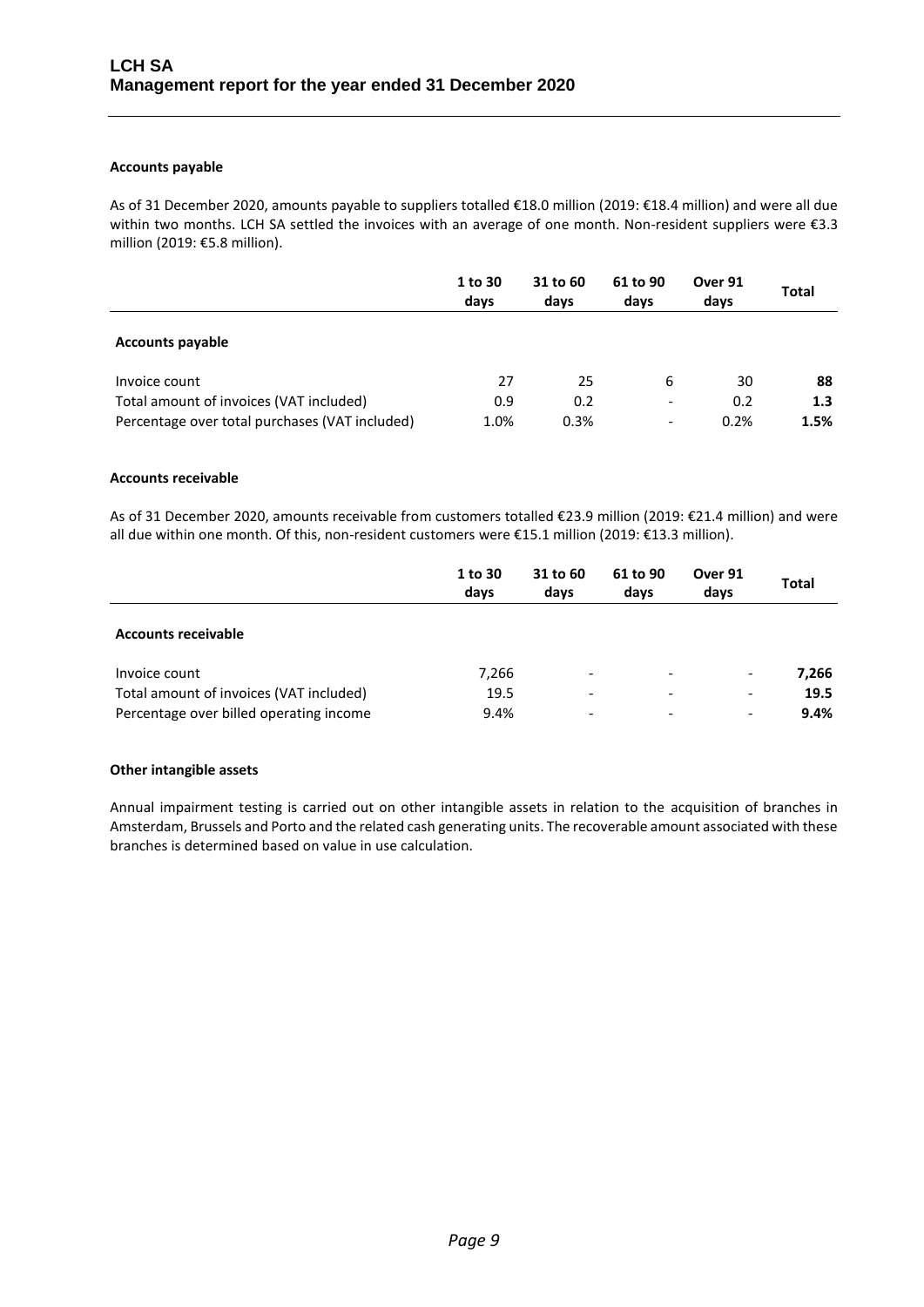#### **Highlights of the year**

Several new records for LCH SA in 2020 in terms of volumes/revenue mainly driven by high volatility in markets.

#### *CDSClear*

CDSClear clears the broadest set of credit default swaps (CDS) across both European and US underlyings with all the inherent netting benefits from being under the same risk framework. Close to 100 credit indices and 500 single names including CDS referencing Banks are eligible for clearing, many of which are uniquely available at CDSClear.

CDSClear is dual registered in Europe (EMIR authorized) and in the US (registered as a Derivative Clearing Organization with the CFTC and as a Clearing Agency with the SEC), which allows it to act for members and clients both in the US and Europe.

CDSClear membership counts 26 members (2019: 26) following the introduction of the new Select Membership tier. The notional cleared increased by 60 per cent to €1,214.0 billion (2019: €758.7 billion). Total clearing fee revenue for the year was €17.7 million (2019: €20.7 million). This variation reflects the decrease of the fixed fee for a general member unlimited.

#### *Fixed Income*

LCH SA delivered a good performance in repo and cash bond markets; clearing €84.5 trillion in 2020 (2019: €83.4 trillion), across 11 European government markets (French, Spanish, Italian, Belgian, German, Portugal, Finland, Austria, Netherlands, Ireland, Slovenia debts). Total clearing fee revenue for the year was €80.5 million (2019: €69.6 million) and the total of margins was higher and over the budget reflecting strong activity.

The volumes in SA RepoClear, which are the largest ever, are especially relevant as we connect more EUR debt markets to LCH.SA, creating an ever increasing pool of potential netting opportunities.

#### *Listed Derivatives and Cash Equities*

The various Listed Derivatives venues cleared by LCH SA include Euronext Derivatives Markets. Contracts cleared in 2020 increased by 18% to 170.5 million (2019: 144.1 million). LCH SA has started to clear for Oslo Børs Derivatives Market in December 2020. Clearing is available for listed equit[y derivatives](https://www.linkedin.com/feed/hashtag/?keywords=derivatives&highlightedUpdateUrns=urn%3Ali%3Aactivity%3A6742737384657448960) contracts on Norwegian single stocks and indexes.

In Equities, LCH provides clearing services for cash equity products and for a set of trade venues including Euronext, Equiduct and Bourse du Luxembourg. Trades cleared in 2020 increased by 59% to 336.7 million (2019: 212.0 million).

Clearing revenue in 2020 increased by €14.8 million to €71.9 million (2019: €57.3 million).

#### *Net interest and related income*

Net interest and related income is the result of interest earned on cash assets lodged with the clearing house, on margin and default funds. Users of LCH post cash and receive an overnight interest rate less an agreed spread. The level of funds held is primarily driven by volumes cleared and volatility in the market. Income is also driven by shortterm interest rates in the Euro money market.

Total net interest and related income for 2020 increased to €65.6 million (2019: €52.0 million) reflecting the increase of initial margin deposits mentioned previously.

#### *General operating expenses*

Operating expenses have increased by 11.6% to  $\epsilon$ 91.2 million (2019:  $\epsilon$ 81.6 million)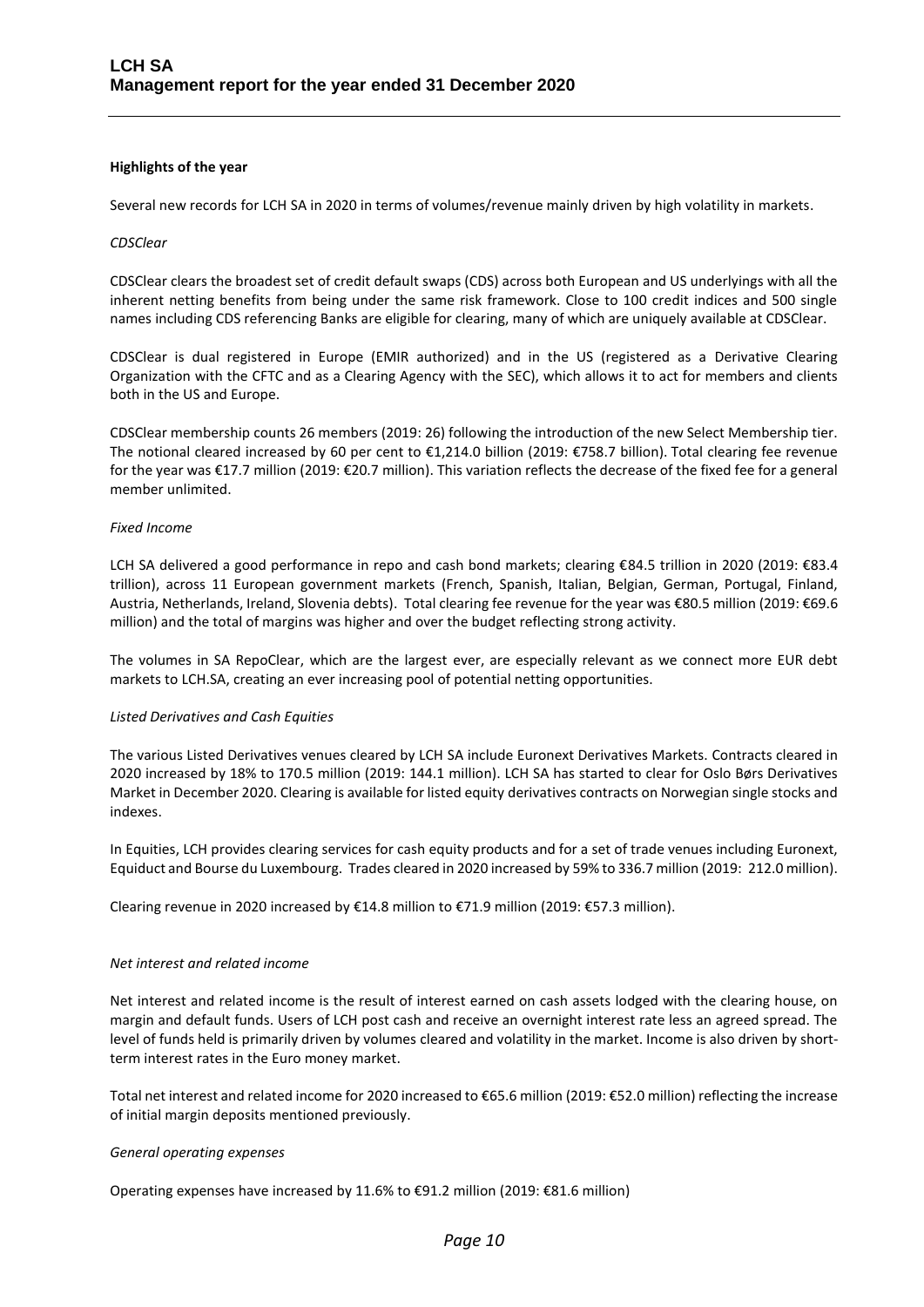## *Brexit*

The UK's exit from the EU left significant uncertainty concerning the political and regulatory environment, however LCH SA is allowed under the Bank of England Temporary Recognition Regime (TRR) to provide clearing services and activities in the UK for up to 3 years post 31 December 2020.

## *COVID-19*

The ongoing impact of COVID-19 on the Company has been considered in the preparation of these financial statements. The directors have reviewed liquidity and profit and loss forecasts, regulatory capital, and critical accounting estimates and judgements for the Company. The directors have also considered sensitivities including any potential impairments as a result of changes in cashflow forecasts. At the reporting date, no material short-term impacts have crystallised and the Company remains confident about its long-term future performance but remains vigilant in monitoring day-to-day changes as the global situation evolves. Staff and customer safety remain the paramount concerns of the Company and it has adapted successfully to the new ways of working.

## **Strategic objectives**

The Company's strategic objectives are:

- to provide robust risk management services to members and clients
- to deliver world class clearing services
- to partner with the markets we serve

The strategy for achieving these objectives is to maintain a sound risk management approach across all asset classes cleared and to work closely with market participants to develop and deliver new services.

## **Research and Development activities**

In 2020, the Company does not qualify for Government assistance in the form of "crédit d'impôt recherche" (CIR) (a research and development tax credit).

## **Significant events which occurred since the date of the financial statements**

None.

## **Perspectives**

Business mature which will benefit from various initiatives across the different Business Lines . These secure level of margin and revenues recorded in 2020, in a context of strong environment as Brexit and aggressive competition in the Market.

LCH SA will engage strong investments in the coming years to support its client services and its independency.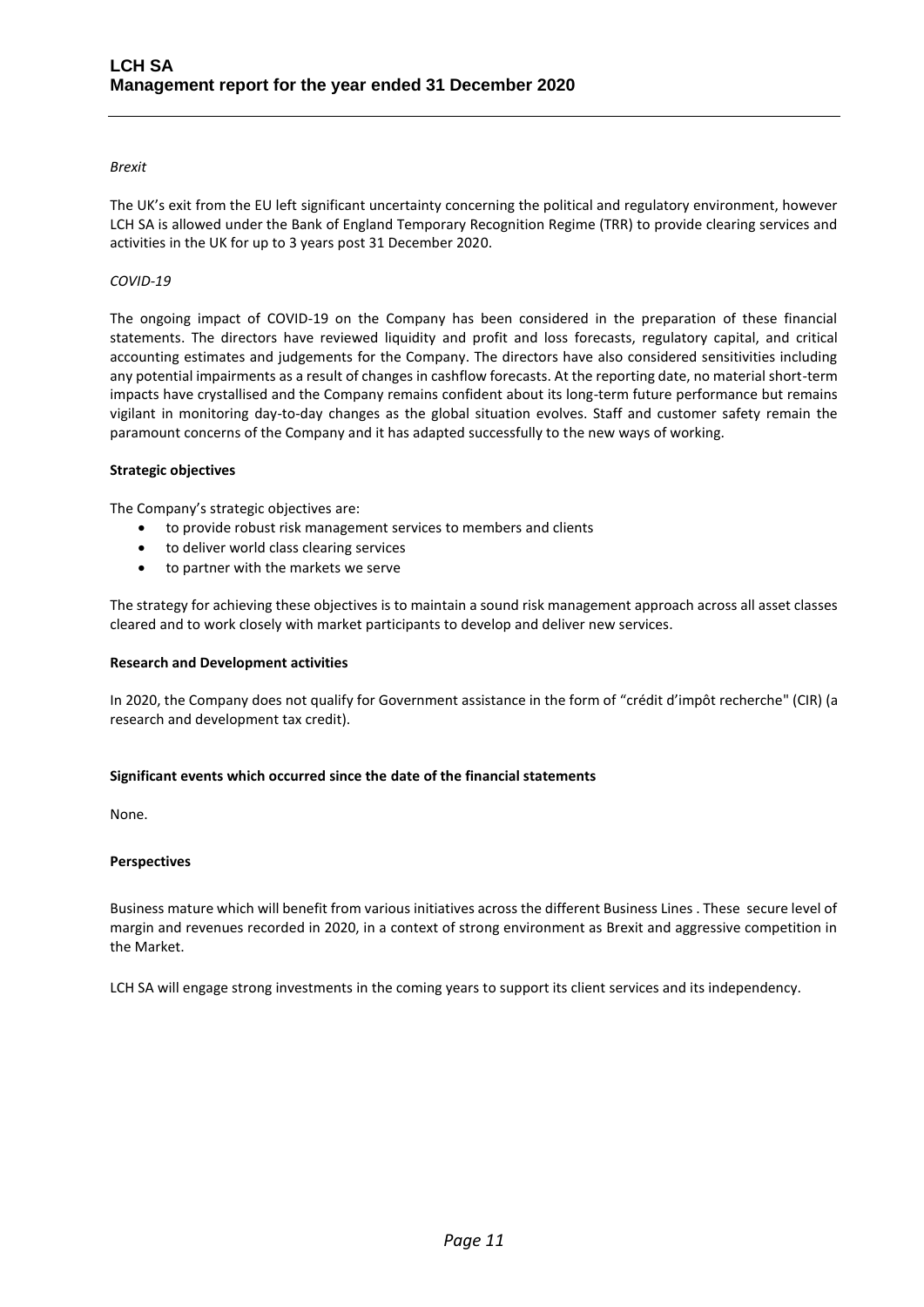## **Five year financial summary**

| Five year financial summary                                        | 2016      | 2017      | 2018      | 2019      | 2020      |
|--------------------------------------------------------------------|-----------|-----------|-----------|-----------|-----------|
| Share capital at year end                                          |           |           |           |           |           |
| Share capital (in $E'm$ )                                          | 113.1     | 113.1     | 113.1     | 113.1     | 113.1     |
| Number of ordinary shares                                          | 7,416,700 | 7,416,700 | 7,416,700 | 7,416,700 | 7,416,700 |
| Result of operations (in $E'm$ )                                   |           |           |           |           |           |
| Clearing revenue                                                   | 118.4     | 121.3     | 123.3     | 164.2     | 191.1     |
| Profit before tax, profit sharing,<br>amortisation, provisions and |           |           |           |           |           |
| impairment                                                         | 71.9      | 81.9      | 86.4      | 125.0     | 145.2     |
| Income tax                                                         | 14.7      | 19.9      | 22.5      | 35.4      | 40.4      |
| Profit sharing for the year                                        | 1.6       | 2.2       | 2.8       | 3.2       | 4.1       |
| Impairment                                                         |           |           |           |           |           |
| Net income after tax, profit sharing,                              |           |           |           |           |           |
| amortisation and provisions                                        | 41.6      | 44.6      | 46.0      | 71.1      | 88.0      |
| Distributed earnings                                               | 40.0      | 44.0      | 46.0      | 71.0      |           |
| Earnings per share (in $\epsilon$ )                                |           |           |           |           |           |
| Profit after tax, profit sharing, but                              |           |           |           |           |           |
| before amortisation and provisions                                 | 9.69      | 11.04     | 11.66     | 16.85     | 19.58     |
| Net income after tax, profit sharing,                              |           |           |           |           |           |
| amortisation and provisions                                        | 5.61      | 6.01      | 6.20      | 9.58      | 11.86     |
| Net dividend distributed per share                                 | 5.39      | 5.93      | 6.20      | 9.57      |           |
| <b>Employee information</b>                                        |           |           |           |           |           |
| Average headcount*                                                 | 171       | 177       | 170       | 167       | 179       |
| Total payroll for the year (in $\epsilon$ 'm)                      | 17.8      | 19.4      | 22.5      | 20.0      | 22.8      |

\*Average headcount for LCH SA Paris only.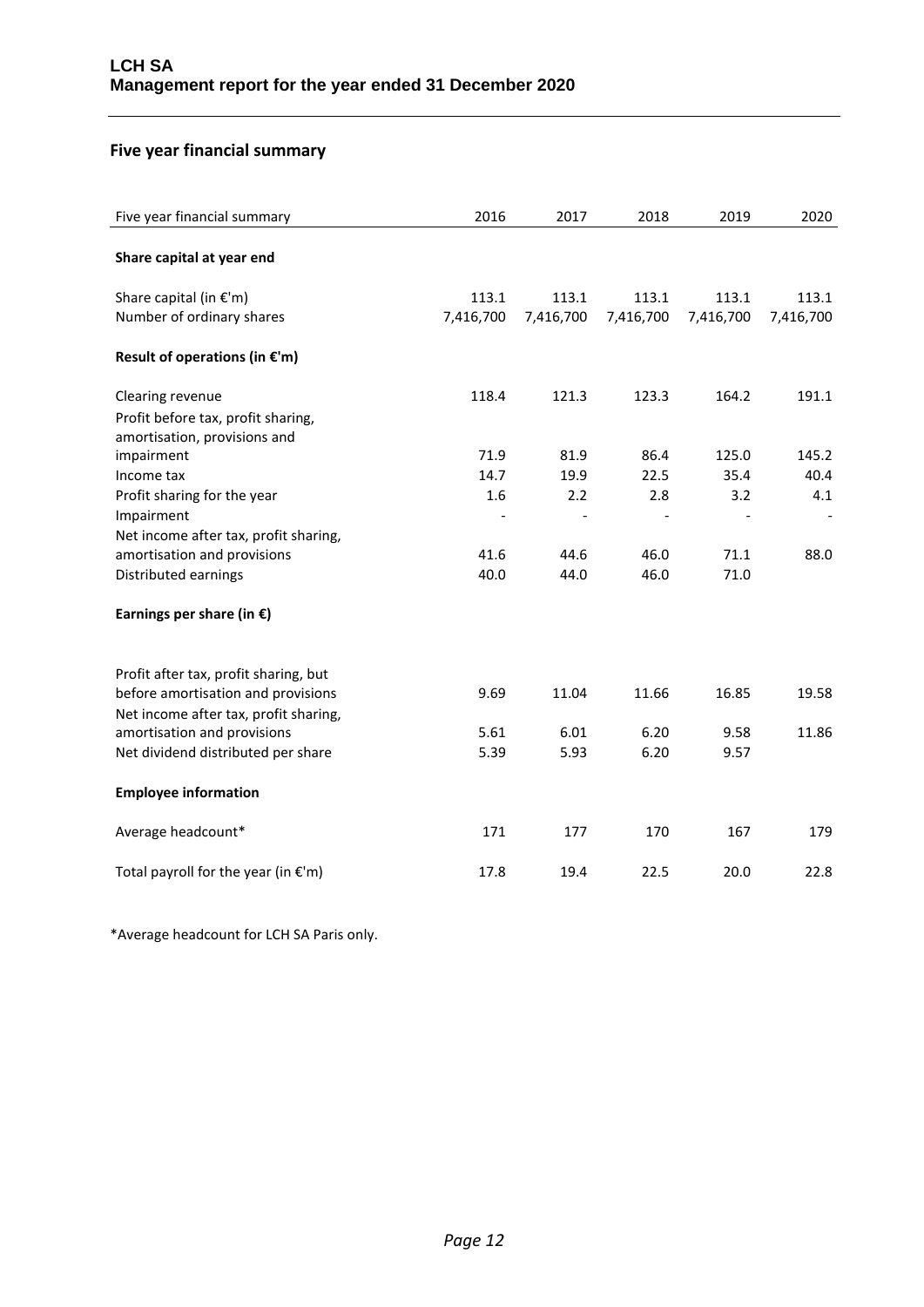## **Auditors**

Ernst & Young Audit, Tour First, 1 Place des Saisons, 92037 Paris La Défense BDO Paris Audit & Advisory, 43-47 avenue de la Grande Armée, 75116 Paris

## **Registered office**

18, rue du Quatre Septembre 75002 Paris Telephone: +33 (0) 1 70 37 65 00 Registered in France number 692 032 485

LCH SA is fully consolidated in the accounts of LCH Group Holdings Limited, the head office of which is located at Aldgate House, 33 Aldgate High Street, London. The Company's ultimate parent since 1 May 2013 is the London Stock Exchange Group plc.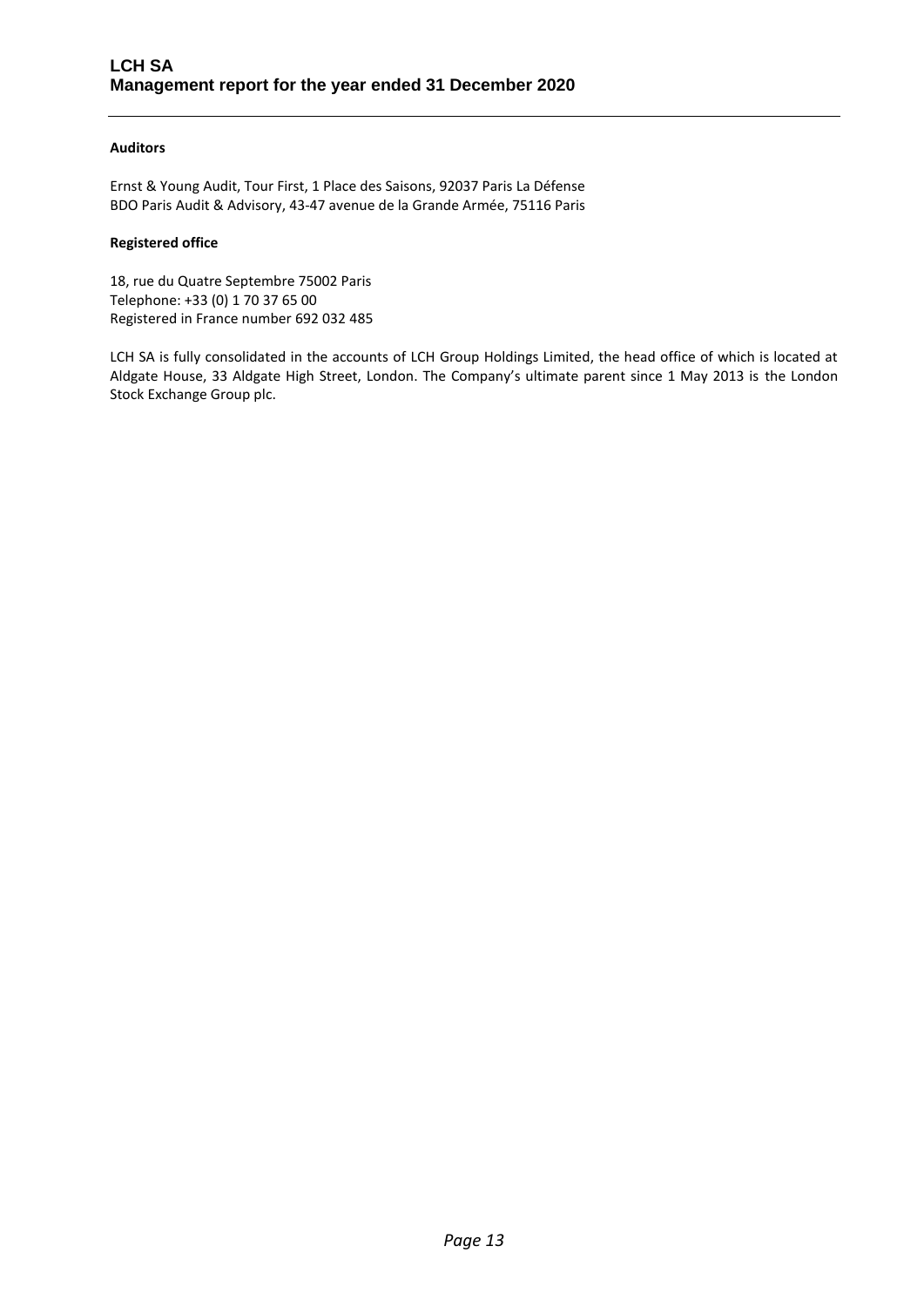Company number: 692 032 485

## **LCH SA**

# **FINANCIAL STATEMENTS FOR THE YEAR ENDED 31 DECEMBER 2020**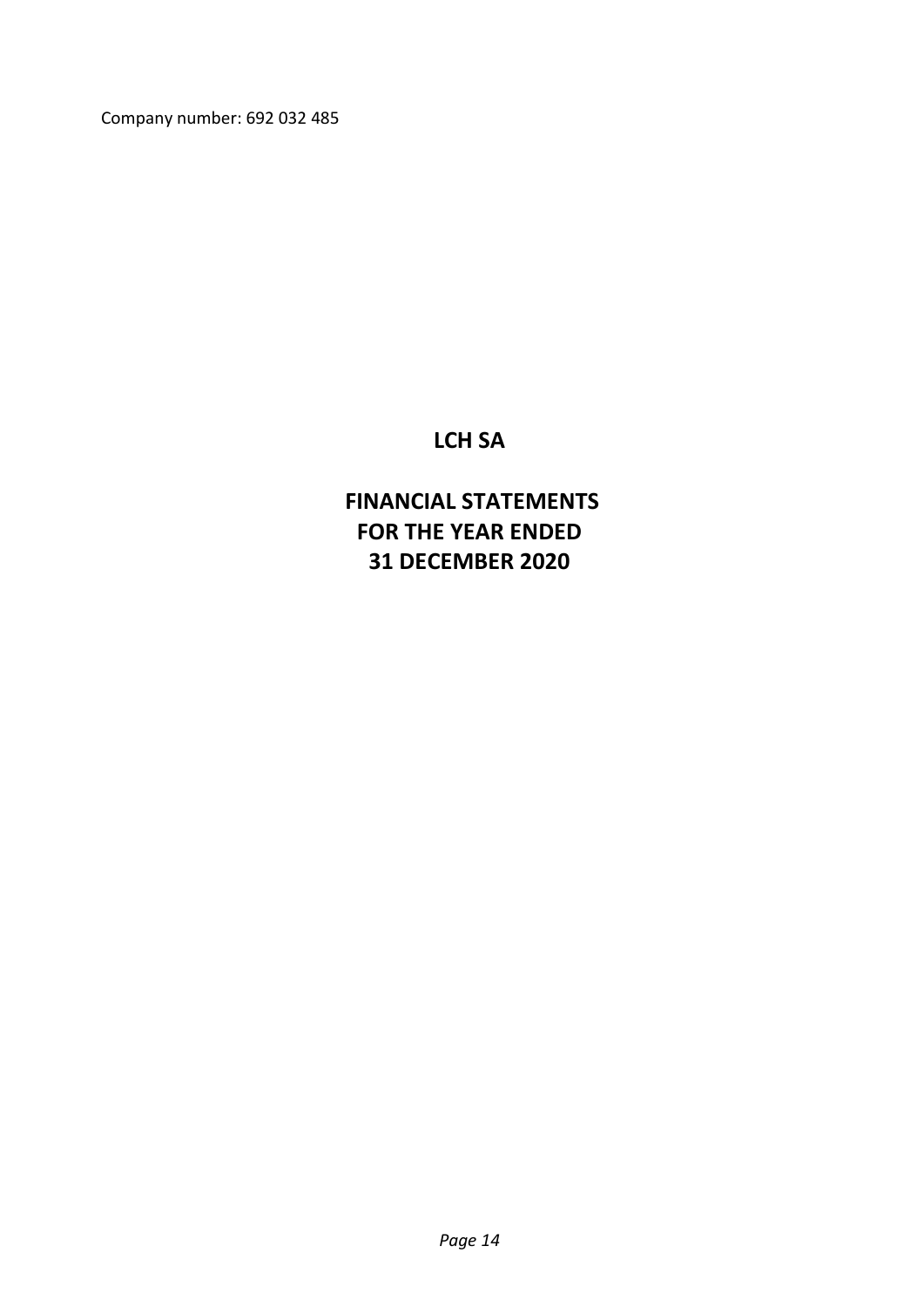|                                                    | Note           | 2020<br>€'m | 2019<br>$\varepsilon$ 'm |
|----------------------------------------------------|----------------|-------------|--------------------------|
| Interest and related income                        | $\mathbf{1}$   | 196.8       | 153.1                    |
| Interest and related expenses                      | $\mathbf{1}$   | (131.1)     | (101.0)                  |
| Commissions received                               | $\overline{2}$ | 227.0       | 195.2                    |
| Commissions paid                                   | $\overline{2}$ | (14.2)      | (11.9)                   |
| Gains on investment portfolio                      | 3              | 1.5         |                          |
| Losses on investment portfolio                     | 3              | (10.2)      | (0.8)                    |
| Gains on Forex                                     |                |             |                          |
| Losses on Forex                                    |                |             | (0.1)                    |
| Other banking income                               | 4              |             |                          |
| Other banking expense                              | 4              | (37.5)      | (31.0)                   |
| Net banking revenue                                |                | 232.3       | 203.5                    |
| General operating expenses                         | 5              | (91.2)      | (81.7)                   |
| Depreciation, amortisation and provisions          | 8              | (12.8)      | (13.0)                   |
| <b>Gross operating income</b>                      |                | 128.3       | 108.8                    |
| Cost of risk                                       |                |             |                          |
| <b>Operating income</b>                            |                | 128.3       | 108.8                    |
| Gains/(losses) on fixed assets                     | 9              |             | (2.3)                    |
| Net operating profit before tax                    |                | 128.3       | 106.5                    |
| Extraordinary result                               |                |             |                          |
| Corporate income tax                               | 10             | (40.3)      | (35.4)                   |
| Provisions and write-backs on general banking risk |                |             |                          |
| Net income for the year                            |                | 88.0        | 71.1                     |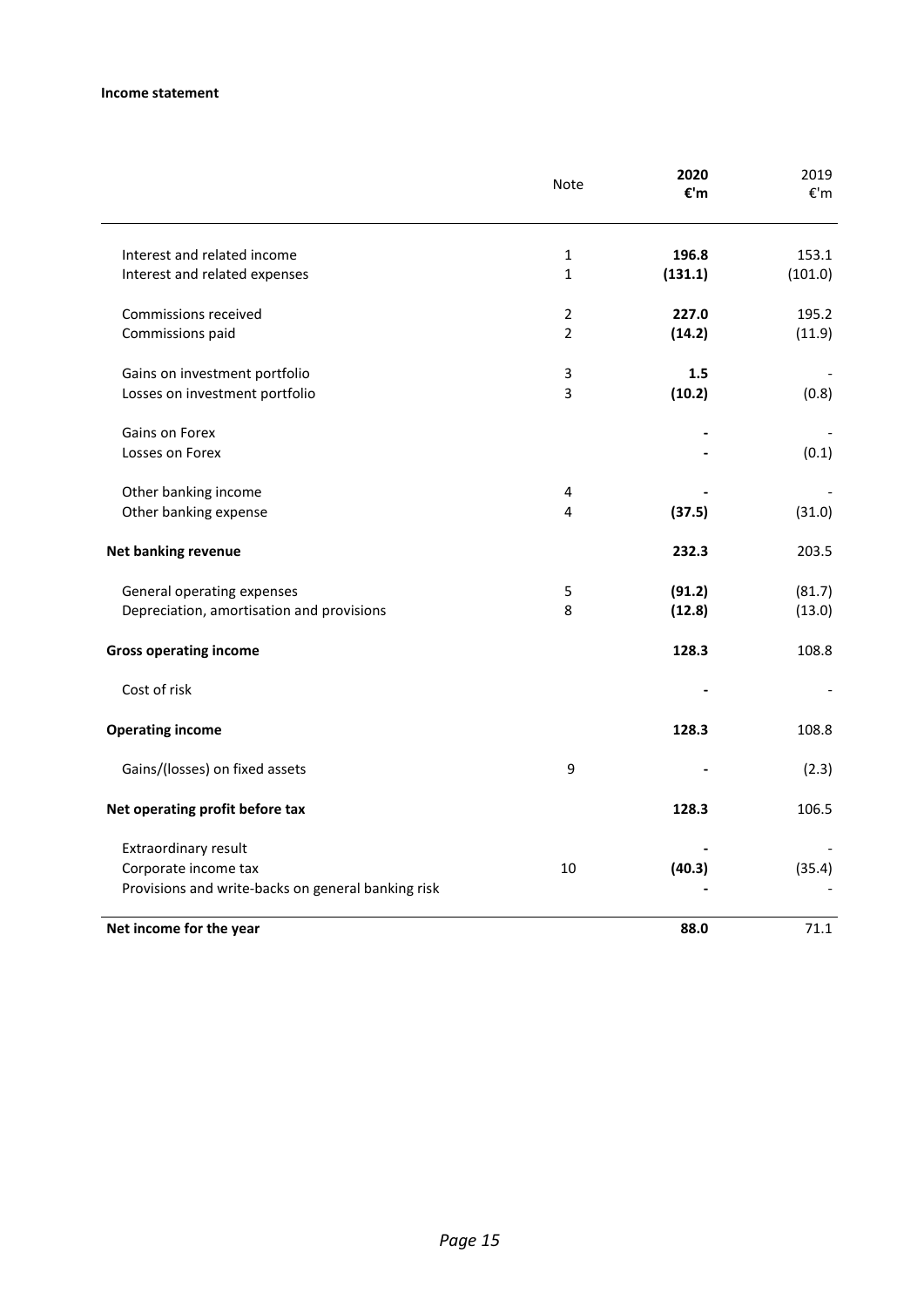## **Statement of financial position**

| <b>Assets</b><br>Cash in Central bank<br>11<br>Cash in bank accounts<br>12<br>Securities under resale agreement<br>Bonds and other fixed income securities<br>13<br>Long term equity investment<br>14<br>Other assets<br>15<br>16<br>Assets related to clearing operations<br><b>Fixed assets</b><br>Intangible assets<br>17<br>18<br>Tangible assets<br><b>Total assets</b><br><b>Liabilities</b><br>Debts with credit institutions<br>19<br>Debts with other financial institutions<br>20<br>12<br>Securities under repurchase agreement<br><b>Other liabilities</b><br>21<br>16<br>Liabilities related to clearing operations<br>22<br>Provisions<br>Reserve for general banking risk<br>23<br>Shareholders' equity | 27,682.4<br>2.1<br>587,287.9<br>1,527.0<br>0.5<br>5,236.9<br>1,042.4<br>85.4<br>83.4<br>2.0<br>622,864.5 | 18,767.9<br>1.5<br>529,311.1<br>60.0<br>0.5<br>3,936.8<br>1,224.0<br>74.6<br>72.8<br>1.8 |
|------------------------------------------------------------------------------------------------------------------------------------------------------------------------------------------------------------------------------------------------------------------------------------------------------------------------------------------------------------------------------------------------------------------------------------------------------------------------------------------------------------------------------------------------------------------------------------------------------------------------------------------------------------------------------------------------------------------------|----------------------------------------------------------------------------------------------------------|------------------------------------------------------------------------------------------|
|                                                                                                                                                                                                                                                                                                                                                                                                                                                                                                                                                                                                                                                                                                                        |                                                                                                          |                                                                                          |
|                                                                                                                                                                                                                                                                                                                                                                                                                                                                                                                                                                                                                                                                                                                        |                                                                                                          |                                                                                          |
|                                                                                                                                                                                                                                                                                                                                                                                                                                                                                                                                                                                                                                                                                                                        |                                                                                                          |                                                                                          |
|                                                                                                                                                                                                                                                                                                                                                                                                                                                                                                                                                                                                                                                                                                                        |                                                                                                          |                                                                                          |
|                                                                                                                                                                                                                                                                                                                                                                                                                                                                                                                                                                                                                                                                                                                        |                                                                                                          |                                                                                          |
|                                                                                                                                                                                                                                                                                                                                                                                                                                                                                                                                                                                                                                                                                                                        |                                                                                                          |                                                                                          |
|                                                                                                                                                                                                                                                                                                                                                                                                                                                                                                                                                                                                                                                                                                                        |                                                                                                          |                                                                                          |
|                                                                                                                                                                                                                                                                                                                                                                                                                                                                                                                                                                                                                                                                                                                        |                                                                                                          |                                                                                          |
|                                                                                                                                                                                                                                                                                                                                                                                                                                                                                                                                                                                                                                                                                                                        |                                                                                                          |                                                                                          |
|                                                                                                                                                                                                                                                                                                                                                                                                                                                                                                                                                                                                                                                                                                                        |                                                                                                          |                                                                                          |
|                                                                                                                                                                                                                                                                                                                                                                                                                                                                                                                                                                                                                                                                                                                        |                                                                                                          |                                                                                          |
|                                                                                                                                                                                                                                                                                                                                                                                                                                                                                                                                                                                                                                                                                                                        |                                                                                                          | 553,376.4                                                                                |
|                                                                                                                                                                                                                                                                                                                                                                                                                                                                                                                                                                                                                                                                                                                        |                                                                                                          |                                                                                          |
|                                                                                                                                                                                                                                                                                                                                                                                                                                                                                                                                                                                                                                                                                                                        | 1,325.7                                                                                                  | 1,102.5                                                                                  |
|                                                                                                                                                                                                                                                                                                                                                                                                                                                                                                                                                                                                                                                                                                                        | 258.1                                                                                                    | 189.5                                                                                    |
|                                                                                                                                                                                                                                                                                                                                                                                                                                                                                                                                                                                                                                                                                                                        | 587,287.9                                                                                                | 529,311.1                                                                                |
|                                                                                                                                                                                                                                                                                                                                                                                                                                                                                                                                                                                                                                                                                                                        | 32,933.9                                                                                                 | 21,870.2                                                                                 |
|                                                                                                                                                                                                                                                                                                                                                                                                                                                                                                                                                                                                                                                                                                                        | 685.7                                                                                                    | 547.2                                                                                    |
|                                                                                                                                                                                                                                                                                                                                                                                                                                                                                                                                                                                                                                                                                                                        | 7.5                                                                                                      | 7.1                                                                                      |
|                                                                                                                                                                                                                                                                                                                                                                                                                                                                                                                                                                                                                                                                                                                        | 0.3                                                                                                      | 0.3                                                                                      |
|                                                                                                                                                                                                                                                                                                                                                                                                                                                                                                                                                                                                                                                                                                                        | 365.4                                                                                                    | 348.5                                                                                    |
| <b>Total liabilities</b>                                                                                                                                                                                                                                                                                                                                                                                                                                                                                                                                                                                                                                                                                               | 622,864.5                                                                                                | 553,376.4                                                                                |
| <b>Off balance sheet</b>                                                                                                                                                                                                                                                                                                                                                                                                                                                                                                                                                                                                                                                                                               |                                                                                                          |                                                                                          |
| Commitment given                                                                                                                                                                                                                                                                                                                                                                                                                                                                                                                                                                                                                                                                                                       |                                                                                                          |                                                                                          |
| Guarantee commitments                                                                                                                                                                                                                                                                                                                                                                                                                                                                                                                                                                                                                                                                                                  | 491,422.3                                                                                                | 372,715.5                                                                                |
| Commitments on securities                                                                                                                                                                                                                                                                                                                                                                                                                                                                                                                                                                                                                                                                                              | 563,114.3                                                                                                | 509,285.2                                                                                |
| Commitments received                                                                                                                                                                                                                                                                                                                                                                                                                                                                                                                                                                                                                                                                                                   |                                                                                                          |                                                                                          |
| Guarantee commitments                                                                                                                                                                                                                                                                                                                                                                                                                                                                                                                                                                                                                                                                                                  | 518,189.9                                                                                                | 401,326.7                                                                                |
| Commitments on securities                                                                                                                                                                                                                                                                                                                                                                                                                                                                                                                                                                                                                                                                                              | 563,116.1                                                                                                | 509,812.6                                                                                |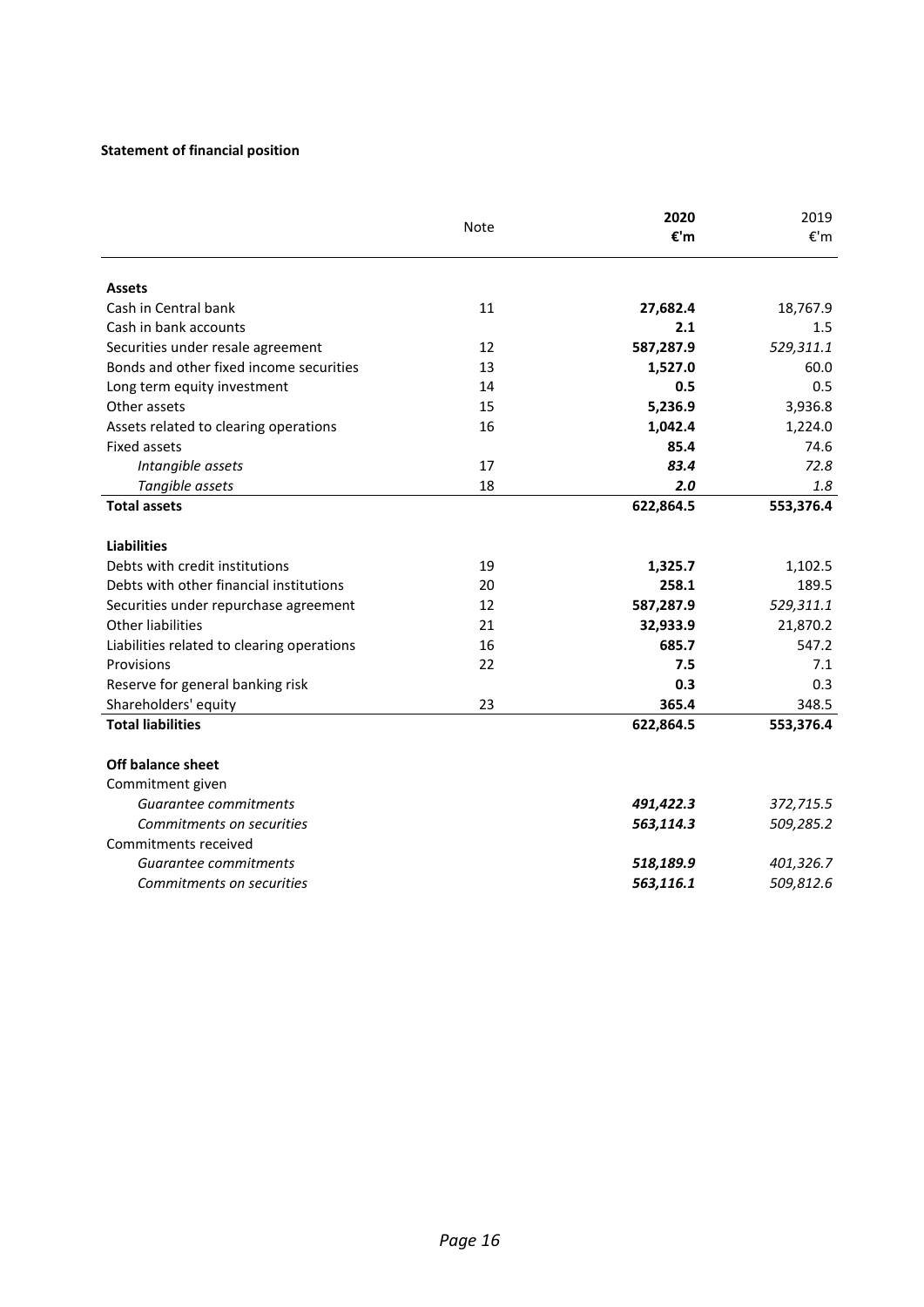#### **Highlights of the year**

Several new records for LCH SA in 2020 in terms of volumes/revenue mainly driven by high volatility in markets.

#### *CDSClear*

CDSClear clears the broadest set of credit default swaps (CDS) across both European and US underlyings with all the inherent netting benefits from being under the same risk framework. Close to 100 credit indices and 500 single names including CDS referencing Banks are eligible for clearing, many of which are uniquely available at CDSClear.

CDSClear is dual registered in Europe (EMIR authorized) and in the US (registered as a Derivative Clearing Organization with the CFTC and as a Clearing Agency with the SEC), which allows it to act for members and clients both in the US and Europe.

CDSClear membership counts 26 members (2019: 26) following the introduction of the new Select Membership tier. The notional cleared increased by 60 per cent to €1,214.0 billion (2019: €758.7 billion). Total clearing fee revenue for the year was €17.7 million (2019: €20.7 million). This variation reflects the decrease of the fixed fee for a general member unlimited.

#### *Fixed Income*

LCH SA delivered a good performance in repo and cash bond markets; clearing €84.5 trillion in 2020 (2019: €83.4 trillion), across 11 European government markets (French, Spanish, Italian, Belgian, German, Portugal, Finland, Austria, Netherlands, Ireland, Slovenia debts). Total clearing fee revenue for the year was €80.5 million (2019: €69.6 million) and the total of margins was higher and over the budget reflecting strong activity.

The volumes in SA RepoClear, which are the largest ever, are especially relevant as we connect more EUR debt markets to LCH.SA, creating an ever increasing pool of potential netting opportunities.

#### *Listed Derivatives and Cash Equities*

The various Listed Derivatives venues cleared by LCH SA include Euronext Derivatives Markets. Contracts cleared in 2020 increased by 18% to 170.5 million (2019: 144.1 million). LCH SA has started to clear for Oslo Børs Derivatives Market in December 2020. Clearing is available for listed equit[y derivatives](https://www.linkedin.com/feed/hashtag/?keywords=derivatives&highlightedUpdateUrns=urn%3Ali%3Aactivity%3A6742737384657448960) contracts on Norwegian single stocks and indexes.

In Equities, LCH provides clearing services for cash equity products and for a set of trade venues including Euronext, Equiduct and Bourse du Luxembourg. Trades cleared in 2020 increased by 59% to 336.7 million (2019: 212.0 million).

Clearing revenue in 2020 increased by €14.8 million to €71.9 million (2019: €57.3 million).

#### *Net interest and related income*

Net interest and related income is the result of interest earned on cash assets lodged with the clearing house, on margin and default funds. Users of LCH post cash and receive an overnight interest rate less an agreed spread. The level of funds held is primarily driven by volumes cleared and volatility in the market. Income is also driven by shortterm interest rates in the Euro money market.

Total net interest and related income for 2020 increased to €65.6 million (2019: €52.0 million) reflecting the increase of initial margin deposits mentioned previously.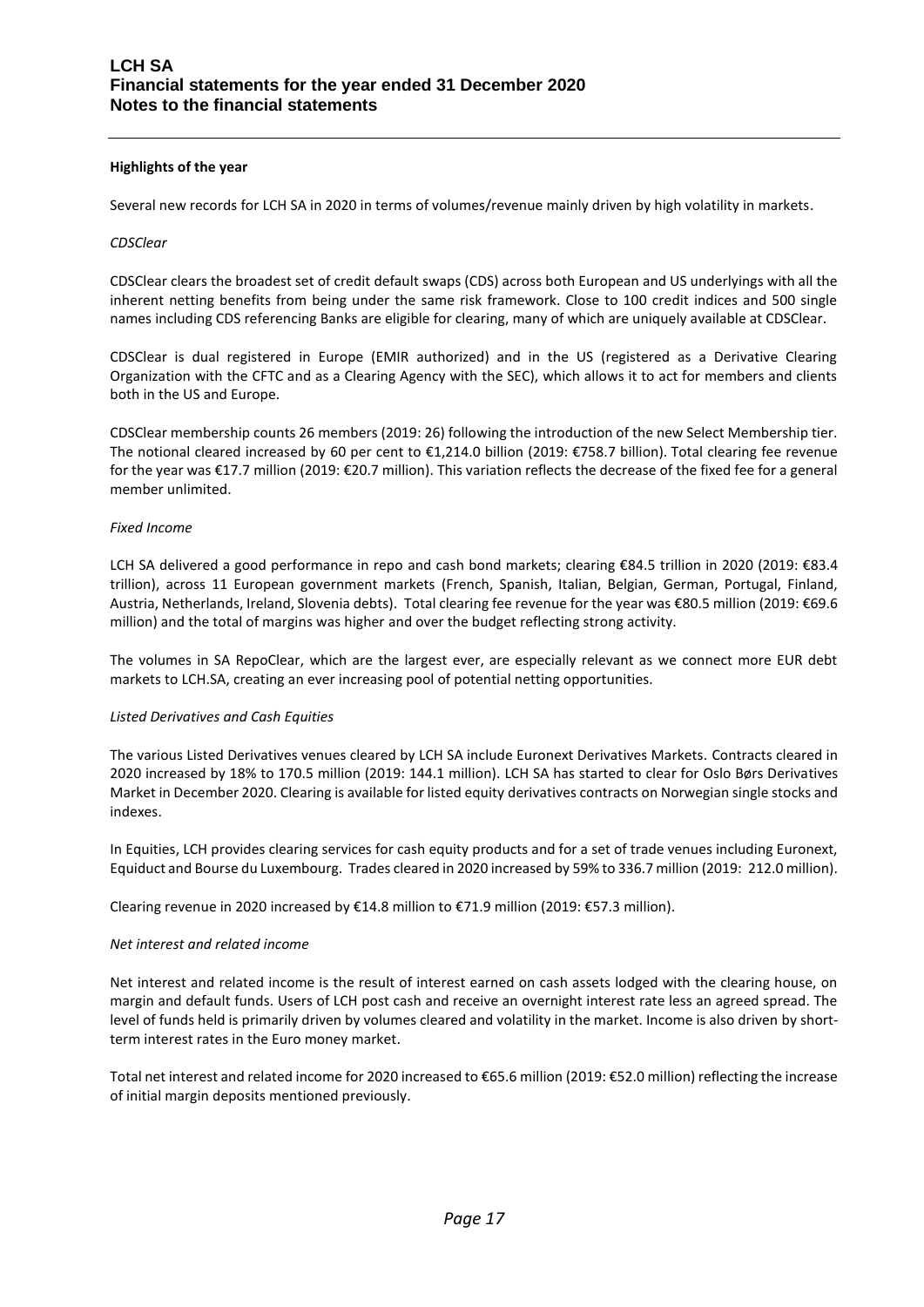#### *General operating expenses*

Operating expenses have increased by 11.6% to €91.2 million (2019: €81.6 million)

#### *Brexit*

The UK's exit from the EU left significant uncertainty concerning the political and regulatory environment, however LCH SA is allowed under the Bank of England Temporary Recognition Regime (TRR) to provide clearing services and activities in the UK for up to 3 years post 31 December 2020.

#### *COVID-19*

The ongoing impact of COVID-19 on the Company has been considered in the preparation of these financial statements. The directors have reviewed liquidity and profit and loss forecasts, regulatory capital, and critical accounting estimates and judgements for the Company. The directors have also considered sensitivities including any potential impairments as a result of changes in cashflow forecasts. At the reporting date, no material short-term impacts have crystallised and the Company remains confident about its long-term future performance but remains vigilant in monitoring day-to-day changes as the global situation evolves. Staff and customer safety remain the paramount concerns of the Company and it has adapted successfully to the new ways of working.

#### **Strategic objectives**

The Company's strategic objectives are:

- to provide robust risk management services to members and clients
- to deliver world class clearing services
- to partner with the markets we serve

The strategy for achieving these objectives is to maintain a sound risk management approach across all asset classes cleared and to work closely with market participants to develop and deliver new services.

#### **Research and Development activities**

In 2020, the Company does not qualifies for Government assistance in the form of "crédit d'impôt recherche" (CIR) (a research and development tax credit).

#### **Significant events which occurred since the date of the financial statements**

None.

#### **Perspectives**

Business mature which will benefit from various initiatives across the different Business Lines . These secure level of margin and revenues recorded in 2020, in a context of strong environment as Brexit and aggressive competition in the Market.

LCH SA will engage strong investments in the coming years to support its client services and its independency.

#### **Presentation of the financial statements**

As a financial institution, Banque Centrale de Compensation (BCC), which trades under the business name LCH SA, is required to prepare and publish annual financial statements (balance sheet, off-balance sheet and income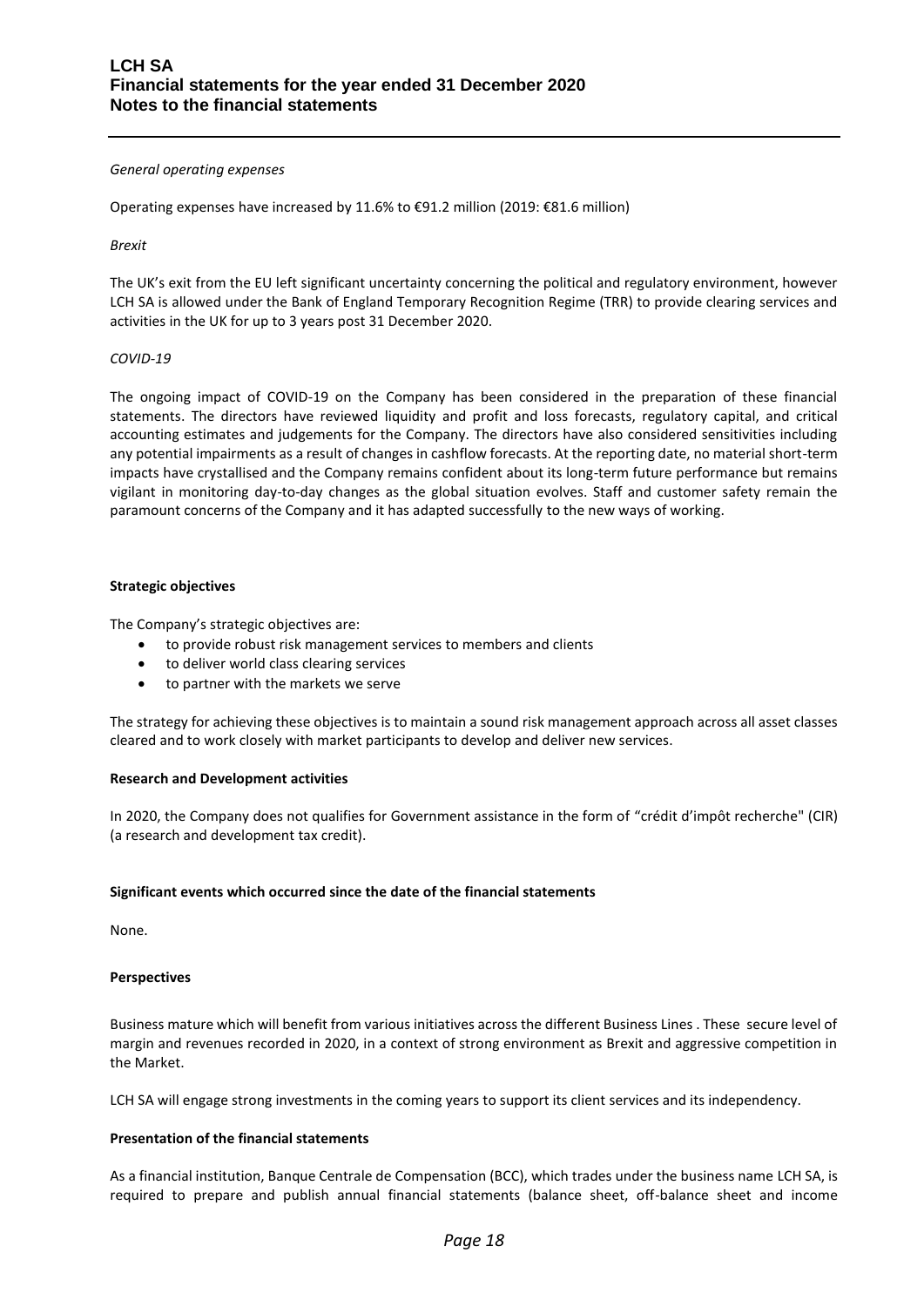statement) in accordance with the articles ANC 2014-07 §1111-1 to 1124-61 and §3111-1 to 3111-5 from The French Accounting Standards Setter ("Autorité des Normes Comptables").

Since the merger of the Amsterdam and Brussels clearing houses within LCH SA on 1 February 2001 and the corresponding creation of two new branches in Amsterdam and Brussels, (*Banque Centrale de Compensation Amsterdam* and *Banque Centrale de Compensation Bruxelles*), the accounts of these two branches have been integrated into those of LCH SA. In addition, LCH SA's accounting perimeter includes the activity of an establishment based in Porto after the acquisition from NYSE Euronext of the Portuguese clearing house on 15 July 2003.

The management accounting presentation of the balance sheet and income statement includes the following specific features:

#### *Balance sheet*

In view of their size, the assets and liabilities related to Banque Centrale de Compensation's clearing house activity and its treasury management operations are shown separately, with a detailed analysis of each item provided in the notes to the financial statements.

Repo transactions on the OTC market have been presented on a non-offset basis. The amount on the asset side represents the cash loans for which securities were received under reverse repos; the amount on the liabilities side represents the cash borrowing for which securities were delivered under repos. Repos and reverse repos which have been traded but not yet settled are recorded as commitments in Off Balance Sheet. LCH SA retains a commitment to full and secure completion in respect of both lender and borrower.

Commitments relating to clearing operations are transferred to the balance sheet on effective date of settlement. If fail to deliver occurs at that date, clearing operations appear and remain in adjustment accounts on the balance sheet until the effective settlement date.

## *Off-balance sheet commitments*

Commitments relating to clearing operations have been separated from commercial commitments and cash management commitments.

The information given in the financial statements carries the following notes, which are presented in accordance with the above-mentioned ANC 2014-07 §1111-1 to 1124-61 and §3111-1 to 3111-5, include all material information required to give a true and fair view of Banque Centrale de Compensation's assets, liabilities, financial position, exposure and profit and loss.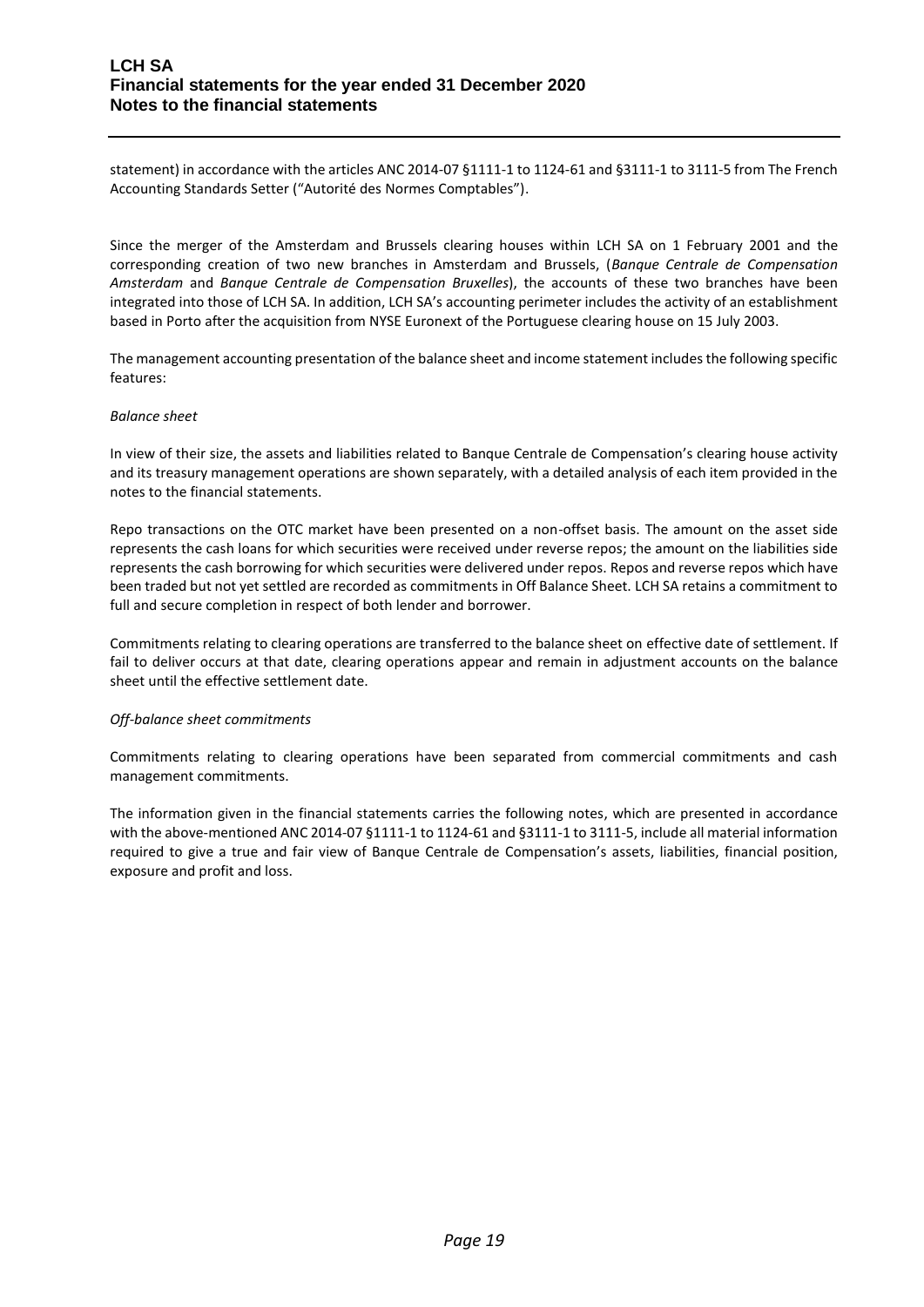#### **Accounting policies and principles**

The financial statements have been prepared and presented in accordance with accounting principles applicable to banks in France and complies with the provision of regulation 2014-07 of ANC, the French Accounting Standards Board, revised by regulation 2020-10 of ANC.

The main accounting policies and valuation methods applied are detailed below.

#### **Fixed assets, amortisation and depreciation**

Fixed assets are recorded at acquisition cost excluding deductible value-added tax (VAT).

IT development costs are recognised on the balance sheet in accordance with principles stated in the ANC 2014-03. Self-developed software is recorded based on direct costs of development, which include mostly man-days costs related to the stages from technical specifications to testing.

Fixed assets are depreciated on a straight-line basis, based on their anticipated useful lives, which are as follows:

| Self-developed software | 3 to 5 years |
|-------------------------|--------------|
| Computer equipment      | 3 years      |
| Furniture               | 10 years     |
| Leaseholds improvements | 10 years     |
| Office equipment        | 3 to 5 years |
| Other intangible assets | 3 to 5 years |

#### **Impairment of intangible assets and property, plant and equipment**

The intangible assets in the course of development are subject to an annual impairment review or a more frequent review if there are events or changes in circumstances that indicate that the carrying amount of the asset may not be fully recoverable. Property, plant and equipment are subject to an impairment review if there are events or changes in circumstances that indicate that the carrying amount of the fixed asset may not be fully recoverable.

For the purpose of impairment testing, intangible assets are allocated to cash generating units monitored by management, usually at statutory company level. The impairment review involves a comparison of the carrying amount of the intangible asset allocated to the related cash generating units, with its recoverable amount, which is the higher of fair value less costs to sell and value in use. Fair value less costs to sell is calculated by reference to the amount at which the asset could be disposed of less the costs associated with the sale.

Value in use is calculated by discounting the expected future cash flows obtainable as a result of the assets continued use, including those resulting from its ultimate disposal, at a market based discount rate on a pre-tax basis. The carrying values of intangible assets or property, plant and equipment are written down by the amount of any impairment and this loss is recognised in the income statement in the year in which it occurs.

The carrying amount of intangible assets allocated to a cash generating unit is taken into account when determining the gain or loss on disposal of the unit.

#### **Long-term equity investment**

Long-term assets are recorded at their nominal value and impairments are recognised if their value in use decreases below their book value.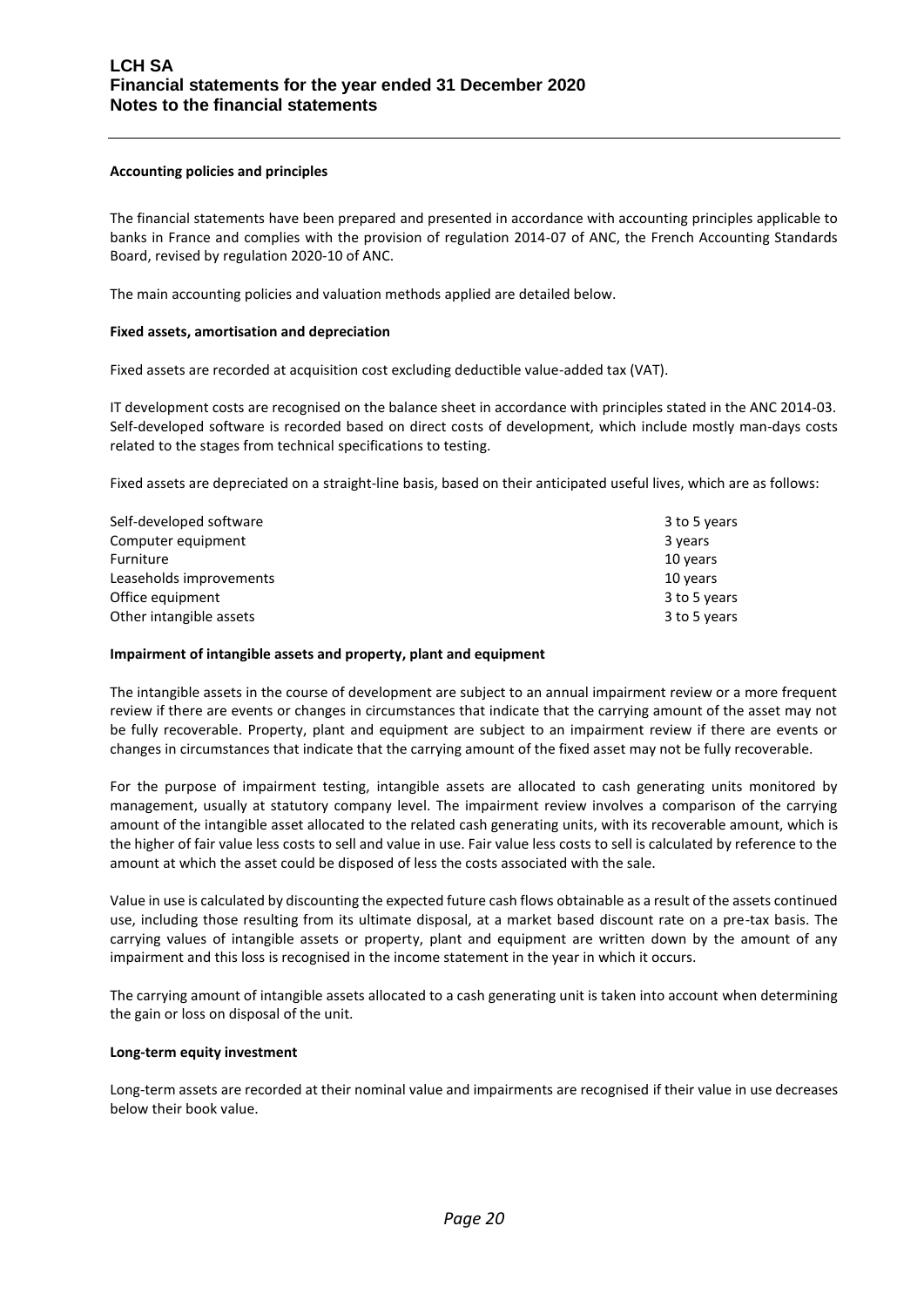#### **Accounts receivable and payable**

Accounts receivable and payable are stated at cost and have initial maturities of less than one month.

Provisionsfor doubtful debts are determined on an individual basis and are recorded as direct reductions in the value of the related receivables.

#### **Held-for-sale securities**

Investment securities held are cash management instruments, recognised and valued under Lower of Cost or Market (LOCOM) methodology in accordance with ANC 2014-07 §1111-1 to 1124-61 and §3111-1 to 3111-5.

#### **Transactions with Clearing Members**

Transactions with Clearing Members are valued according the day to day market valuation as settled to Members via the Variation Margins. The positions in Balance Sheet reflects exactly what are due to or from Members for their clearing activity.

- Repos and reverse repos are now specifically identified in assets and liabilities in phase with the PCEC.
- Repos and reverse repos with Clearing Members are valued at fair value. No off setting is applied.
- Derivatives are valued at fair valued.

#### **Financial derivative instruments**

In accordance with European Market Infrastructure Regulation, the company neither holds nor issues derivatives for proprietary trading.

#### **Reserve for general banking risks**

As permitted under regulation CRBF 90.02 of the French Committee for Banking and Financial Regulations, LCH SA has allocated amounts to a 'Reserve for General Banking Risks' to cover general risks inherent to its activity.

#### **Provisions**

In accordance with ANC 2014-03, LCH SA recognises a provision as a liability on its balance sheet when it considers that an event creates an obligation in respect of a third party that might lead to the outflow of economic resources to that third party in order to settle the obligation without any corresponding inflow of proportional value.

LCH SA therefore allocates provisions to cover its commercial risks, measures its pension commitments under defined benefit pension plans using the "preferential" method (projected credit unit method), recognising the provisions for the resulting employee benefit commitments as liabilities on its balance sheet.

Provisions for employee benefit commitments have been calculated by an independent actuary based on changes in headcount (turnover, seniority) and are calculated in accordance with the projected credit unit methodology. They comprise commitments for retirement and jubilee award.

In the normal course of business, LCH SA receives legal claims in respect of commercial, employment and other matters. Where a claim is more likely than not to result in an economic outflow of benefits from LCH SA (and is measurable), a provision is made representing the expected cost of settling such claims.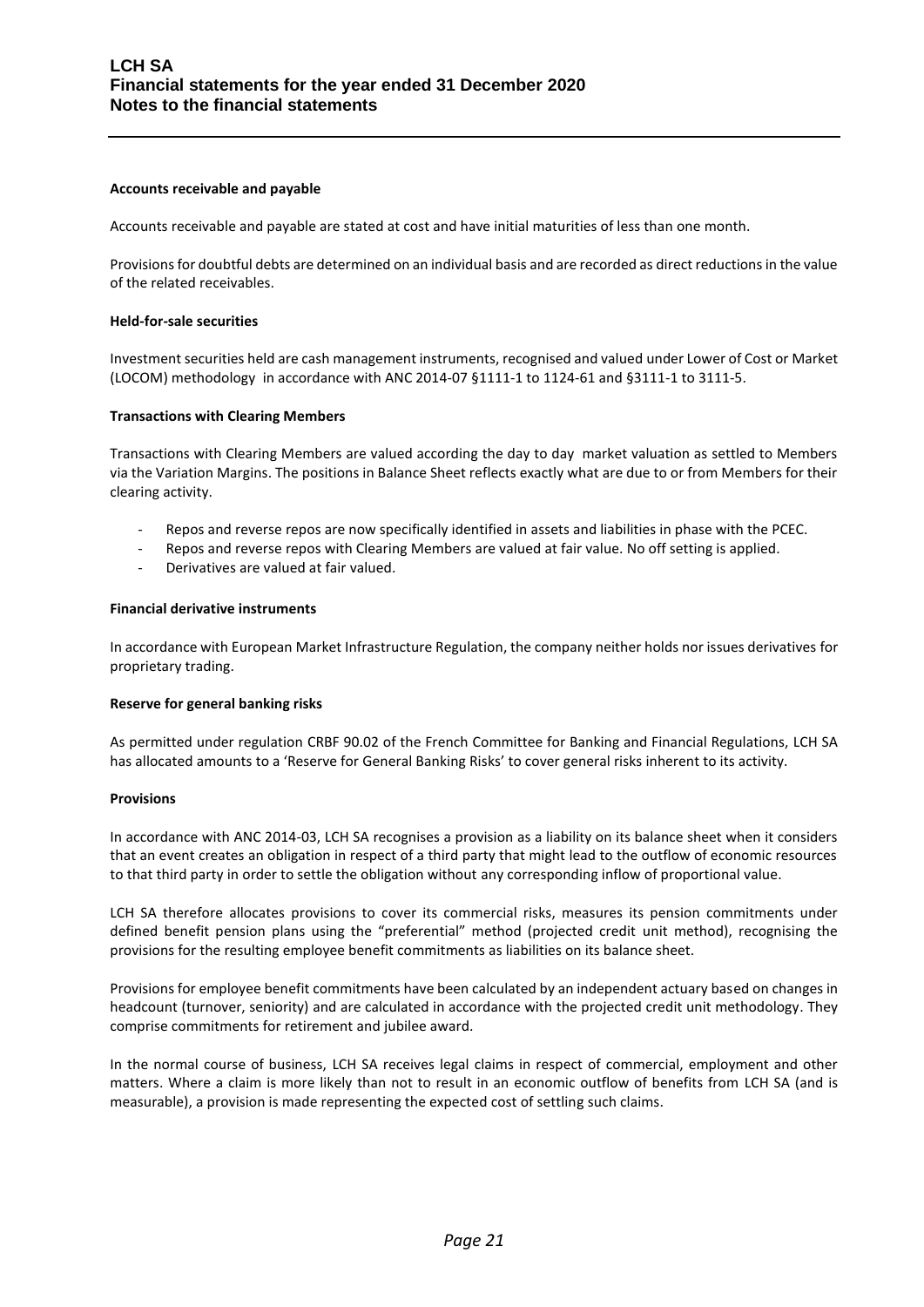#### **Share-based compensation**

The Company operates share-based compensation plans for employees, settled in shares of the ultimate parent company, London Stock Exchange Group plc. The charge to the income statement is determined by the fair value of the options granted or shares awarded at the date of the grant as an indirect measure of the value of employee services received by the Company and recognised over the relevant vesting period.

#### **Extraordinary result**

The extraordinary result includes income and expenses before tax which are generated or booked on an exceptional basis and are not derived from the company's ordinary activities (ANC 2014-07).

#### **Changes in accounting presentation of financial statements**

None.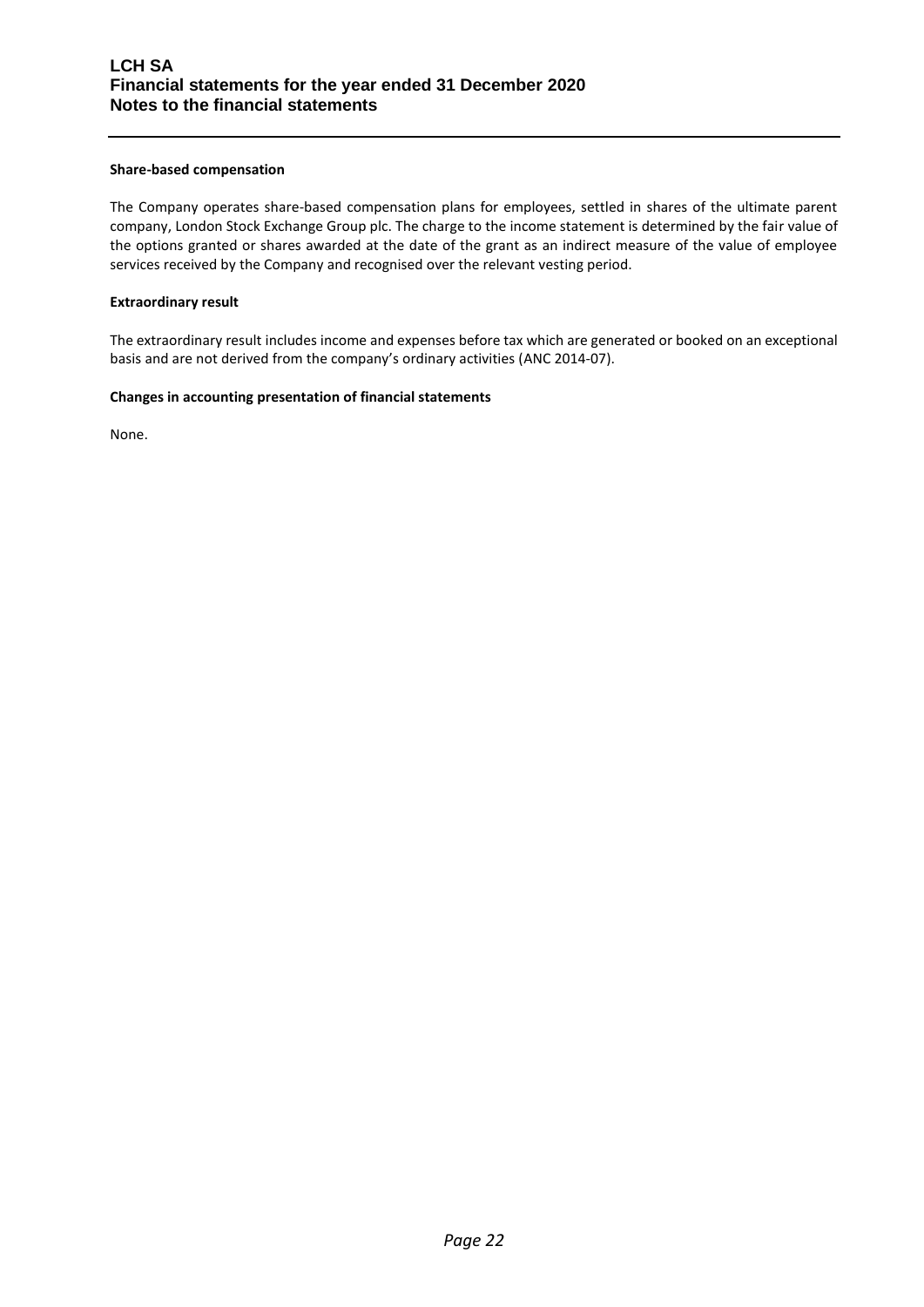## **1. Interest and related income/(expenses)**

|                                            | 2020<br>€'m | 2019<br>€'m |
|--------------------------------------------|-------------|-------------|
|                                            |             |             |
| Interest on debit bank accounts            |             |             |
| Margin interest                            | 196.8       | 153.1       |
| Interest and related income                | 196.8       | 153.1       |
| Interest payable to Central bank           | (109.2)     | (79.8)      |
| Interest on credit bank account            | (0.1)       | (0.1)       |
| Interest on other collateral               | (21.9)      | (21.1)      |
| Interest and related expenses              | (131.1)     | (101.0)     |
| Net interest and related income/(expenses) | 65.6        | 52.1        |

The margin interest are calculated from the initial margin, default fund and debts with credit institutions and other financial institutions.

In 2020, the net interest and related income/(expenses) has increased to €65.6 million (2019: €52.1 million) mainly driven by the expansion of the cash initial margin volume collected from the members.

## **2. Commissions**

|                                    | 2020<br>€'m | 2019<br>€'m |
|------------------------------------|-------------|-------------|
|                                    |             |             |
| Cash Equities                      | 27.1        | 18.7        |
| Derivatives                        | 44.8        | 38.5        |
| Fixed Income                       | 80.5        | 69.6        |
| CDS                                | 17.7        | 20.7        |
| Clearing fees                      | 170.1       | 147.5       |
| Sale of other product and services | 23.0        | 19.9        |
| Connectivity fees                  | 3.4         | 3.4         |
| Non cash collateral fees           | 30.5        | 24.4        |
| <b>Commissions received</b>        | 227.0       | 195.2       |
| Settlement fees and bank fees      | (14.2)      | (11.9)      |
| <b>Commissions paid</b>            | (14.2)      | (11.9)      |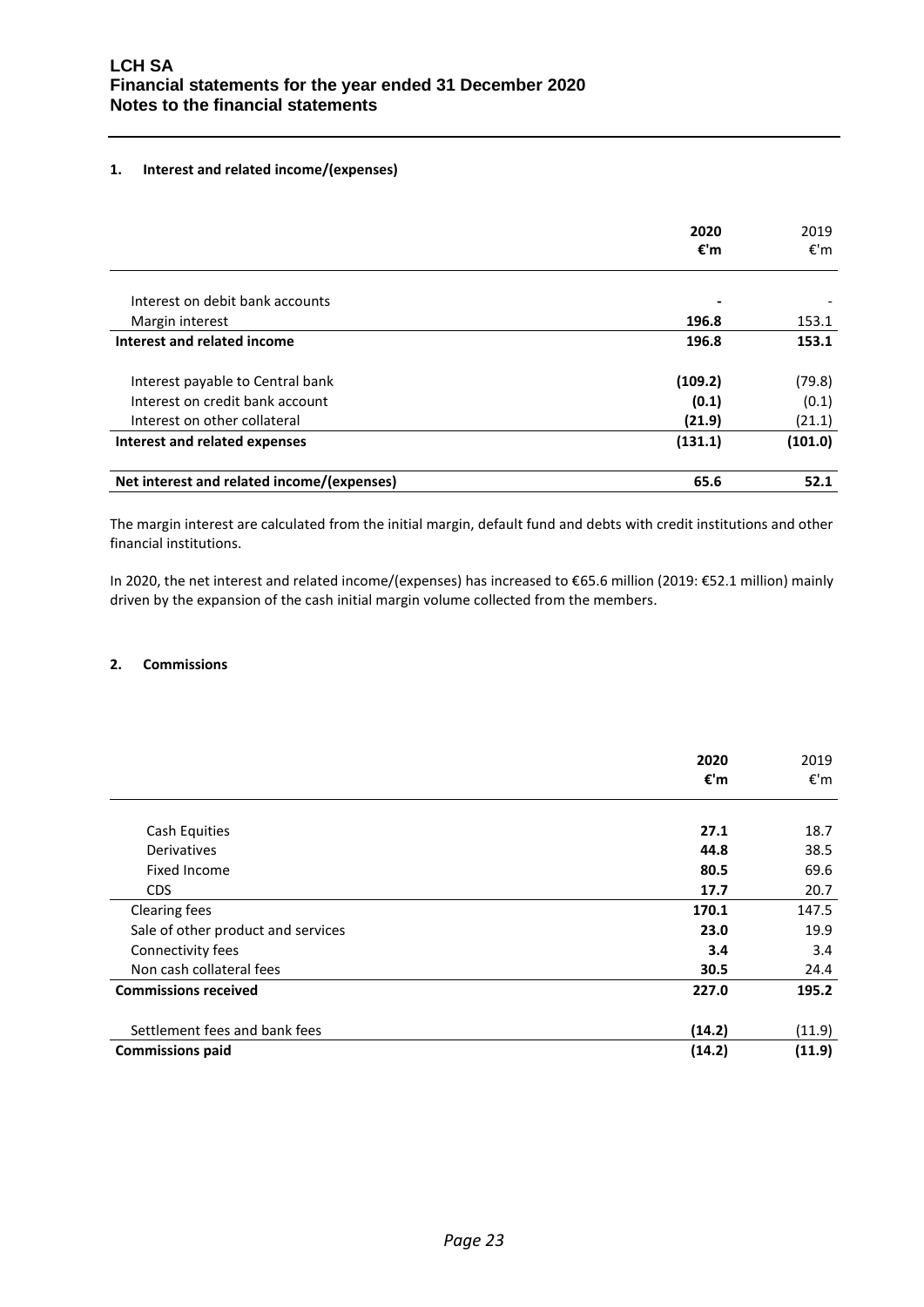Revenue is generated from clearing and other post trade services, including investment income earned on collateral. Revenue is shown net of discounts, sales taxes and certain revenue share arrangements.

Clearing fee income and rebates, together with other fee income are recognised when the service is rendered on a per transaction basis, or in cases where there is a fixed annual fee, monthly in arrears, in accordance with the Company's fee scales net of all applicable sales taxes.

Other post trade services include revenue from client connectivity services which is recognised as revenue on a straight-line basis over the service period as this reflects the continuous transfer of services.

Customer contracts across the Company that contain a single performance obligation at a fixed price do not require variable consideration to be constrained or allocated to multiple performance obligations. However the Company also provides services to customers under a tiered and tariff pricing structure that generates a degree of variability in the revenue streams from the contract. Where the future revenue from a contract varies due to factors that are outside of the Company's control, the Company limits the total transaction price at contract inception and recognises the minimum expected revenue guaranteed by the terms of the contract. Any variable element is subsequently recognised in the period in which the variable factor occurs.

Net treasury income is the total of income earned on the cash and other financial assets held that have been generated from clearing member activity, less interest paid on clearing members' margin and other monies lodged with the Company. Interest expense or income is recorded using the effective interest rate method, which is the rate that exactly discounts estimated future cash payments or receipts through the expected life of the financial instrument to the net carrying amount of the financial instrument.

In conditions where negative interest rates apply, the Company recognises interest paid on cash and other assets as an expense and interest received on clearing members' margin as income.

On **Cash Equities**, the posted clearing revenue was 45% above 2019 due to the increase of volume in 2020.

On **Derivatives markets** (indices and commodities), revenue decreased by 16% in 2020 at €44.8 million (2019: €38.5 million)

On **Fixed income markets**, government bonds and repos revenue increased by 16% compared to 2019. As part of the expansion of SA RepoClear in order to become the leading CCP in € Repos, new segments were successfully launched in February 2019: Portugal, Finland, Austria, Netherlands, Ireland, Slovenia debts. In order to enhance member netting opportunities, these segments have complemented the clearing of French, Spanish, Italian, Belgian and German markets. The volumes in SA RepoClear, which are the largest ever, are especially relevant as we connect more EUR debt markets to LCH.SA, creating an ever increasing pool of potential netting opportunities.

On the **CDS market**, clearing revenue is made up of 11 members paying each an annual membership fee fixed at €1.3 million per member, 2 select members an annual membership fee of €0.25 million, 1 select member an annual membership fee of €0.45 million, 1 general introductory member an annual membership fee of €0.2 million, 6 CIO members.

The sales of other product and services mainly comprise membership commissions and penalty fees recharged to clearing member.

Membership commissions (excluding period fees) remain stable €4.2 million (2019: €4.0 million) and are split as follows:

- €0.6 million in membership fees related to the French Derivatives market (2019: €0.6 million)
- €3.5 million in membership fees derived from the Cash Equities markets (2019: €3.4 million)

The non-cash collateral fees increased at €30.5 million (2019: €24.4 million).

Settlement costs recharged to clearing members and bank fees increased at €14.2 million (2019: €11.9 million).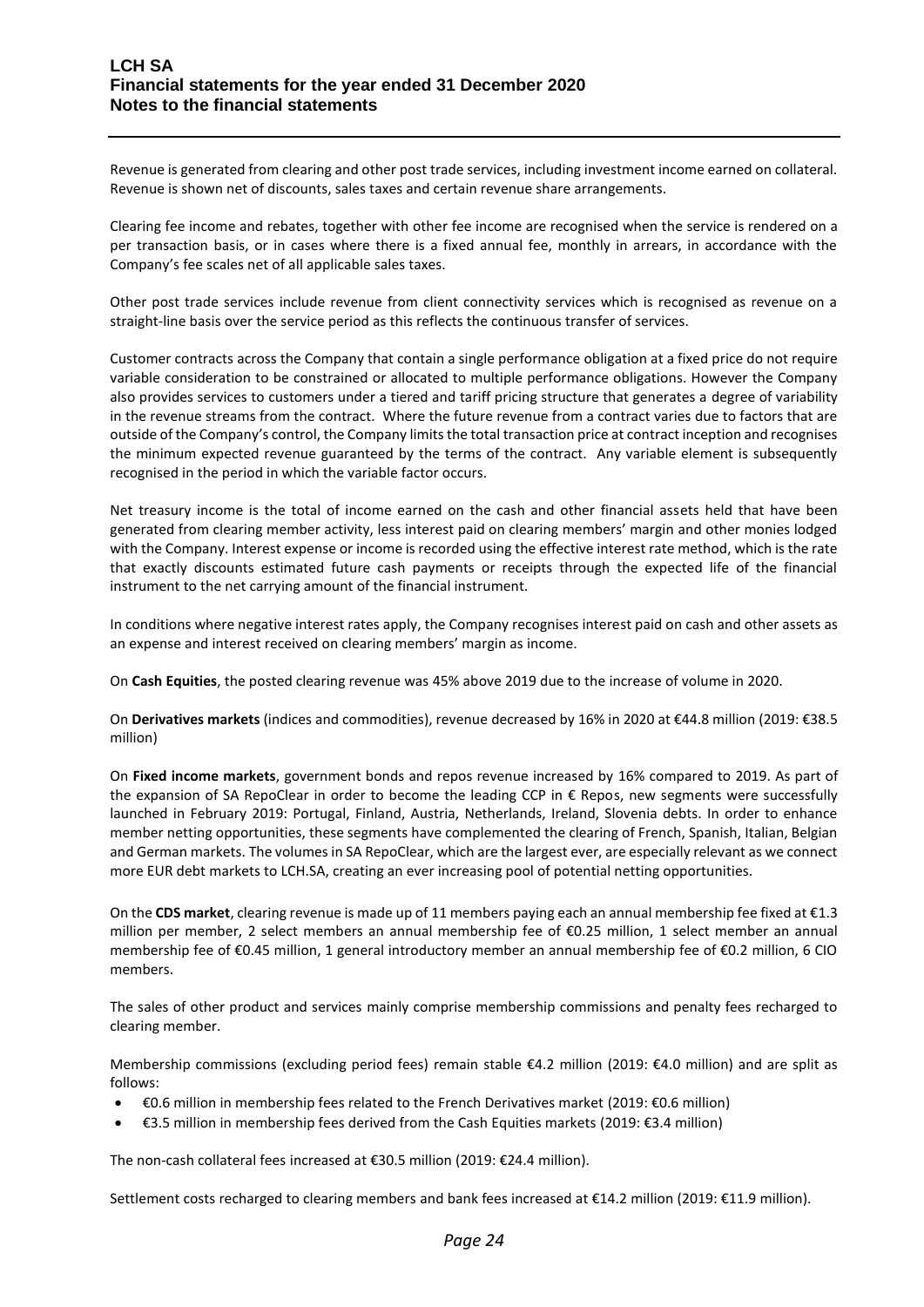## **3. Gains and (Losses) on investment portfolio**

|                                        | 2020<br>€'m | 2019<br>€'m |
|----------------------------------------|-------------|-------------|
| Interest from Tri-Party Repos          |             |             |
| Interest from held for sale securities | 1.5         |             |
| Interest accrued                       |             |             |
| Gains on investment portfolio          | 1.5         |             |
| Interest Paid out on Securities        | (6.7)       | (0.8)       |
| Interest accrued                       | (3.7)       |             |
| Gains/(losses) on securities sales     | 0.2         |             |
| Provisions on securities               |             |             |
| Losses on investment portfolio         | (10.2)      | (0.8)       |

## **4. Other income/(Other expense) on banking transactions**

|                              | 2020<br>€'m | 2019<br>€'m |
|------------------------------|-------------|-------------|
| Recharges to Group companies | -           |             |
| <b>Other banking income</b>  | -           |             |
| Revenue share with Euronext  | (35.5)      | (27.2)      |
| CDS profit share             | (2.0)       | (3.8)       |
| Revenue and profit share     | (37.5)      | (31.0)      |
| <b>Other banking expense</b> | (37.5)      | (31.0)      |

Amounts included in the other banking expenses relate to surplus or revenue share arrangements whereby, as part of an operating agreement, amounts are due back to either the other party to the operating agreement or the actual clearing customers.

A CDS agreement was signed in April 2014, effective from 1 January 2014. The related profit sharing recognised in 2020 is €2.0 million (2019: €3.8 million).

A revenue share on the listed derivatives segment effective from January 2019 is based on an agreement signed with Euronext in October 2017. This agreement generated a net retrocession fee to Euronext of €35.5 million (2019: €27.2 million).

## **5. General operating expenses**

|             | 2020 | 2019 |
|-------------|------|------|
| <b>Note</b> | €'m  | €'m  |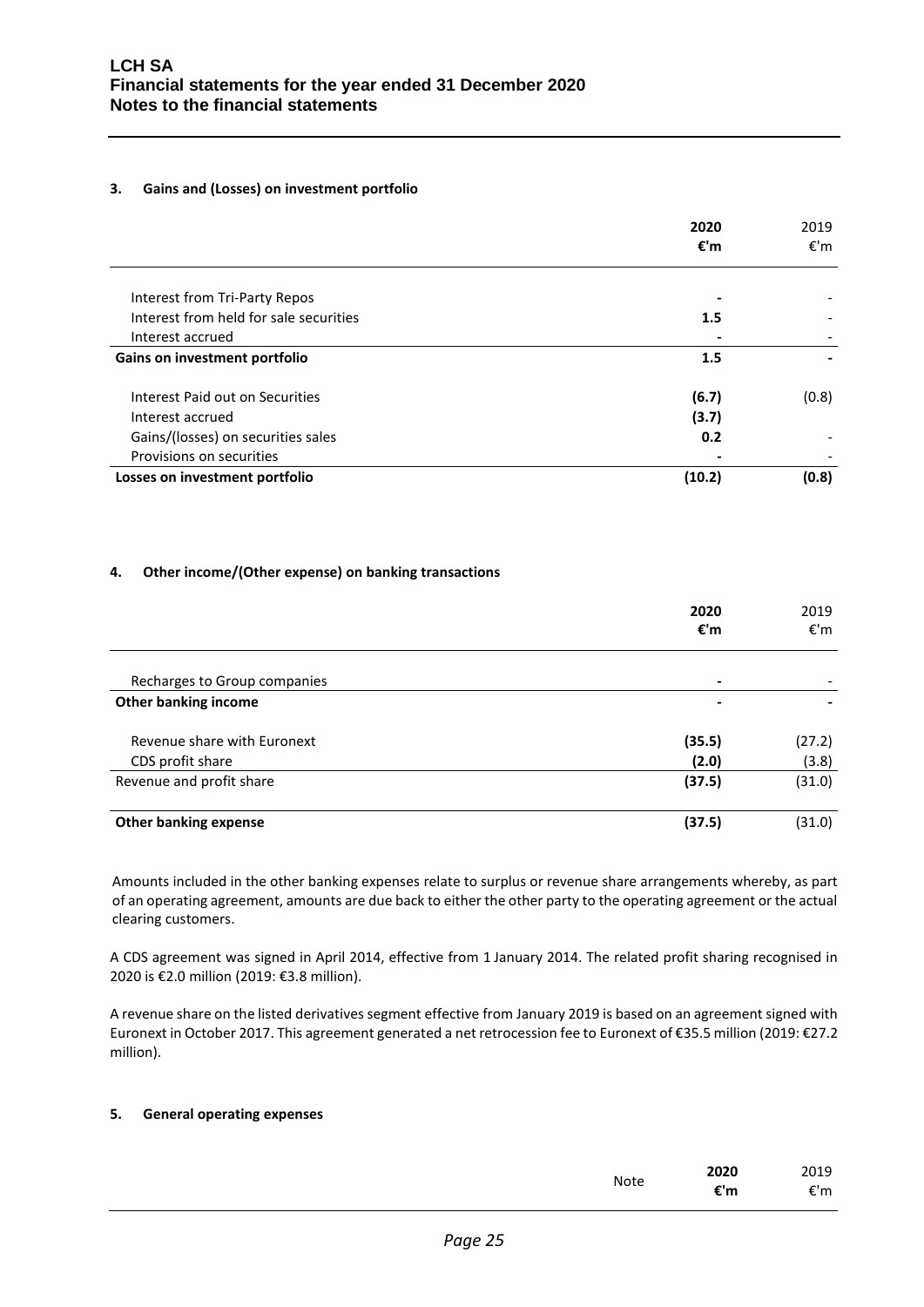## **LCH SA Financial statements for the year ended 31 December 2020 Notes to the financial statements**

| <b>General operating expenses</b> |   | (91.2) | (81.7) |
|-----------------------------------|---|--------|--------|
| Other general operating expenses  |   | (1.5)  | (1.1)  |
| Other taxes                       |   | (4.0)  | (3.7)  |
| <b>External services</b>          |   | (47.7) | (40.2) |
| Payroll charges                   | b | (38.0) | (36.7) |
|                                   |   |        |        |

The other general operating expenses include the directors' fees in 2020 for €0.5 million.

#### **6. Personnel expenses**

|                                    | 2020<br>€'m | 2019<br>€'m |
|------------------------------------|-------------|-------------|
| <b>Salaries</b>                    | (20.7)      | (22.6)      |
| Pensions and other payroll charges | (11.7)      | (9.1)       |
| Profit sharing with employees      | (4.1)       | (3.2)       |
| Payroll taxes                      | (1.5)       | (1.8)       |
| <b>Personnel expenses</b>          | (38.0)      | (36.6)      |

In 2020, the total amount recognised as profit-sharing expenses under payroll costs amount to €4.1 million (2019: €3.2 million). The profit sharing is the legal contribution of employees to the prior net income ("Participation").

In 2020, the average headcount (permanent employees) in Paris was 179 (2019: 167).

#### **7. External services**

|                          | 2020<br>€'m | 2019<br>€'m |
|--------------------------|-------------|-------------|
| External staff           | (4.7)       | (2.8)       |
| Other personnel expenses | (5.8)       | (4.0)       |
| IT costs                 | (21.2)      | (18.5)      |
| Property costs           | (6.0)       | (5.5)       |
| Other external services  | (10.0)      | (9.4)       |
| <b>External services</b> | (47.7)      | (40.2)      |

The overall external services costs have increased to €47.7 million (2019: €40.2 million).

The external staff includes temporary staff and contractors, which have increased to €4.7 million (2019: €2.8 million) due to increase support following Business growth.

The other personnel expenses have increased to €5.8 million (2019: €4.0 million) also due to LTIP variable compensation increase and full year impact of Fixed income debts migration to LCH SA in 2019.

IT running costs have increased by €2.7 million, linked with new security cost following ACPR recommendation and additional cost to support business growth.

Property costs have increased by 0.5 million to €6.0 million (2019: €5.5 million).

The other external services have increased at €10.0 million.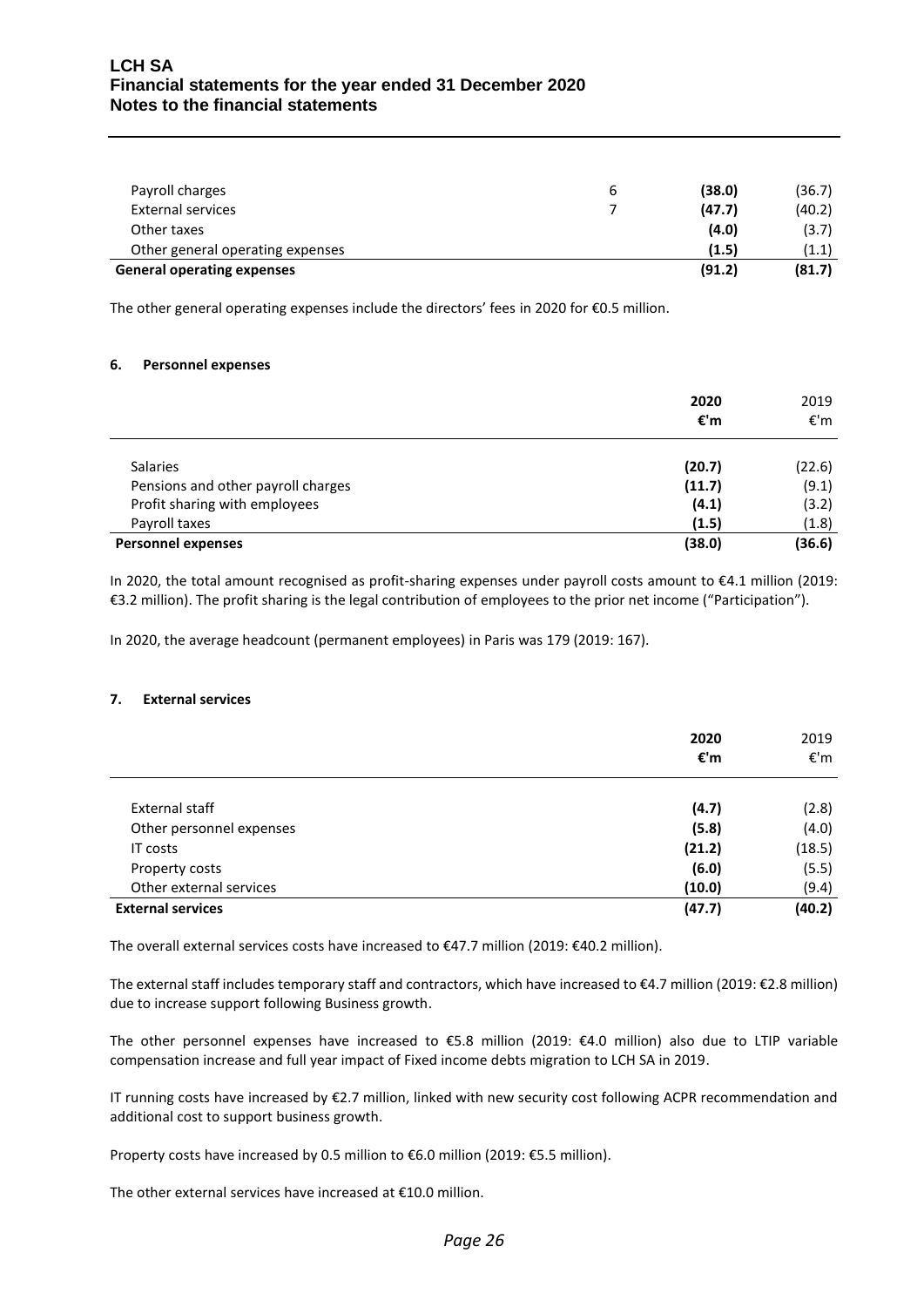They comprise the auditors' fees for the year 2020, which amount to:

- €0.36 million for the statutory accounts shared between BDO Paris Audit & Advisory (€0.15 million) and Ernst & Young (€0.21 million)
- €0.08 million for the PCAOB audit to BDO Paris Audit & Advisory
- €0.01 million for the statutory audit of LCH SA Belgium Branch to ERNST & YOUNG Réviseurs d'Entreprises SRL

## **8. Depreciation, amortisation and provisions**

|                                                     | 2020<br>€'m | 2019<br>€'m |
|-----------------------------------------------------|-------------|-------------|
| Intangible assets depreciation                      | (12.2)      | (12.0)      |
| Tangible assets depreciation                        | (0.1)       | (0.1)       |
| Impairment                                          |             |             |
| <b>Depreciation and amortisation</b>                | (12.3)      | (12.1)      |
| Net (decrease)/increase of other provisions         |             |             |
| Net (decrease)/increase of provisions for employees | (0.5)       | (0.9)       |
| Net (decrease)/increase in provisions               | (0.5)       | (0.9)       |
| Depreciation, amortisation and provisions           | (12.8)      | (13.0)      |

Intangible assets amortisation has slightly increased in 2020 to €12.2 million (2019: €12.0 million).

Tangible assets amortisation has remained stable in 2020 to €0.1 million (2019: €0.1 million).

The provisions for employee have decreased to €0.5 million (2019: €0.9 million).

## **9. Gains/(losses) on fixed assets**

The net accounting value of asset retirement is nil in 2020.

#### **10. Corporate income tax**

A multi-lateral transfer pricing agreement signed by representatives of the French, Belgian, and Dutch tax authorities has been in effect since 1 January 2004 and has been renewed on April 2014 until 31 December 2015.

This agreement allows the distribution of the earnings that are jointly generated by Banque Centrale de Compensation, which has its registered office in Paris, and by its Dutch and Belgian branches.

For this year LCH SA recorded tax charges under Belgian rate for the first six months of activity, considering Brussels branch had been liquidated in June 2020.

LCH SA's Portuguese branch is not considered as a permanent establishment for Portuguese corporate tax purposes, and its assets and operations are therefore assimilated with those of its parent company, a French tax resident. LCH SA therefore records no corporate tax charge payable to the Portuguese tax authorities.

The standard corporate tax rate is 31% in France, 25% in the Netherlands and 29% in Belgium.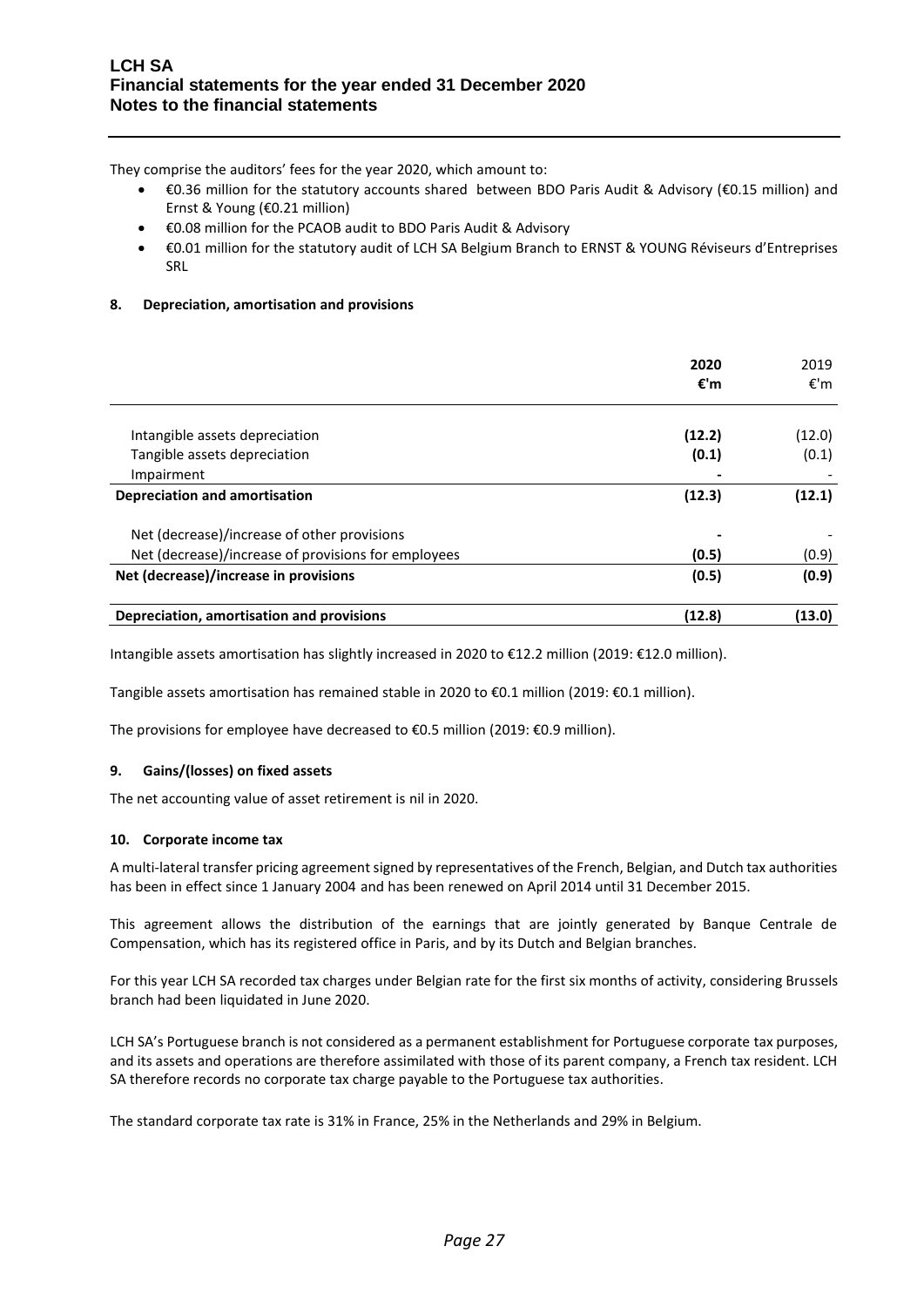|                      | 2020<br>€'m | 2019<br>€'m |
|----------------------|-------------|-------------|
| French income tax    | (33.9)      | (30.2)      |
| Belgian income tax   | (0.4)       | (0.4)       |
| Dutch income tax     | (6.0)       | (4.8)       |
| Corporate income tax | (40.3)      | (35.4)      |

## **11. Cash in Central bank**

LCH SA operates directly on the money market, investing the cash arising from its operating cash flow and from the cash collateral received from its clearing members. As of 31 December 2020, there was no live term repos.

Out of the total treasury accounts of €27,682.4 million (2019: €18,767.9 million), €303.7 million is own cash (2019: €297.2 million). €34.9 million of this amount (2019: €39.2 million) is restricted as the Company's own resources to be used in the default waterfall in case of default.

## **12. Securities under resale and repurchase agreement**

|                                       | 2020         | 2019         |
|---------------------------------------|--------------|--------------|
|                                       | €'m          | €'m          |
|                                       |              |              |
| Reverse repos                         | 587,614.2    | 529,505.0    |
| Interest payable                      | (326.3)      | (193.9)      |
| Securities under resale agreement     | 587,287.9    | 529,311.1    |
|                                       |              |              |
|                                       | 2020         | 2019         |
|                                       | €'m          | €'m          |
|                                       |              |              |
| Repos                                 | (587, 614.2) | (529, 505.0) |
| Interest receivable                   | 326.3        | 193.9        |
| Securities under repurchase agreement | (587, 287.9) | (529, 311.1) |

Repos and reverse repos transactions are presented on a non-offset basis. The amount on the asset side represents the cash loans for which securities were received as collateral; the amount on the liabilities side represents the cash borrowing for which securities were delivered as collateral. Repos and reverse repos which have been traded but not yet settled are recorded as commitments in Off Balance Sheet.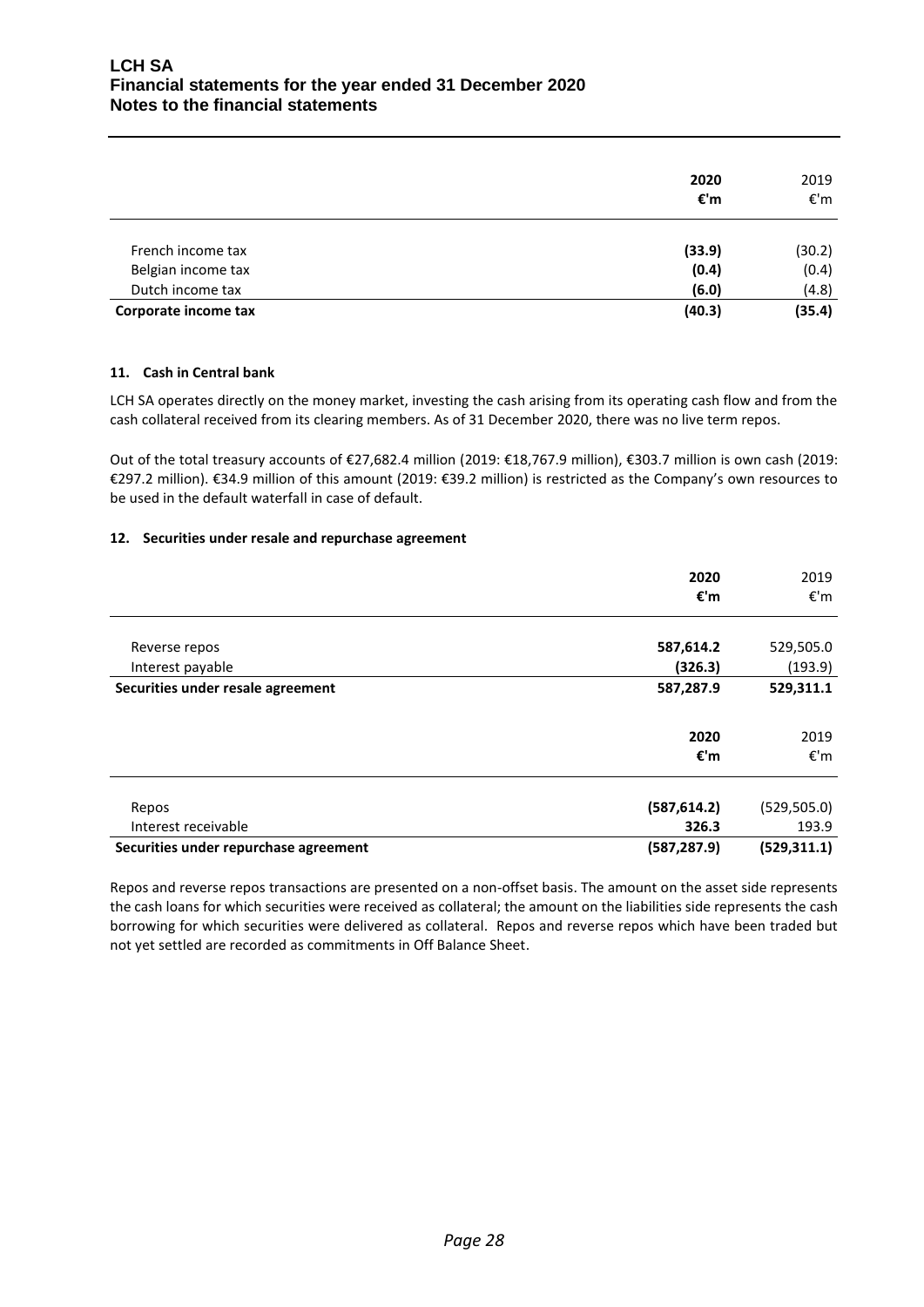|                                                                       | 2020<br>€'m | 2019<br>€'m |
|-----------------------------------------------------------------------|-------------|-------------|
| Credit institutions                                                   | 416,089.7   | 351,503.9   |
| <b>Other Financial institutions</b>                                   | 96,031.8    | 88,631.8    |
| Interoperatibility partner - Cassa di Compensazione & Garanzia (CC&G) | 75.166.3    | 89.175.4    |
| Securities under resale agreement                                     | 587,287.9   | 529,311.1   |

|                                                                       | 2020<br>€'m  | 2019<br>€'m  |
|-----------------------------------------------------------------------|--------------|--------------|
| Credit institutions                                                   | (401, 982.5) | (361,701.7)  |
| <b>Other Financial institutions</b>                                   | (159, 654.0) | (119, 586.8) |
| Interoperatibility partner - Cassa di Compensazione & Garanzia (CC&G) | (25, 651.3)  | (48,022.6)   |
| Securities under repurchase agreement                                 | (587, 287.9) | (529, 311.1) |

The breakdown of remaining maturity is set as following:

- €488,452.6 million are due to/from members for less than one month (2019: €471,808.1 million);
- €82,061.6 million are due to/from members for less than three months (2019: €44,816.9 million);
- €10,986.7 million are due to/from members for less than six months (2019: €6,602.2 million);
- €5,786.9 million are due to/from members for less than one year (2019: €5,781.4 million);
- €0 is due to/from member for over one year (2019: €298.6 million).

#### **13. Investment Portfolio: Bonds and other fixed income securities**

The Company can invest cash in three types of products under its Investment policy : the unsecured deposits at Central bank (see note 11, Cash in Central banks), the secured deposits ie reverse repos and debt securities issued by high rated obligators.

The securities held for the purpose of held for sales at 31 December 2020 consisted exclusively of treasury bills issued by the European Governments "OAT". Reverse repos have all matured as of 31<sup>st</sup> December 2020.

|                                                  | 2020<br>€'m | 2019<br>€'m |
|--------------------------------------------------|-------------|-------------|
|                                                  |             |             |
| Investment securities and related receivables    |             |             |
| Securities held for sale and related receivables | 1,527.0     | 60.0        |
| Securities placed on repos                       |             |             |
| <b>Bonds and other fixed income securities</b>   | 1,527.0     | 60.0        |
| <b>Total Investment portfolio</b>                | 1,527.0     | 60.0        |
|                                                  | 2020        | 2019        |
|                                                  | €'m         | €'m         |
| Maturity less than 1 month                       | 130.0       |             |
| Maturity less than 3 months                      | 463.0       | 60.0        |
| Maturity less than 6 months                      | 519.0       |             |
|                                                  |             |             |
| Maturity less than 12 months                     | 415.0       |             |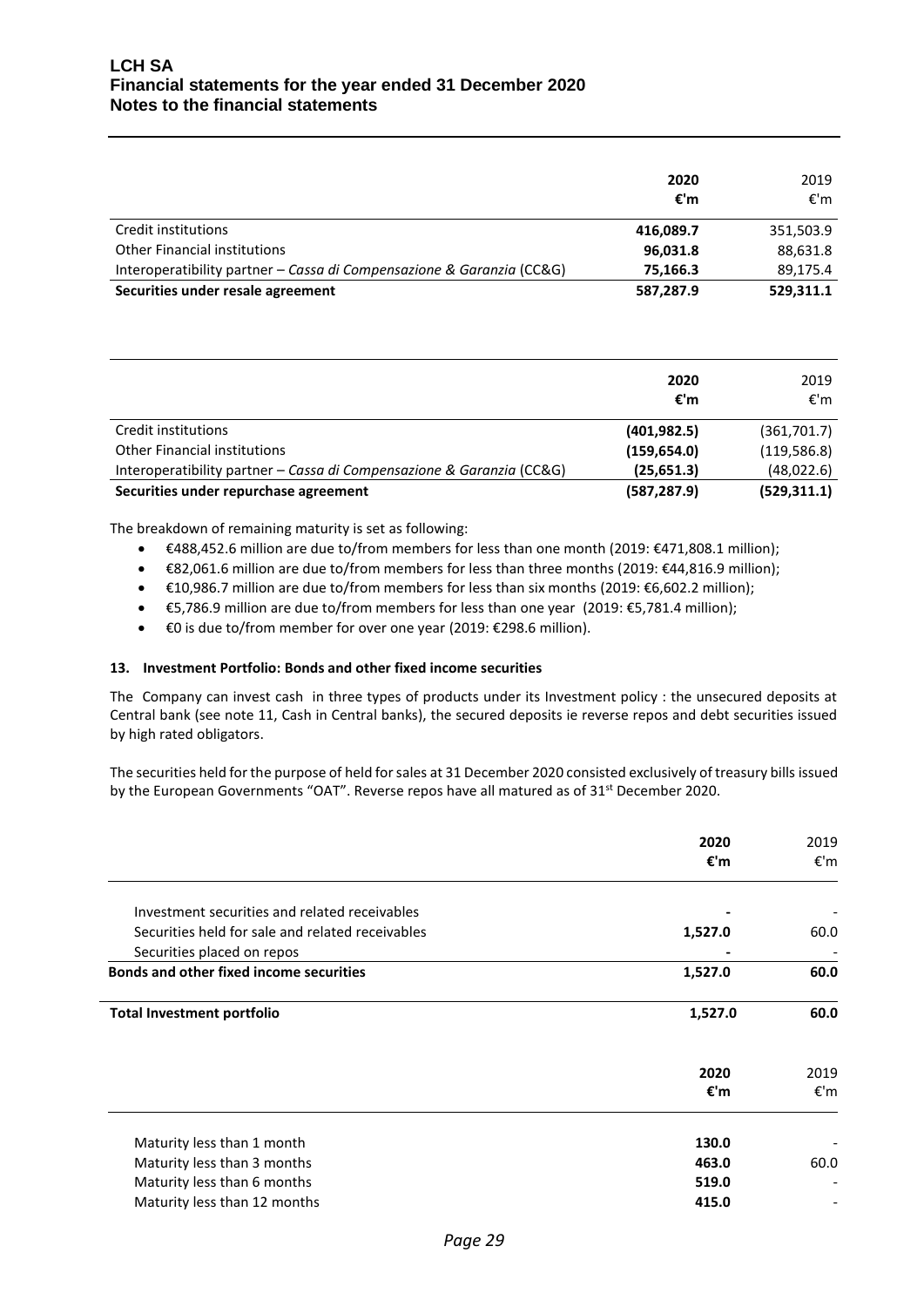| Maturity greater than 12 months |         |      |
|---------------------------------|---------|------|
| Total Investment portfolio      | 1.527.0 | 60.0 |

The fair value of securities available for sale as of 31 December 2020 is €1,527.0 million (2019: €60.0 million).

#### **14. Long-term equity investment**

|                             | 2020<br>€'m | 2019<br>€'m |
|-----------------------------|-------------|-------------|
| <b>SWIFT</b>                | 0.5         | 0.5         |
| Long term equity investment | 0.5         | 0.5         |

At 31 December 2020, LCH SA owned a €490,277 equity interest in the company SWIFT (2019: €490,277 ). This interest arose from the systematic attribution of SWIFT shares to LCH SA based on the volume of messages transmitted by LCH SA to its clearing members via the SWIFT system. The company SWIFT is a listed company on the stock exchanges.

#### **15. Other assets**

|                                                                      | 2020<br>€'m | 2019<br>€'m |
|----------------------------------------------------------------------|-------------|-------------|
| Initial margin deposited to Cassa di Compensazione & Garanzia (CC&G) | 4,380.9     | 3,890.4     |
| Interest receivable from initial margin                              | 27.6        | 19.4        |
| Credit hedge receivable                                              | 801.1       |             |
| Member fees receivable                                               | 23.9        | 21.4        |
| Amount due from Group companies                                      | 1.6         | 1.4         |
| Other receivable                                                     | 1.8         | 4.2         |
| <b>Other assets</b>                                                  | 5,236.9     | 3,936.8     |

#### **Initial Margin** *Cassa di Compensazione & Garanzia* **(CC&G),**

LCH SA pays a daily collateral deposit to *Cassa di Compensazione & Garanzia* (CC&G), the Italian clearing house and fellow subsidiary of London Stock Exchange Group plc, to cover positions taken by its clearing members whose counterparties clear through CC&G. Similarly, LCH SA receives collateral deposits from CC&G to cover positions taken by CC&G clearing members trading with LCH SA clearing members.

#### **Interest receivable from initial margin**

The margin interest receivable from members have increased to €27.6 million (2019: €19.4 million). The cash collateral held amounts to €31.6 billion in 2020 (2019: €16.6 billion).

#### **Credit hedge receivable**

On CDS market, the credit hedge covers a credit event, which amounts to €801.1 million(2019: nil). This operation is totally mirrored in liabilities – Credit hedge payables in other liabilities, for €801.1 million as well – see note 21.

#### **Member fees receivable**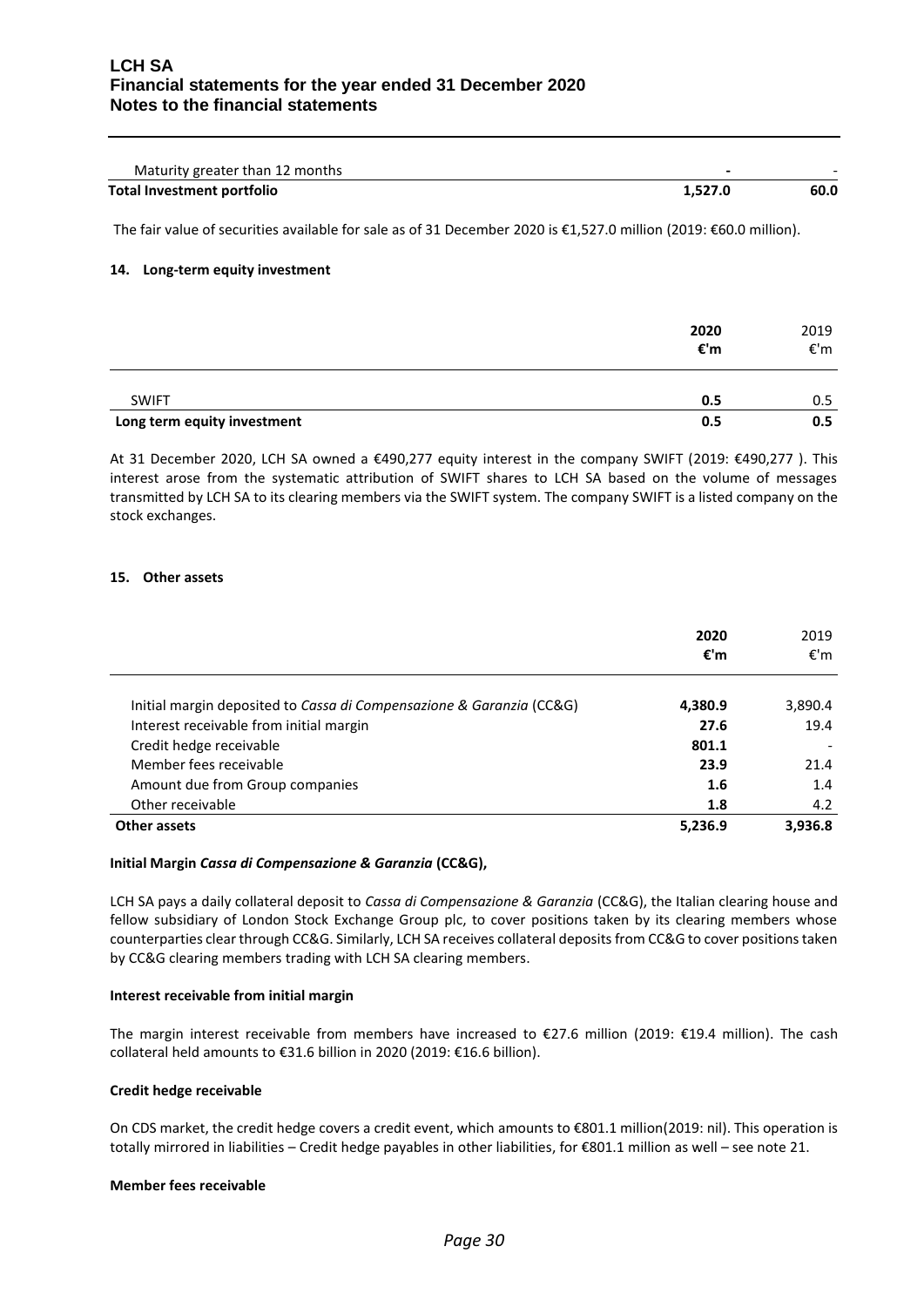The company's member fees receivables mostly consist of clearing fees debited from clearing members' accounts on the 10<sup>th</sup> working day of the month following the transaction.

|                               | 2020           | 2019 |
|-------------------------------|----------------|------|
|                               | €'m            | €'m  |
| Member fees receivable        | 23.9           | 21.4 |
| Doubtful accounts             | $\blacksquare$ |      |
| <b>Member fees receivable</b> | 23.9           | 21.4 |

As of 31 December 2020, there were no doubtful accounts.

#### **Other receivable**

The other receivable have decreased to €1.8 million in 2020 (2019: 4.2 million), mainly due to the €2.5 million decrease of LCH contribution to Single Resolution Fund further to over weighting of company risk profile.

## **16. Accounts related to Clearing Operations**

|                                              | 2020    | 2019    |
|----------------------------------------------|---------|---------|
|                                              | €'m     | €'m     |
|                                              |         |         |
| Prepayments                                  | 1.9     | 1.3     |
| Clearing suspense accounts (assets)          | 2.7     | 527.7   |
| Clearing settlement accounts (assets)*       | 943.8   | 670.3   |
| Variation margin receivable                  | 88.0    | 23.4    |
| Option premium receivable                    | 6.0     | 1.3     |
| Other accrued income                         |         |         |
| Assets related to clearing operations        | 1,042.4 | 1,224.0 |
| *previously called Clearing pivot receivable |         |         |
|                                              | 2020    | 2019    |
|                                              | €'m     | €'m     |
| Deferred income                              | 3.1     | 2.2     |
| Clearing suspense accounts (liabilities)     | 0.5     | 5.6     |
| Clearing settlement accounts (liabilities)   | 569.0   | 498.8   |
| Variation margin payable                     | 88.0    | 23.4    |
| Option premium payable                       | 6.0     | 1.3     |
| Accruals for invoices not received           | 17.2    | 13.9    |
| Other accruals                               | 1.9     | 2.0     |
| Liabilities related to clearing operations   | 685.7   | 547.2   |

#### **Clearing suspense accounts**

The portage positions represents the actual amount that would be endorsed by LCH SA and is the net amount between OTC and cash equity suspense receivables and payables by entered currency. This can vary depending on the members clearing activity.

The clearing portage receivable amounts to €2.7 million in 2020 (2019: €527.5), split as following: €1.8 million for OTC market and €0.9 million for Cash Equity market.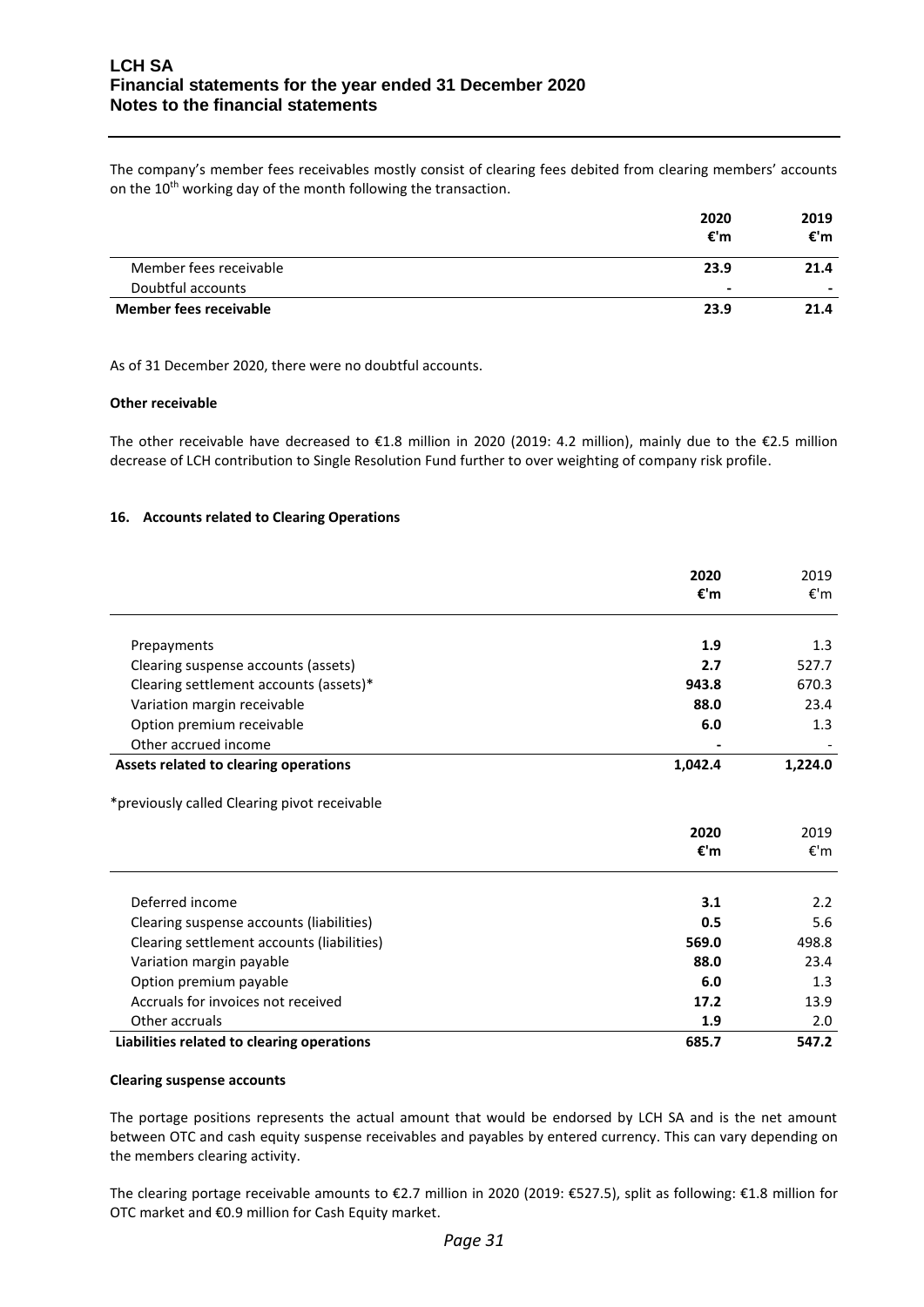The clearing portage payable amounts to €0.5 million in 2020 (2019: €5.6 million).

#### **Clearing settlement accounts**

The clearing settlement receivable amounts to €943.8 million in 2020 (2019: €670.3 million) and the clearing settlement payable amounts to €569.0 million in 2020 (2019: €498.8 million).

#### **Variation margin**

This relates derivatives transactions specifically. Positive variation margins that may be recovered by clearing members are recognised as a liability. Negative variation margins represent amounts receivable by the clearing house and are therefore recorded as an asset under margins receivable from clearing house members.

Margins to be received or paid are calculated and called daily based on each clearing member's position. The margin receivable from or payable to each clearing member corresponds to the difference between the daily settlement value of the clearing member's position compared with that of the previous day.

The variation margins covering Futures amount to €70.9 million in 2020 (2019: €12.4 million).

The variation margins covering Credit Default Swaps instruments amount to €17.2 million in 2020 (2019: €11.0 million).

#### **Option premium**

In addition to margin deposits, clearing house members may be called upon to pay or receive premiums on a daily basis. Premiums correspond to the traded price paid by option buyers to option writers. At the end of each trading day, premiums payable and receivable consist in the net difference between each clearing member's long and short trades.

Payable premiums are recorded as liabilities and receivable premiums are recorded as assets and both amount to €6.0 million in 2020 (2019: €1.3 million).

## **Accruals for invoices not received**

At the end of 2020, accruals related to payables to suppliers amount to €17.2 million (2019: €13.9 million). The main amounts include CDC Clear Ltd with €2.1 million (2019: €3.7 million) and Euronext with €6.3 million (2019: €2.9 million); those are related to business fees.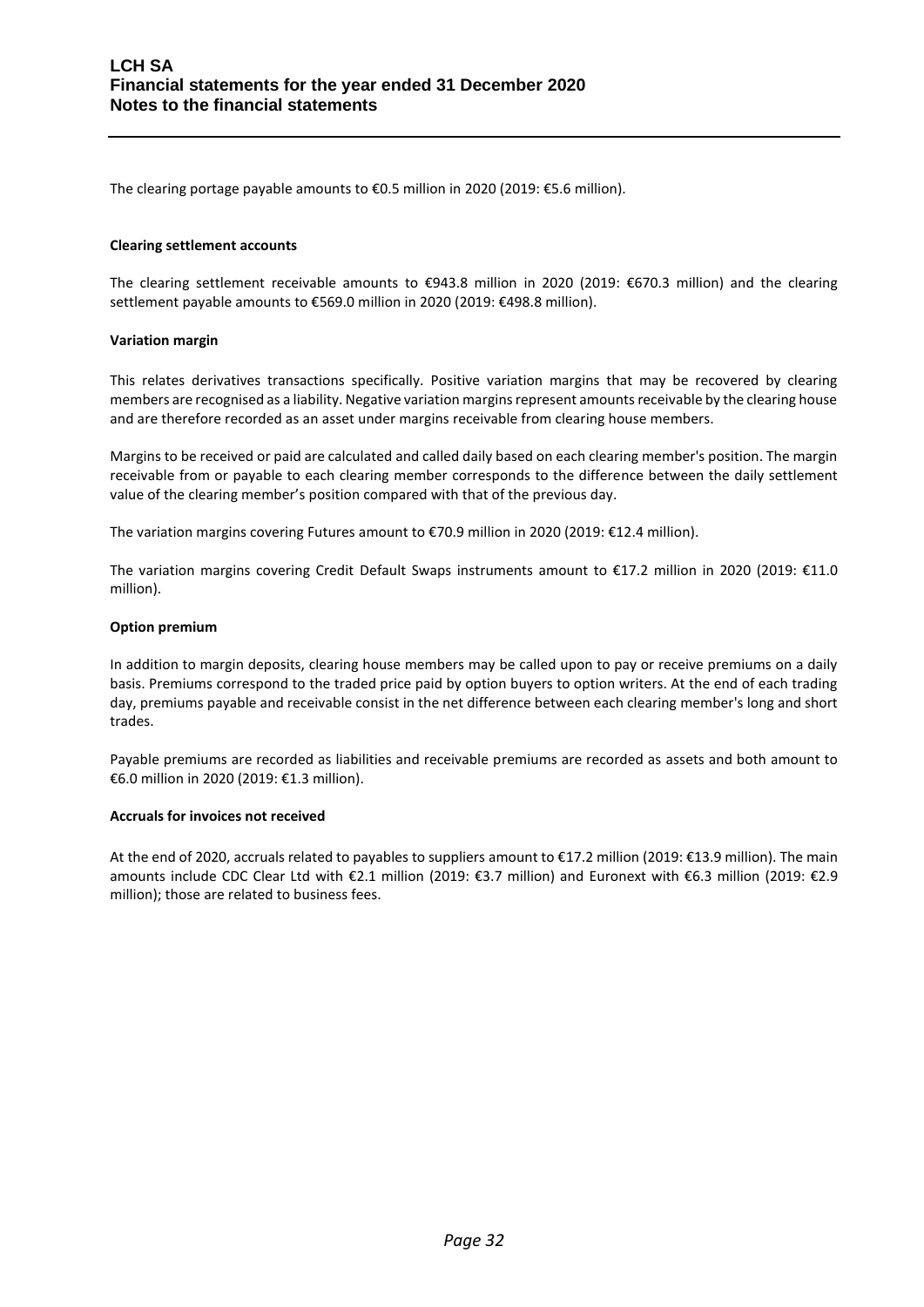## **17. Intangible assets**

| <b>Gross amount</b>                          | 2019<br>€'m | Acqui-<br>sitions            | Project<br>delivery* | Disposal   | 2020<br>€'m |
|----------------------------------------------|-------------|------------------------------|----------------------|------------|-------------|
| Other intangible assets                      | 52.7        | ٠                            |                      |            | 52.7        |
| Software                                     | 129.9       |                              | 15.6                 |            | 145.6       |
| Intangible work in progress                  | 31.9        | 22.8                         | (15.6)               |            | 39.0        |
| Intangible assets - Cost                     | 214.4       | 22.8                         |                      |            | 237.3       |
| <b>Accumulated amortisation</b>              | 2019<br>€'m | Allo-<br>wances <sup>*</sup> | Reversals            | Impairment | 2020<br>€'m |
| Other intangible assets                      | 43.6        |                              |                      |            | 43.6        |
| Software                                     | 98.0        | 12.2                         |                      |            | 110.1       |
| Intangible assets - accumulated amortisation | 141.6       | 12.2                         |                      |            | 153.8       |
| Intangible assets - Net book value           | 72.8        |                              |                      |            | 83.4        |

\*netted of €8.4 million related to impairment made on 2013 self-developed software.

Fixed asset items include both depreciable assets and fixed assets in progress. The latter items include software under development and various tangible assets that have not yet entered service. Once these assets come into use, they start to be depreciated or amortised in accordance with the principles described in section  $II$  – accounting principles and valuation methods / fixed assets, amortisation and depreciation.

## **Impairment testing of intangible assets**

In accordance with ANC 2015-06, the Company has performed an analysis on the nature of other intangible assets and confirms that they are only composed of intangible assets; as a consequence, the Company carries out annual impairment testing on intangible assets in December of each year, or more often if circumstances show that impairment may be likely.

Other intangible assets are carried in relation to the acquisition of branches in Amsterdam, Brussels and Porto. The recoverable amount associated with these branches is determined based on value in use calculations.

For intangible assets, impairment is assessed by reviewing the carrying value of the asset against its recoverable amount, which is determined by value in use calculations for the relevant cash generating unit using discounted cash flow projections.

The key assumptions used in the valuations relate to discounted cash flow projections prepared by management covering a five year period. The cash flow projections are based on the Group's budget for 2021 and the approved plan for the two financial years following the last financial year in the budget. Cash flows beyond this period are extrapolated using the estimated long term growth rates and applying the pre-tax discount rates.

Management has based its value in use calculations for each CGU on key assumptions about short and medium term revenue and cost growth, long term economic growth rates (used to determine terminal values) and pre-tax discount rates, as follows:

i) The values assigned to short and medium term revenue and cost growth are based on the 2021 budget and the Group approved plan. The assumptions are derived from an assessment of current trends, anticipated market and regulatory developments, discussions with customers and suppliers and management's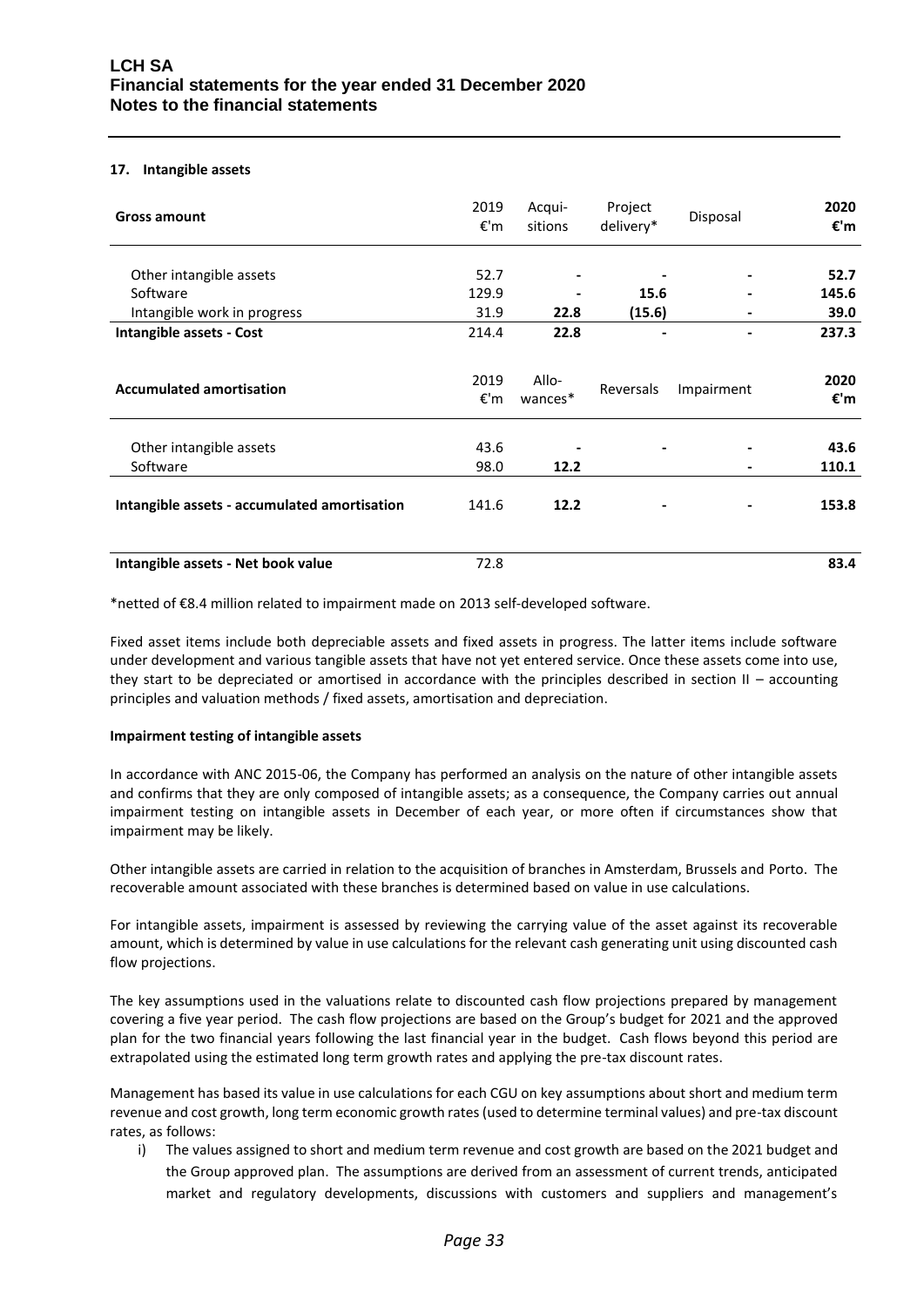experience. These factors are considered in conjunction with the Group's long-term strategic objectives to determine appropriate short and medium growth assumptions

- ii) Long term growth rates of 2.3% (2019: 2.68%) represent management's internal forecasts based on external estimates of GDP and inflation
- iii) The pre-tax discount rate of 10.78% (2019: 10.4%) is based on a number of factors including the risk-free rate, the Group's estimated market risk premium and a premium to reflect inherent risks

#### **Impairment results**

Having completed the tests as described above, self developed software and other intangible assets were not found to be impaired.

#### **Sensitivity analysis**

Reasonably possible changes in key assumptions and rates are detailed below and the likely impact on the value in use or impairment noted:

*Other non-amortisable intangible assets* 

| As at 31 December 2020         | Base case | Adjusted  | Other non-<br>intangible assets | amortisable Other intangibles |
|--------------------------------|-----------|-----------|---------------------------------|-------------------------------|
|                                |           |           | €′m                             | €′m                           |
| Reduction in clearing revenues | various   | $-10.0\%$ | No impairment                   | No impairment                 |
| Long-term Cash flow growth     | 2.3%      | 0%        | No impairment                   | No impairment                 |
| Pre-tax discount rate          | 10.78%    | 14.1%     | No impairment                   | No impairment                 |

| As at 31 December 2020                       | Base case | Adjusted  | Increase in<br>impairment |
|----------------------------------------------|-----------|-----------|---------------------------|
|                                              |           |           | €′m                       |
| Reduction in clearing revenues               | various   | $-10.0\%$ |                           |
| Cash flow growth beyond the five year period | 2.3%      | 0%        |                           |
| Pre-tax discount rate                        | 10.78%    | 14.1%     |                           |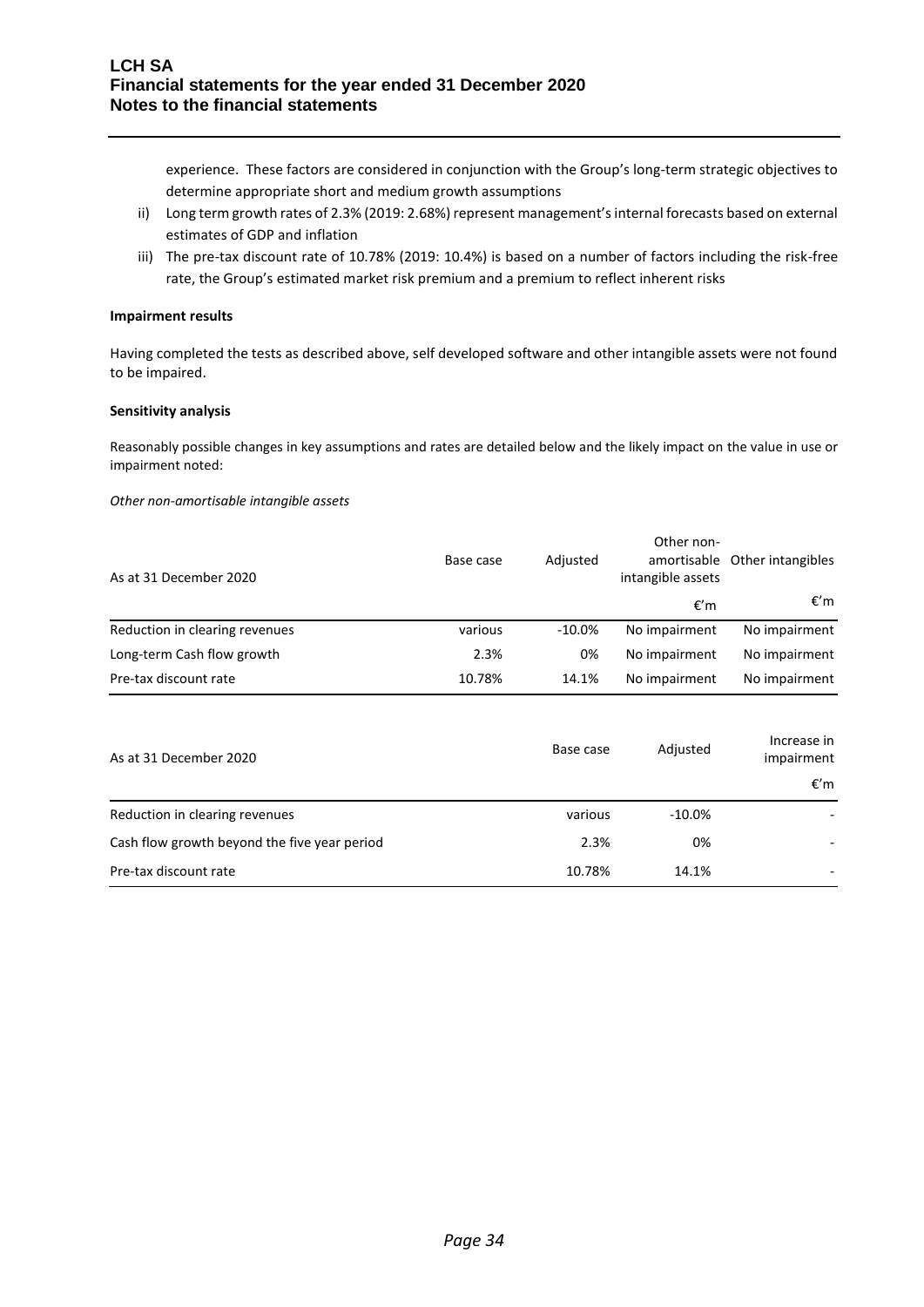#### **18. Tangible assets**

| <b>Gross amount</b>                        | 2019<br>€'m | Acqui-<br>sitions        | Project<br>delivery      | Disposal   | 2020<br>€'m                        |
|--------------------------------------------|-------------|--------------------------|--------------------------|------------|------------------------------------|
| Other tangible fixed assets                | 8.8         | $\overline{\phantom{a}}$ |                          | (0.1)      | 8.7                                |
| Tangible fixed assets in progress          | 1.2         | 0.4                      |                          |            | $1.6\,$                            |
| <b>Tangible assets - Cost</b>              | 10.0        | 0.4                      | $\overline{\phantom{0}}$ | (0.1)      | 10.3                               |
| <b>Accumulated amortisation</b>            | 2019<br>€'m | Allo-<br>wances          | Reversals                | Impairment | 2020<br>$\boldsymbol{\epsilon}$ 'm |
| Other tangible fixed assets                | 8.2         | 0.1                      |                          |            | 8.3                                |
| Tangible assets - accumulated amortisation | 8.2         | 0.1                      | $\overline{\phantom{a}}$ |            | 8.3                                |
| Tangible assets - Net book value           | 1.8         |                          |                          |            | 2.0                                |
| Debts with credit institutions<br>19.      |             |                          |                          |            |                                    |
|                                            |             |                          |                          | 2020       | 2019                               |
|                                            |             |                          |                          | €'m        | €'m                                |
| Cash call to credit institutions           |             |                          |                          | 1,319.7    | 1,098.2                            |
| Interest payable to Central Bank           |             |                          |                          | 5.9        | 4.0                                |
| Settlement overdraft                       |             |                          |                          | 0.1        | 0.3                                |

**Debts with credit institutions 1,325.7 1,102.5**

In order to guarantee the integrity of the operations it processes, LCH SA requires clearing members to make deposits of collateral known as margin calls. The nature of the eligible margin calls, as well as the conditions governing the calls and deposit of these calls are determined by LCH SA. They are split by type of counterparty: credit institutions and other financial institutions.

The interest payable to central bank has increased at €5.9 million in 2020 (2019: €4.0 million).

## **20. Debts with other financial institutions**

|                                           | 2020<br>€'m | 2019<br>€'m |
|-------------------------------------------|-------------|-------------|
| Cash call to other financial institutions | 258.1       | 189.5       |
| Debts with other financial institutions   | 258.1       | 189.5       |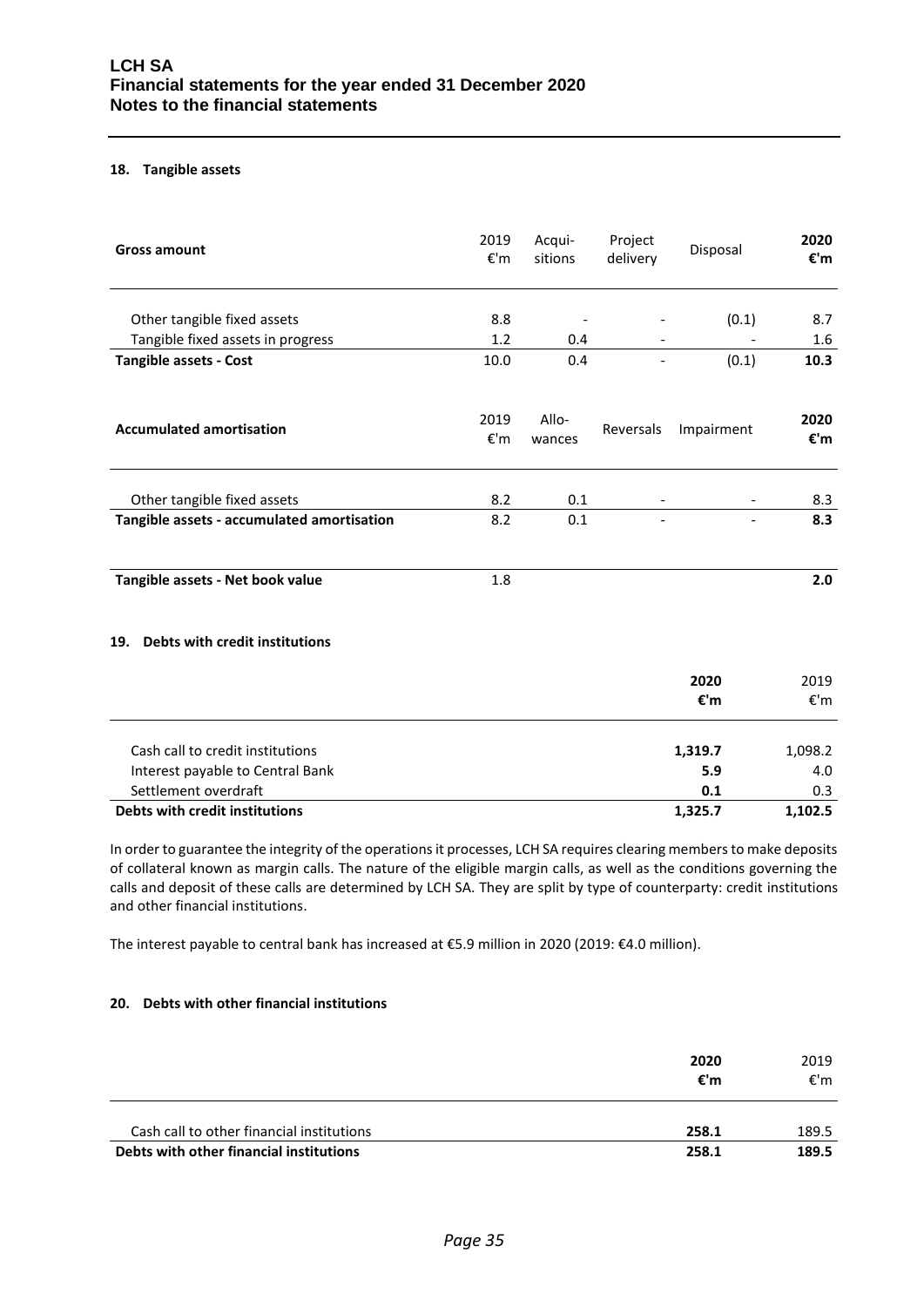## **21. Other liabilities**

|                                     | 2020<br>€'m | 2019<br>€'m |
|-------------------------------------|-------------|-------------|
|                                     |             |             |
| Initial margin                      | 26,235.4    | 16,543.1    |
| Default fund                        | 5,835.5     | 5,270.2     |
| Interest payable on initial margins | 5.2         | 5.7         |
| Credit hedge payable                | 801.1       |             |
| Personnel and related payables      | 24.8        | 23.3        |
| Tax payable                         | 22.2        | 16.8        |
| Trade payable                       | 0.8         | 4.4         |
| Amount due to Group companies       | 6.7         | 4.6         |
| Other liabilities                   | 2.2         | 2.1         |
| <b>Other liabilities</b>            | 32,933.9    | 21,870.2    |

## **Initial margin and default fund**

Initial margin may consist of cash, securities or bank guarantees; it is being expressly stipulated by LCH SA that these are the only eligible instruments.

Cash collateral appear as liabilities on the balance sheet, while bank guarantees and securities are recognised in the off-balance sheet. Collateral deposits are adjusted daily, giving rise either to a call for additional margin, recorded as an asset under funds receivable from clearing house members, or to a refund, recorded as a liability under funds payable to clearing house members.

## **Personnel and related payables**

Accrued taxes and personnel costs mainly consist of the following provisions:

- Paid holidays: €12.4million (2019: €10.6 million)
- Employees' profit sharing schemes: €4.9 million (2019: €3.2 million)
- Bonuses: €3.1million (2019: €3.9 million)
- National Insurance payables: €3.1 million (2019: €1.6 million)
- Other personnel provisions : €1.3 million (2019 : €4.0 million)

#### **Tax payable**

The accrued taxes payable are mainly made of:

- Corporate tax payable: €18.9 million (2019: €13.2 million)
- VAT:  $£1.6$  million (2019:  $£1.7$  million)
- C3S tax: €0.6 million (2019: €0.5 million)
- Other taxes: €1.1 million (2019: €1.5 million)

## **Trade payables**

All trade payables as of 31 December 2020 and 2019 had a maturity of less than two months.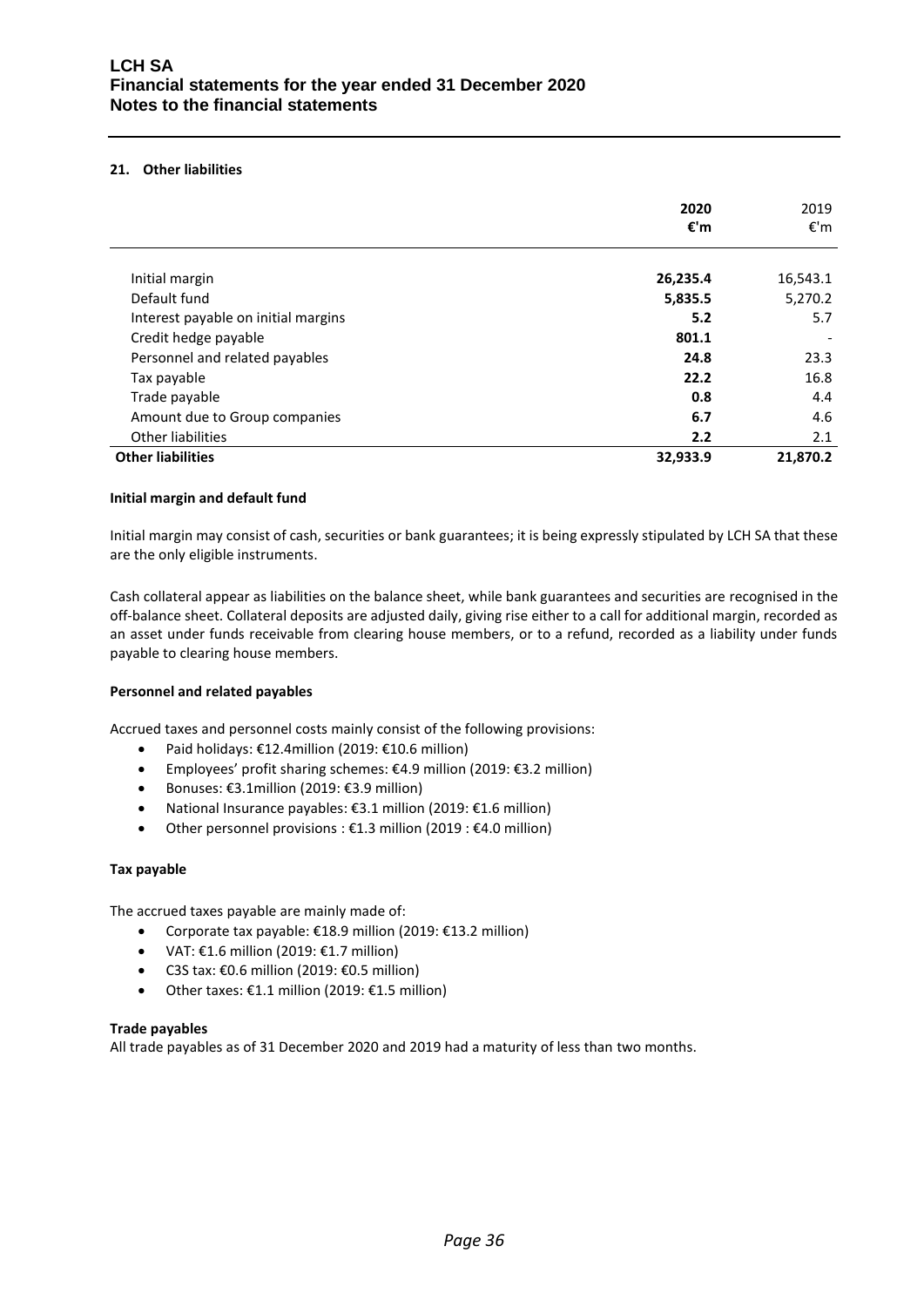## **22. Provisions**

|                                    | 2019<br>€'m | Allowance | Write-off | 2020<br>€'m |
|------------------------------------|-------------|-----------|-----------|-------------|
| <b>Employee benefit provisions</b> |             |           |           |             |
| Compensation for retirement        | 5.3         | 0.4       |           | 5.7         |
| Jubilee award                      | 1.5         | 0.1       |           | 1.6         |
|                                    | 6.8         | 0.5       |           | 7.3         |
| <b>Other operating provisions</b>  |             |           |           |             |
| Provisions for operating risks     | 0.3         | (0.1)     |           | 0.2         |
| <b>Provisions</b>                  | 7.1         | 0.4       |           | 7.5         |

Employee benefit provisions are €7.3 million (2019: €6.8 million); this represents the compensation that the Company would have to pay to employee in case of retirement. The provision is calculated by an external agency on the basis of the following assumptions: an inflation rate of 1.5%, an interest rate at 0.5% and a 2.5% increase in salaries.

Other operating provisions are €0.2 million (2019: €0.3 million) for litigation with a contractor.

## **23. Shareholders' equity**

The company has 7,416,700 fully paid-up ordinary shares of €15.24 each in issue as at 31 December 2020 (2019: 7,416,700).

|                          | 2020<br>€'m    | 2019<br>€'m |
|--------------------------|----------------|-------------|
|                          |                |             |
| Share capital            | 113.1          | 113.1       |
| Legal reserve            | 11.3           | 11.3        |
| Other reserves           | 32.6           | 32.6        |
| Capital premium          | 0.7            | 0.7         |
| Retained earnings        | 119.8          | 119.7       |
|                          | 277.5          | 277.4       |
| Net profit               | 88.0           | 71.1        |
| Revenues to be allocated | $\blacksquare$ |             |
| Interim dividend         | ۰              |             |
| Shareholders' equity     | 365.4          | 348.5       |

€71.0 million out of net income in 2019, which amounted to €71.1 million, was distributed.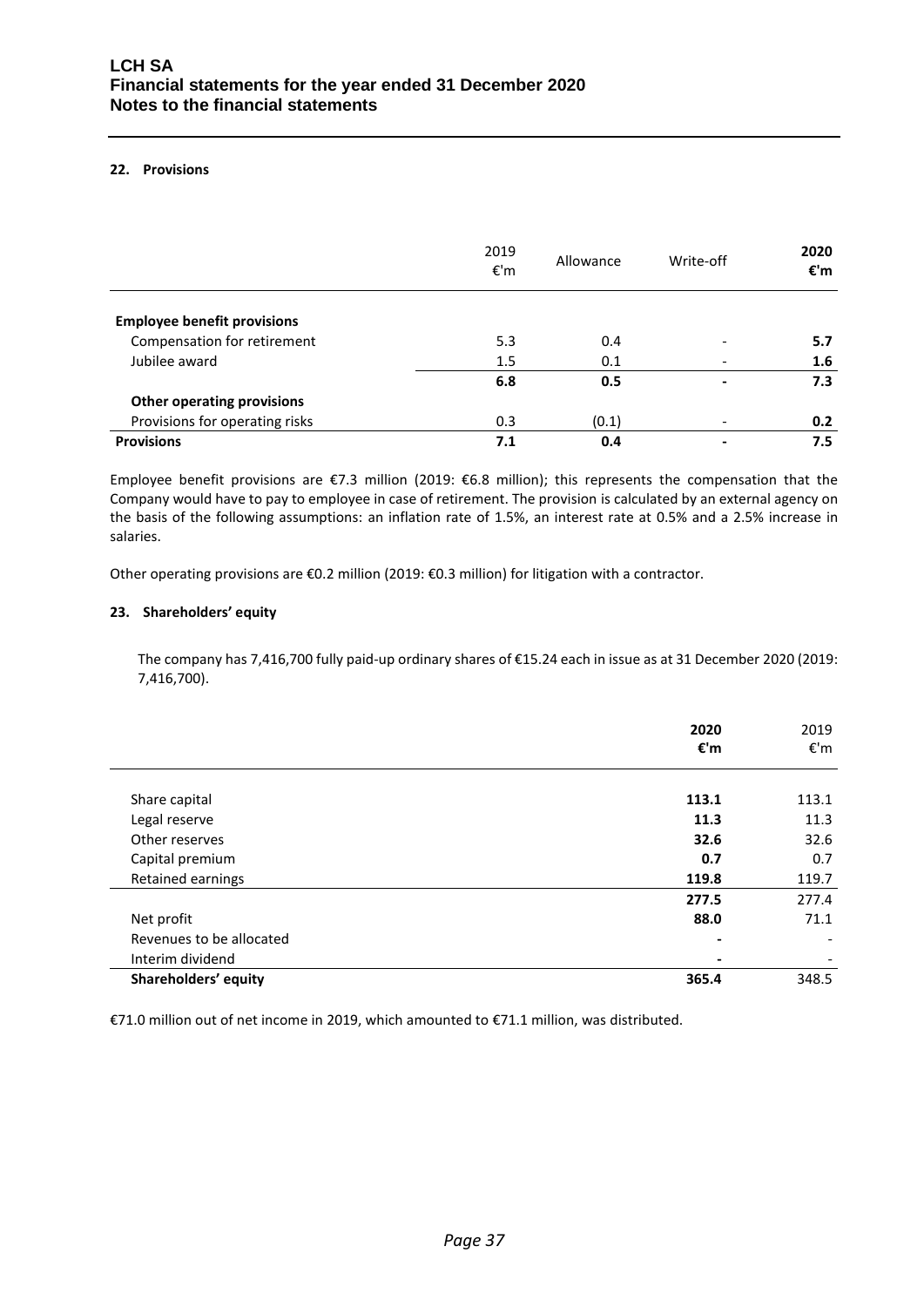The change in the Shareholders' equity during 2020 may be summarised as follows:

| Shareholders' equity at 31 December 2019 | 348.5  |
|------------------------------------------|--------|
|                                          |        |
| <b>Dividends</b>                         | (71.0) |
| Net profit of the year                   | 88.0   |
| Revenues to be allocated                 |        |
|                                          |        |

**Shareholders' equity at 31 December 2020 365.4**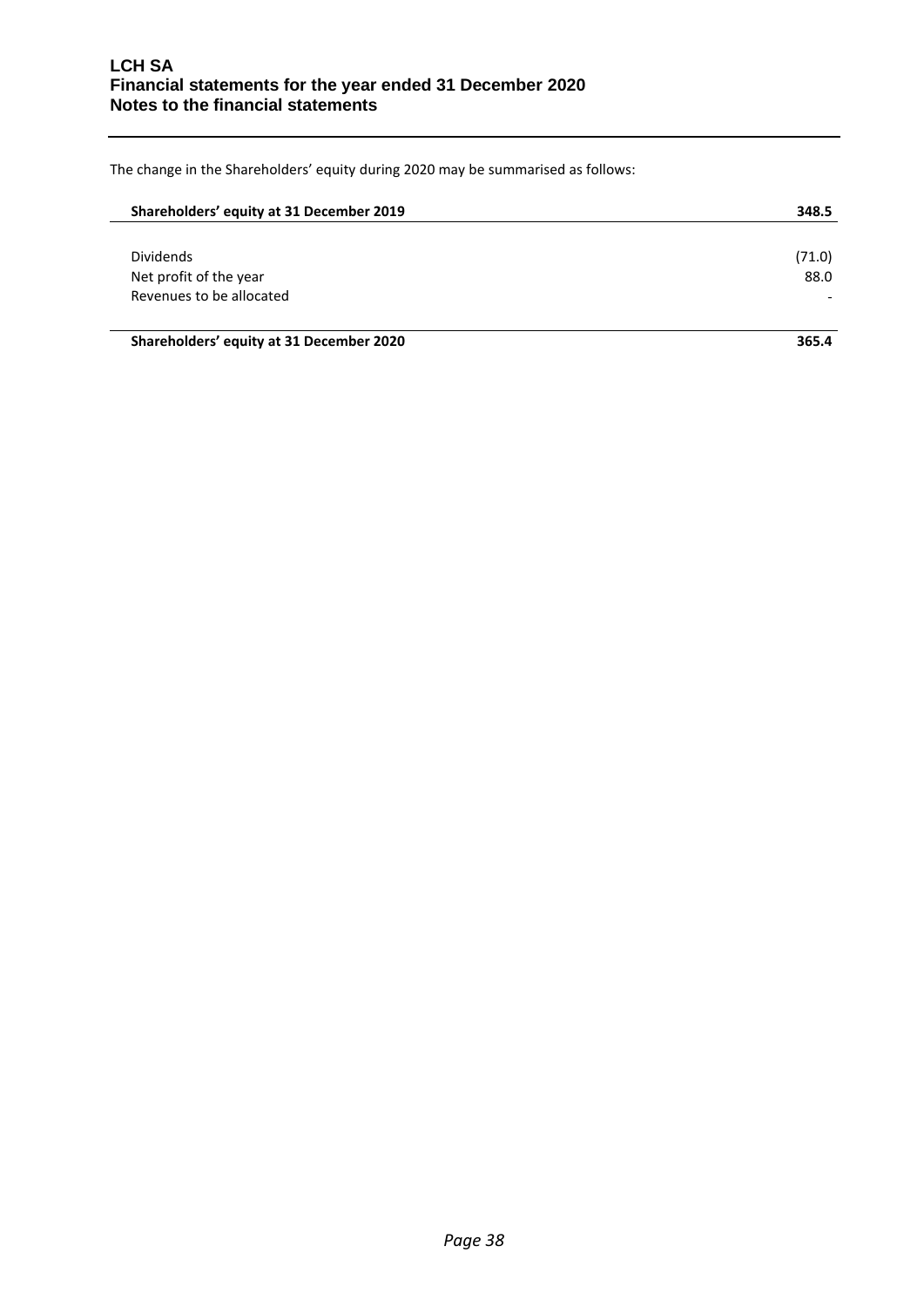#### **24. Clearing house commitment**

| 2020      | 2019      |
|-----------|-----------|
|           | €'m       |
|           |           |
| 2,423.9   | 2,070.9   |
| 488,998.4 | 370,644.6 |
| 491,422.3 | 372,715.5 |
|           |           |
| 563,114.3 | 509,285.2 |
| 563,114.3 | 509,285.2 |
|           |           |
| 23,298.2  | 25,064.2  |
| 2,907.0   | 1,406.6   |
| 1,542.8   | 1,293.8   |
| 1,443.5   | 2,917.5   |
| 488,998.4 | 370,644.6 |
| 518,189.9 | 401,326.7 |
|           |           |
| 563,116.1 | 509,812.6 |
| 563,116.1 | 509,812.6 |
|           | €'m       |

Guarantee received recorded the collateral when some members decided to settle initial margins with guarantees given by a third-party.

Guarantees given to Banque de France represent the Securities deposited at the Central Bank within 3G agreement. This offers the capacity to LCH SA to drawn a credit line in case of liquidity needs. The amount has increased in 2020 to €2,423.9 million (2019: €2,070.9 million).

Securities receivable and deliverables are Fixed Income transactions which are already traded but not settled yet. The volume has increased significantly €563,116.1 million as of 31 December 2020 (€509,812.6 million in 2019) in correlation of the RepoClear development – see Management Report.

CDS bought represent the notional of credit hedging receivable and CDS sold the notional of credit hedging payable in case of credit event. The volume has largely remained stable at €488,998.4 million (2019: €370,644.6 million).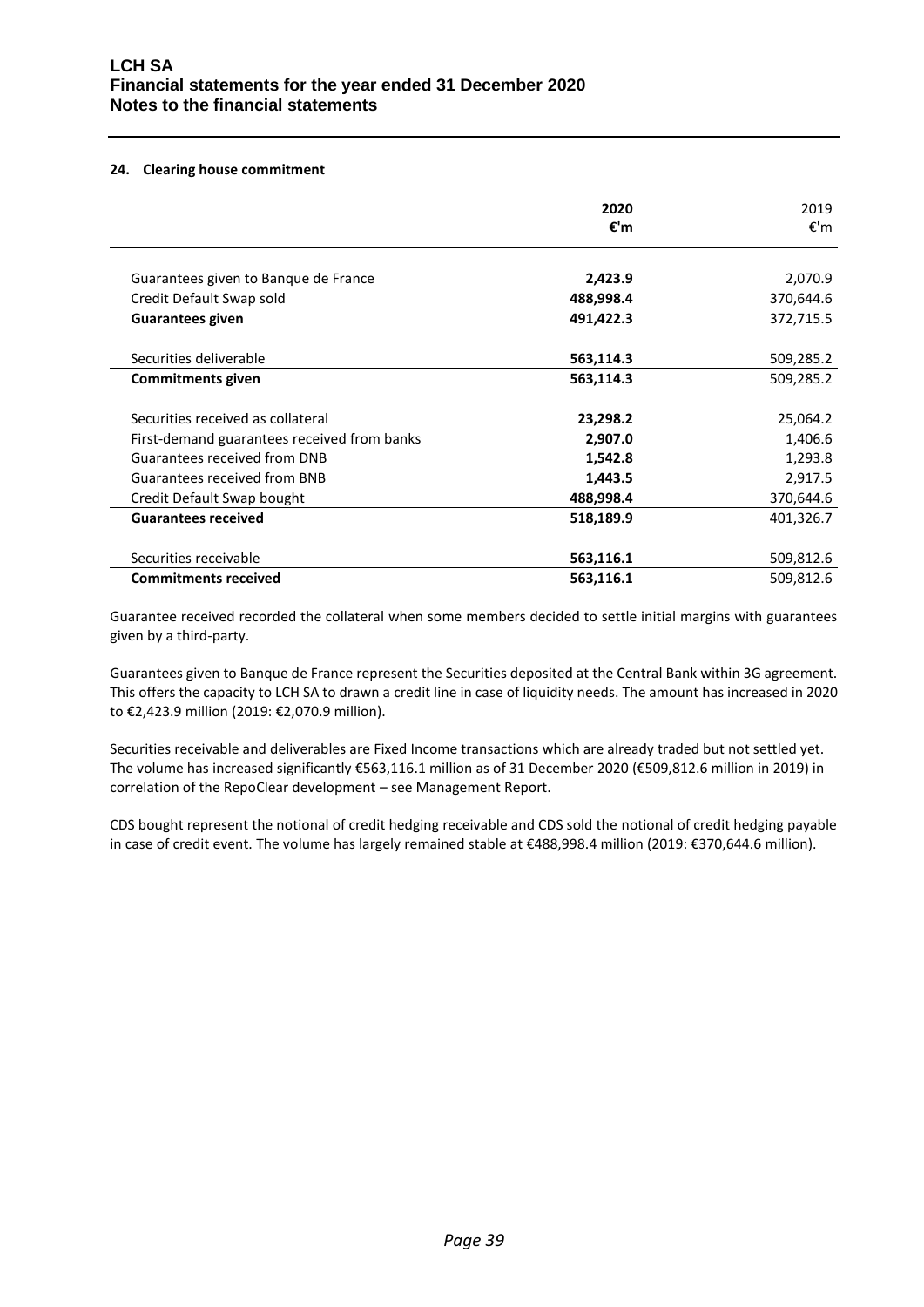## **25. Consolidating company**

London Stock Exchange Group plc (LSEG) is the ultimate parent company of the LCH Group, with a total shareholding of 57.78% and is the largest Group that prepares consolidated accounts. The immediate parent company is LCH Group Holdings Limited (formerly LCH Group Holdings Limited) which is the head of the smallest group that prepares consolidated accounts.

|                                                                         | 2020  | 2019  |
|-------------------------------------------------------------------------|-------|-------|
|                                                                         | €'m   | €'m   |
| Transactions with parent companies                                      |       |       |
|                                                                         |       |       |
| Income statement                                                        |       |       |
| Services recharged to parent companies                                  |       |       |
| Services recharged from parent companies                                | 5.0   | 3.5   |
| Services recharged from parent company disclosed as non-recurring costs |       |       |
| Total                                                                   | 5.0   | 3.5   |
|                                                                         |       |       |
| Statement of financial position                                         |       |       |
| Amount due to parent companies as of 31 December                        | (1.4) | (1.8) |
|                                                                         |       |       |
| <b>Transactions with fellow companies</b>                               |       |       |
|                                                                         |       |       |
| Income statement                                                        |       |       |
| Services recharged to fellow companies                                  |       |       |
| Services recharged from fellow companies                                | 10.6  | 8.9   |
| Project recharge income with other fellow companies                     | (0.4) | (1.4) |
| Project recharge cost from other fellow companies                       | 9.3   | 9.6   |
| Total                                                                   | 19.5  | 17.1  |
|                                                                         |       |       |
| Statement of financial position                                         |       |       |
| Amount due to fellow companies as of 31 December                        | (3.6) | (1.4) |